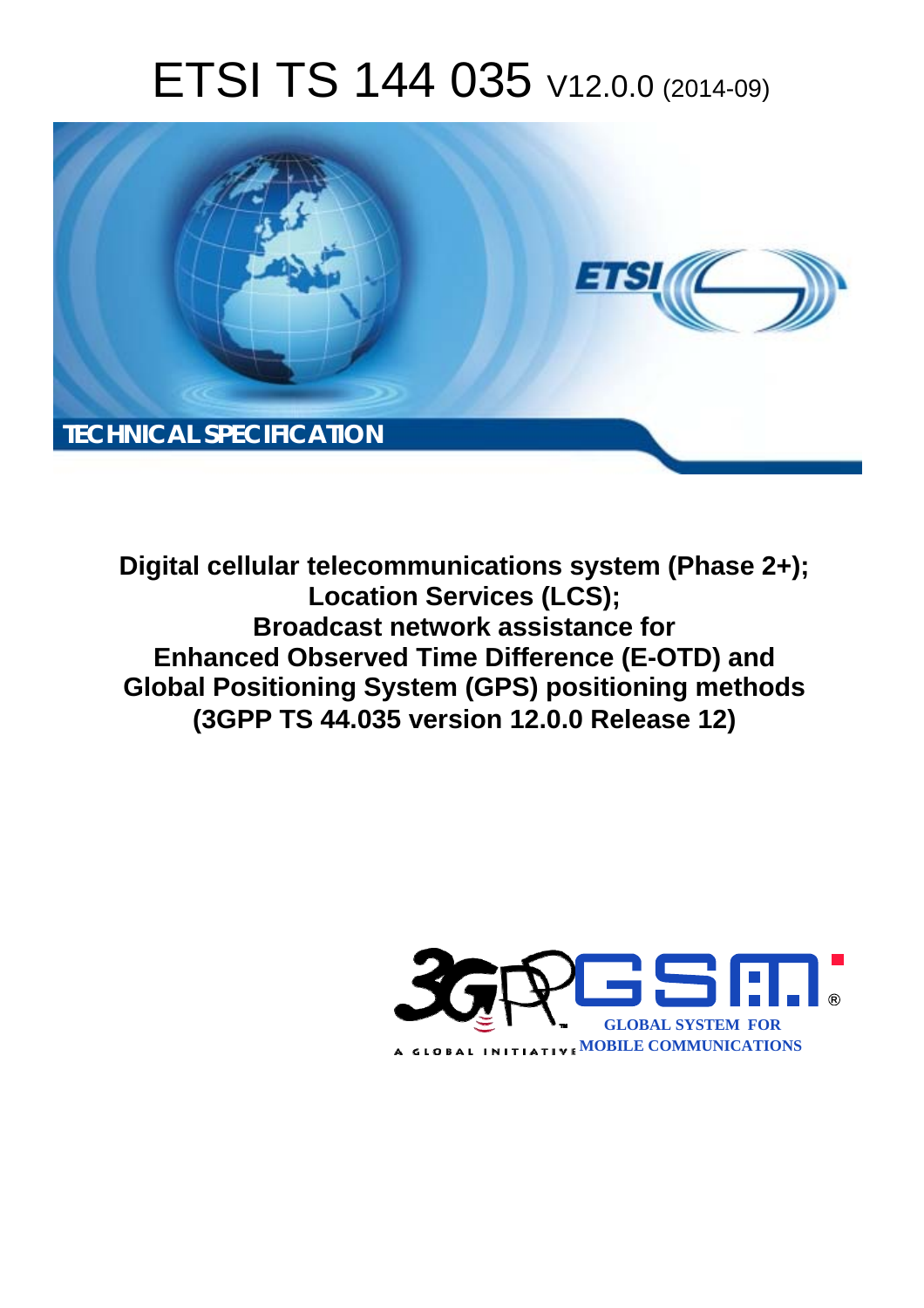Reference RTS/TSGG-0244035vc00

> Keywords GSM

#### *ETSI*

#### 650 Route des Lucioles F-06921 Sophia Antipolis Cedex - FRANCE

Tel.: +33 4 92 94 42 00 Fax: +33 4 93 65 47 16

Siret N° 348 623 562 00017 - NAF 742 C Association à but non lucratif enregistrée à la Sous-Préfecture de Grasse (06) N° 7803/88

#### *Important notice*

The present document can be downloaded from: [http://www.etsi.org](http://www.etsi.org/)

The present document may be made available in electronic versions and/or in print. The content of any electronic and/or print versions of the present document shall not be modified without the prior written authorization of ETSI. In case of any existing or perceived difference in contents between such versions and/or in print, the only prevailing document is the print of the Portable Document Format (PDF) version kept on a specific network drive within ETSI Secretariat.

Users of the present document should be aware that the document may be subject to revision or change of status. Information on the current status of this and other ETSI documents is available at <http://portal.etsi.org/tb/status/status.asp>

If you find errors in the present document, please send your comment to one of the following services: [http://portal.etsi.org/chaircor/ETSI\\_support.asp](http://portal.etsi.org/chaircor/ETSI_support.asp)

#### *Copyright Notification*

No part may be reproduced or utilized in any form or by any means, electronic or mechanical, including photocopying and microfilm except as authorized by written permission of ETSI.

The content of the PDF version shall not be modified without the written authorization of ETSI. The copyright and the foregoing restriction extend to reproduction in all media.

> © European Telecommunications Standards Institute 2014. All rights reserved.

**DECT**TM, **PLUGTESTS**TM, **UMTS**TM and the ETSI logo are Trade Marks of ETSI registered for the benefit of its Members. **3GPP**TM and **LTE**™ are Trade Marks of ETSI registered for the benefit of its Members and of the 3GPP Organizational Partners.

**GSM**® and the GSM logo are Trade Marks registered and owned by the GSM Association.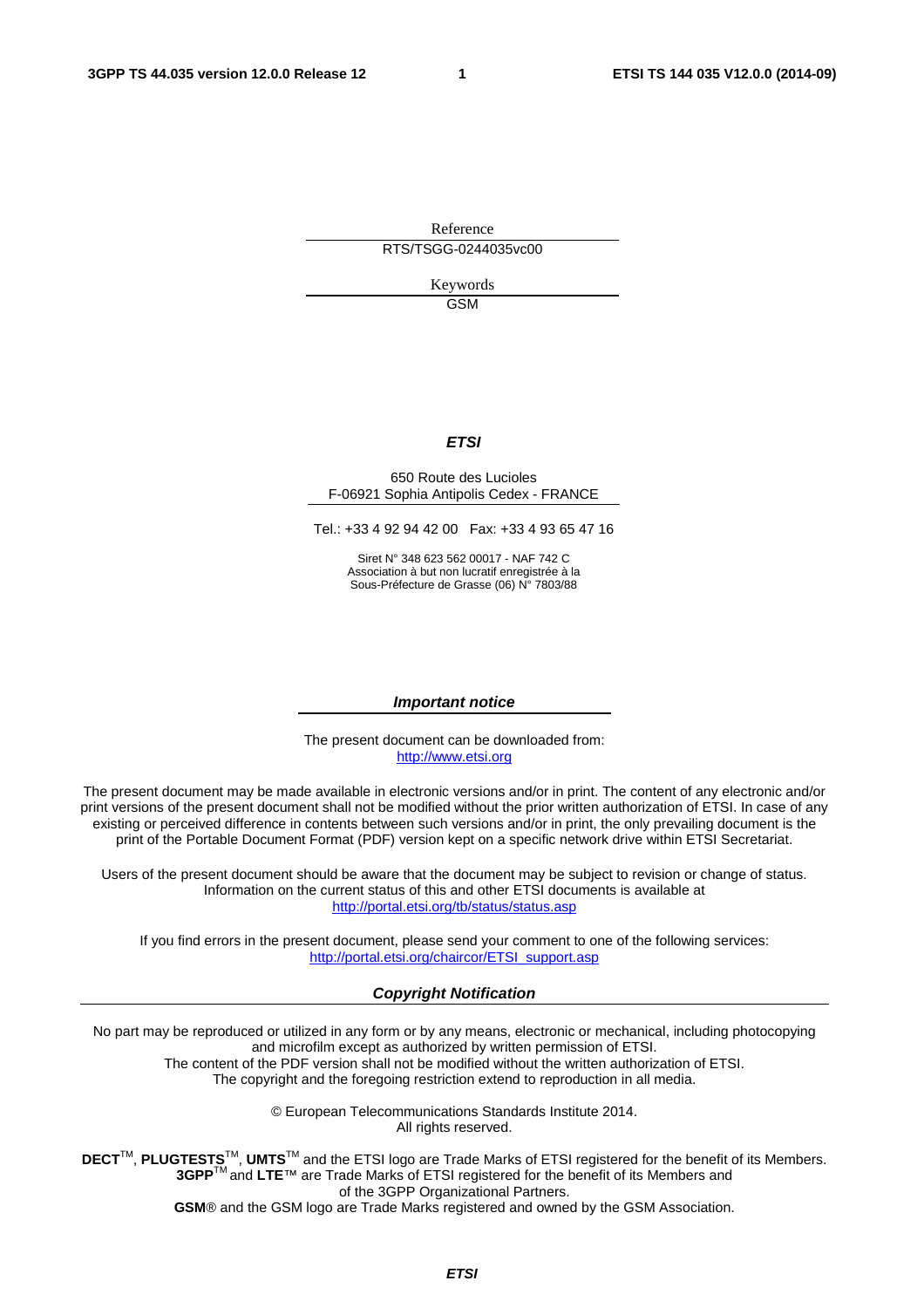### Intellectual Property Rights

IPRs essential or potentially essential to the present document may have been declared to ETSI. The information pertaining to these essential IPRs, if any, is publicly available for **ETSI members and non-members**, and can be found in ETSI SR 000 314: *"Intellectual Property Rights (IPRs); Essential, or potentially Essential, IPRs notified to ETSI in respect of ETSI standards"*, which is available from the ETSI Secretariat. Latest updates are available on the ETSI Web server [\(http://ipr.etsi.org](http://webapp.etsi.org/IPR/home.asp)).

Pursuant to the ETSI IPR Policy, no investigation, including IPR searches, has been carried out by ETSI. No guarantee can be given as to the existence of other IPRs not referenced in ETSI SR 000 314 (or the updates on the ETSI Web server) which are, or may be, or may become, essential to the present document.

### Foreword

This Technical Specification (TS) has been produced by ETSI 3rd Generation Partnership Project (3GPP).

The present document may refer to technical specifications or reports using their 3GPP identities, UMTS identities or GSM identities. These should be interpreted as being references to the corresponding ETSI deliverables.

The cross reference between GSM, UMTS, 3GPP and ETSI identities can be found under [http://webapp.etsi.org/key/queryform.asp.](http://webapp.etsi.org/key/queryform.asp)

### Modal verbs terminology

In the present document "**shall**", "**shall not**", "**should**", "**should not**", "**may**", "**may not**", "**need**", "**need not**", "**will**", "**will not**", "**can**" and "**cannot**" are to be interpreted as described in clause 3.2 of the [ETSI Drafting Rules](http://portal.etsi.org/Help/editHelp!/Howtostart/ETSIDraftingRules.aspx) (Verbal forms for the expression of provisions).

"**must**" and "**must not**" are **NOT** allowed in ETSI deliverables except when used in direct citation.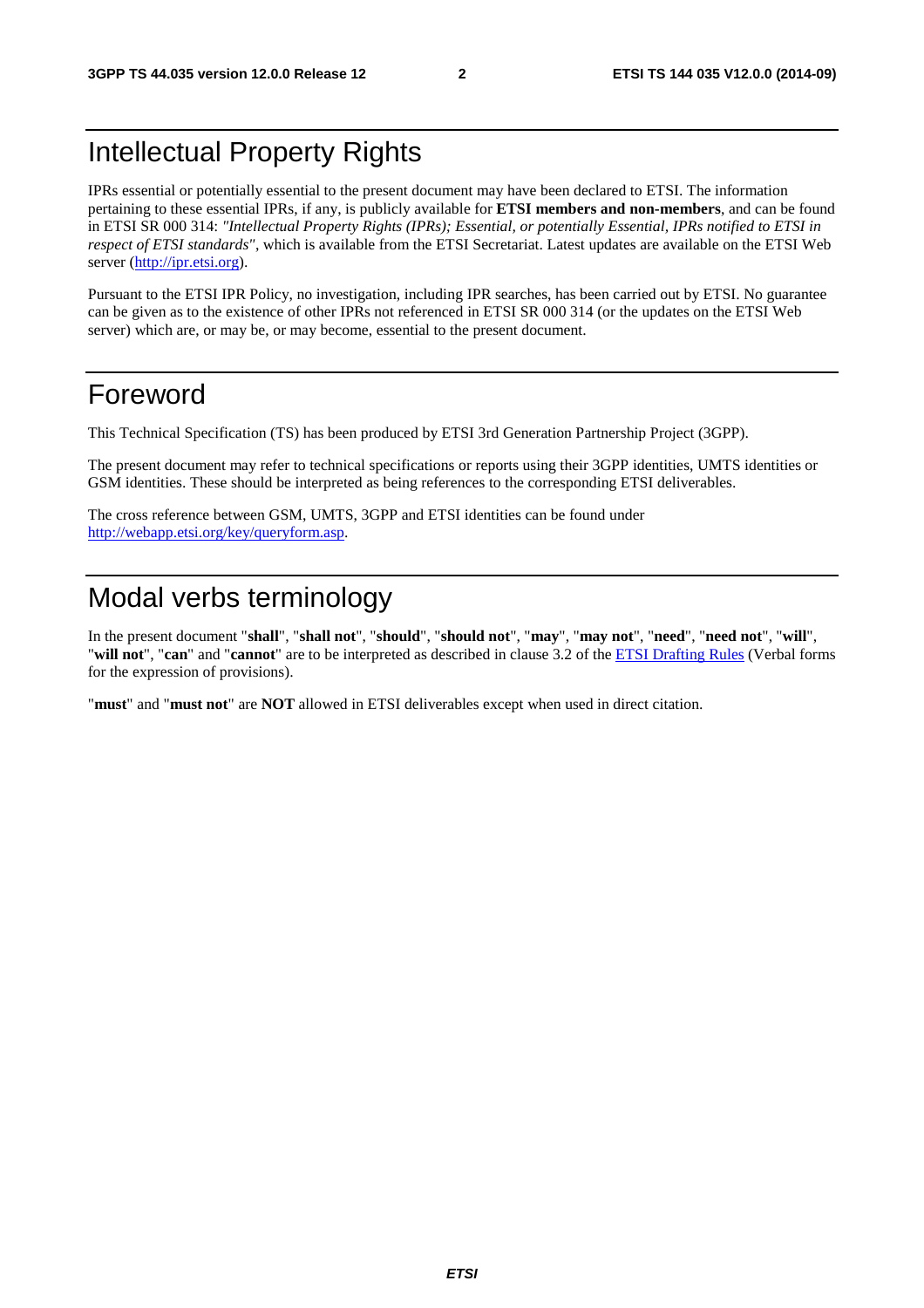$\mathbf{3}$ 

### Contents

| 1                      |                               |                                                             |  |
|------------------------|-------------------------------|-------------------------------------------------------------|--|
|                        |                               |                                                             |  |
| 2                      |                               |                                                             |  |
| 3                      |                               |                                                             |  |
| 3.1<br>3.2             |                               |                                                             |  |
|                        |                               |                                                             |  |
| 4<br>4.1               |                               |                                                             |  |
| 4.1.1                  |                               |                                                             |  |
| 4.1.1.1                |                               |                                                             |  |
| 4.1.1.2                |                               |                                                             |  |
| 4.1.1.3                |                               |                                                             |  |
| 4.1.1.4                |                               |                                                             |  |
| 4.1.1.5                |                               |                                                             |  |
| 4.1.1.6                |                               |                                                             |  |
| 4.1.1.7                |                               |                                                             |  |
| 4.1.1.8                |                               |                                                             |  |
| 4.1.1.9                |                               |                                                             |  |
| 4.1.1.10<br>4.1.1.11   |                               |                                                             |  |
| 4.1.1.12               |                               |                                                             |  |
| 4.1.1.13               |                               |                                                             |  |
| 4.1.1.14               |                               |                                                             |  |
| 4.2                    |                               |                                                             |  |
| 4.2.1                  |                               |                                                             |  |
| 4.2.1.1                |                               |                                                             |  |
| 4.2.1.1.1              |                               |                                                             |  |
| 4.2.1.1.2              |                               |                                                             |  |
| 4.2.1.1.3              |                               |                                                             |  |
| 4.2.1.1.4              |                               |                                                             |  |
| 4.2.1.1.5              |                               |                                                             |  |
| 4.2.1.1.6<br>4.2.1.1.7 |                               |                                                             |  |
| 4.2.1.1.8              |                               |                                                             |  |
| 4.2.1.2                |                               |                                                             |  |
| 4.2.1.3                |                               |                                                             |  |
|                        | <b>Annex A (informative):</b> |                                                             |  |
| A.1                    |                               |                                                             |  |
| A.2                    |                               |                                                             |  |
| A.3                    |                               |                                                             |  |
| A.4                    |                               |                                                             |  |
|                        | <b>Annex B</b> (informative): | <b>Example of E-OTD Assistance Data Broadcast Message30</b> |  |
|                        |                               |                                                             |  |
|                        | <b>Annex C</b> (informative): | <b>Example of GPS Assistance Data Broadcast Message34</b>   |  |
|                        | <b>Annex D</b> (informative): |                                                             |  |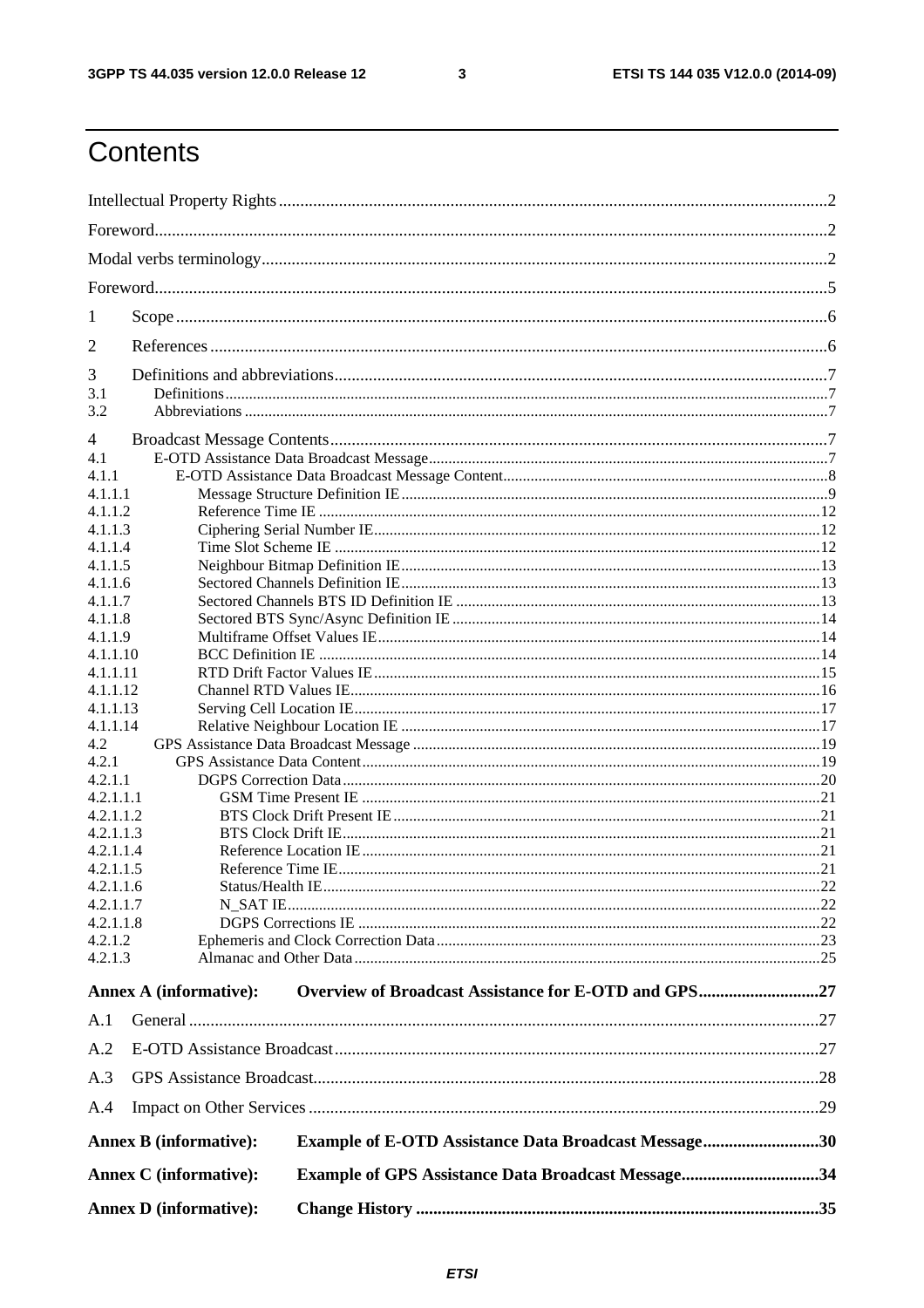$\overline{\mathbf{4}}$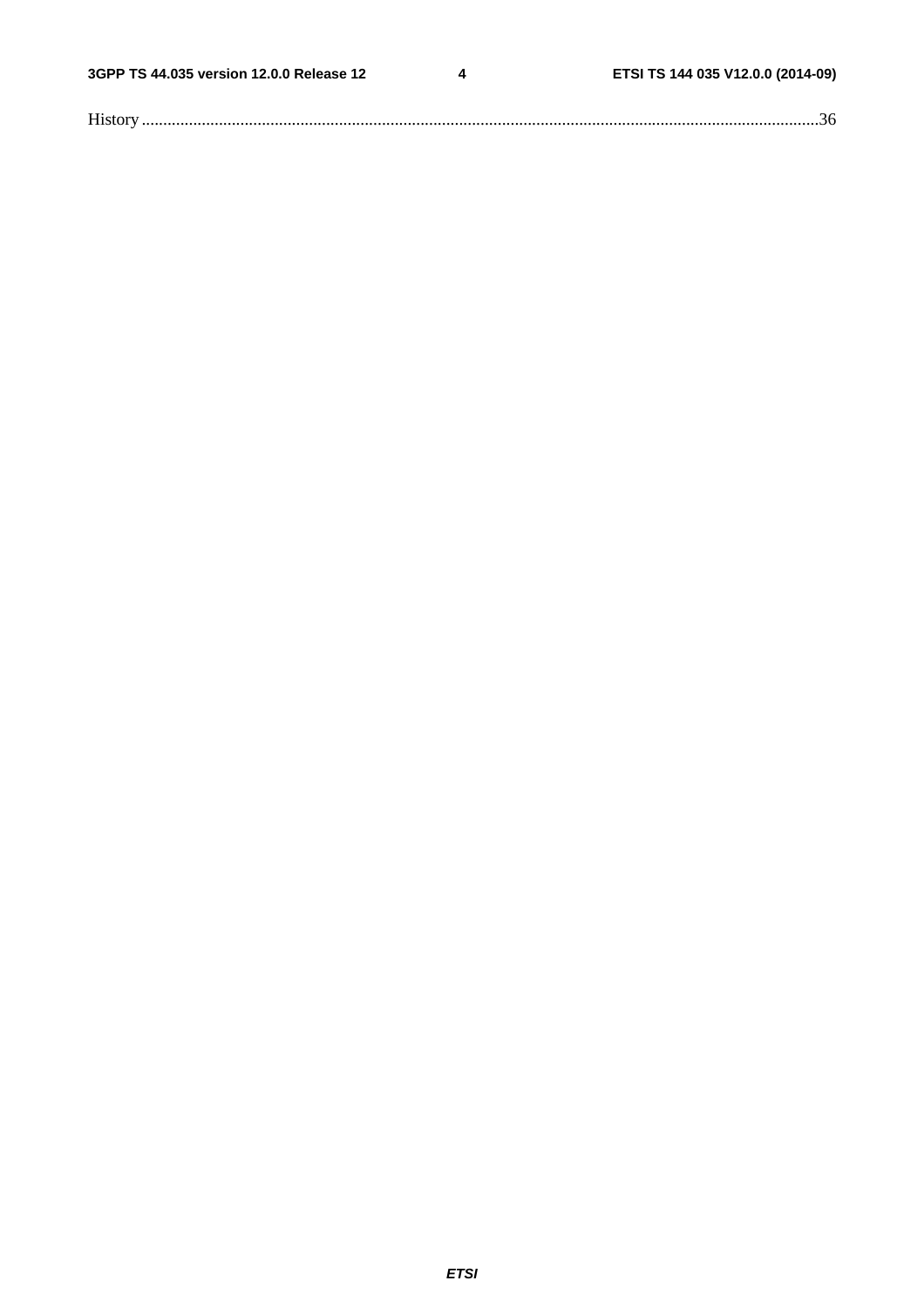### Foreword

This Technical Specification has been produced by the 3<sup>rd</sup> Generation Partnership Project (3GPP).

The present document defines the contents of LCS assistance data broadcast messages from the Serving Mobile Location Centre (SMLC) and the Mobile Station (MS).

The contents of the present document are subject to continuing work within the TSG and may change following formal TSG approval. Should the TSG modify the contents of the present document, it will be re-released by the TSG with an identifying change of release date and an increase in version number as follows:

Version x.y.z

where:

- x the first digit:
	- 1 presented to TSG for information;
	- 2 presented to TSG for approval;
	- 3 or greater indicates TSG approved document under change control.
- y the second digit is incremented for all changes of substance, i.e. technical enhancements, corrections, updates, etc.
- z the third digit is incremented when editorial only changes have been incorporated in the document.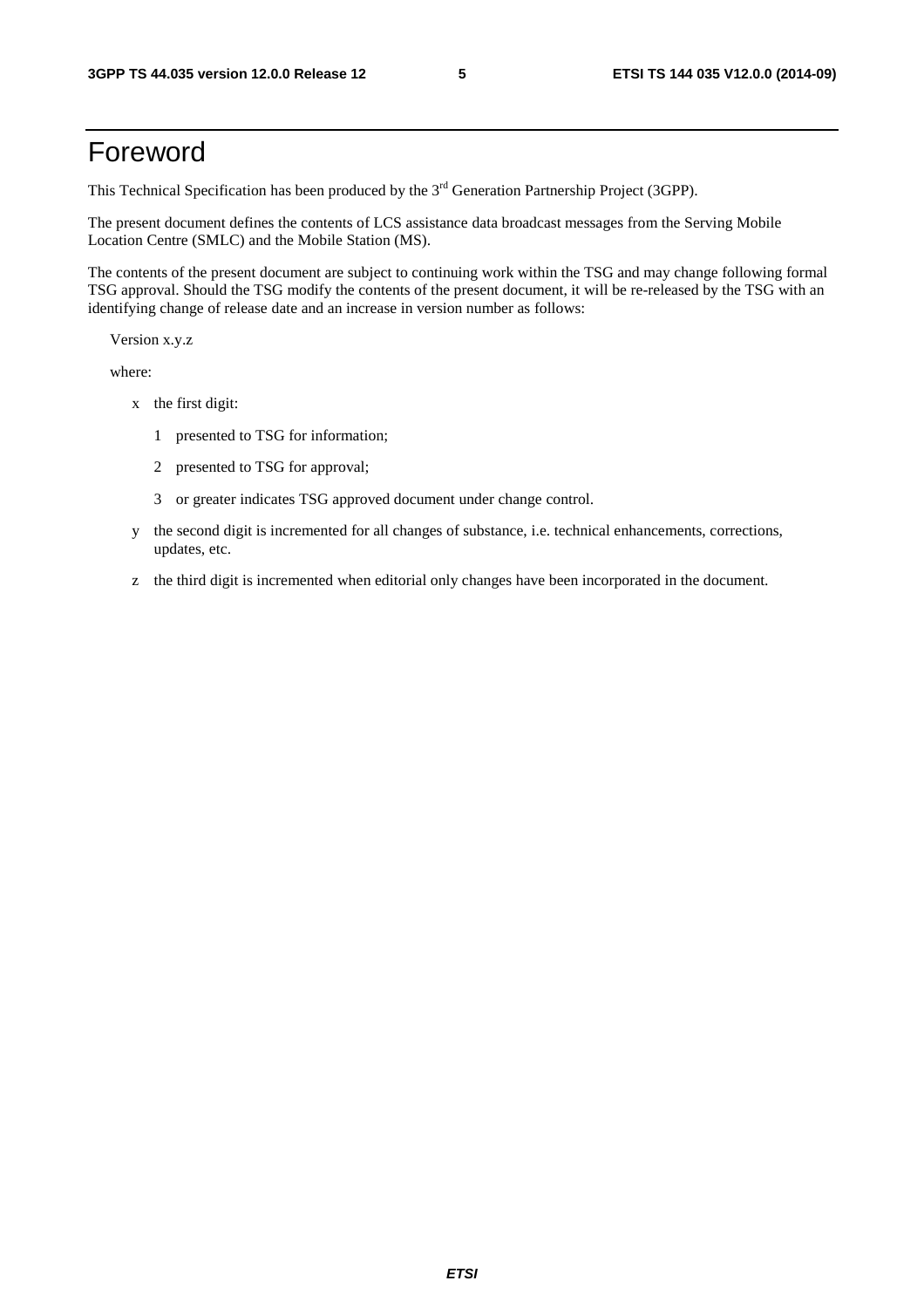### 1 Scope

The present document contains the content of messages necessary for support of MS Based location service operation on the mobile radio interface layer 3.

### 2 References

The following documents contain provisions which, through reference in this text, constitute provisions of the present document.

- References are either specific (identified by date of publication, edition number, version number, etc.) or non-specific.
- For a specific reference, subsequent revisions do not apply.
- For a non-specific reference, the latest version applies. In the case of a reference to a 3GPP document (including a GSM document), a non-specific reference implicitly refers to the latest version of that document *in the same Release as the present document*.
- [1] 3GPP TR 21.905: "Vocabulary for 3GPP Specifications". [2] Void. [3] Void. [4] Void. [5] Void" [6] 3GPP TS 23.041: "Technical realization of Cell Broadcast Service (CBS)". [7] Void. [8] Void. [9] Void. [10] **Void.** [11] **Void.** [12] **Void.** [13] **Void.** [14] Void. [15] RTCM-SC104: "RTCM Recommended Standards for Differential GNSS Service (v.2.2)". [16] ICD-GPS-200: "Navstar GPS Space Segment / Navigation User Interfaces".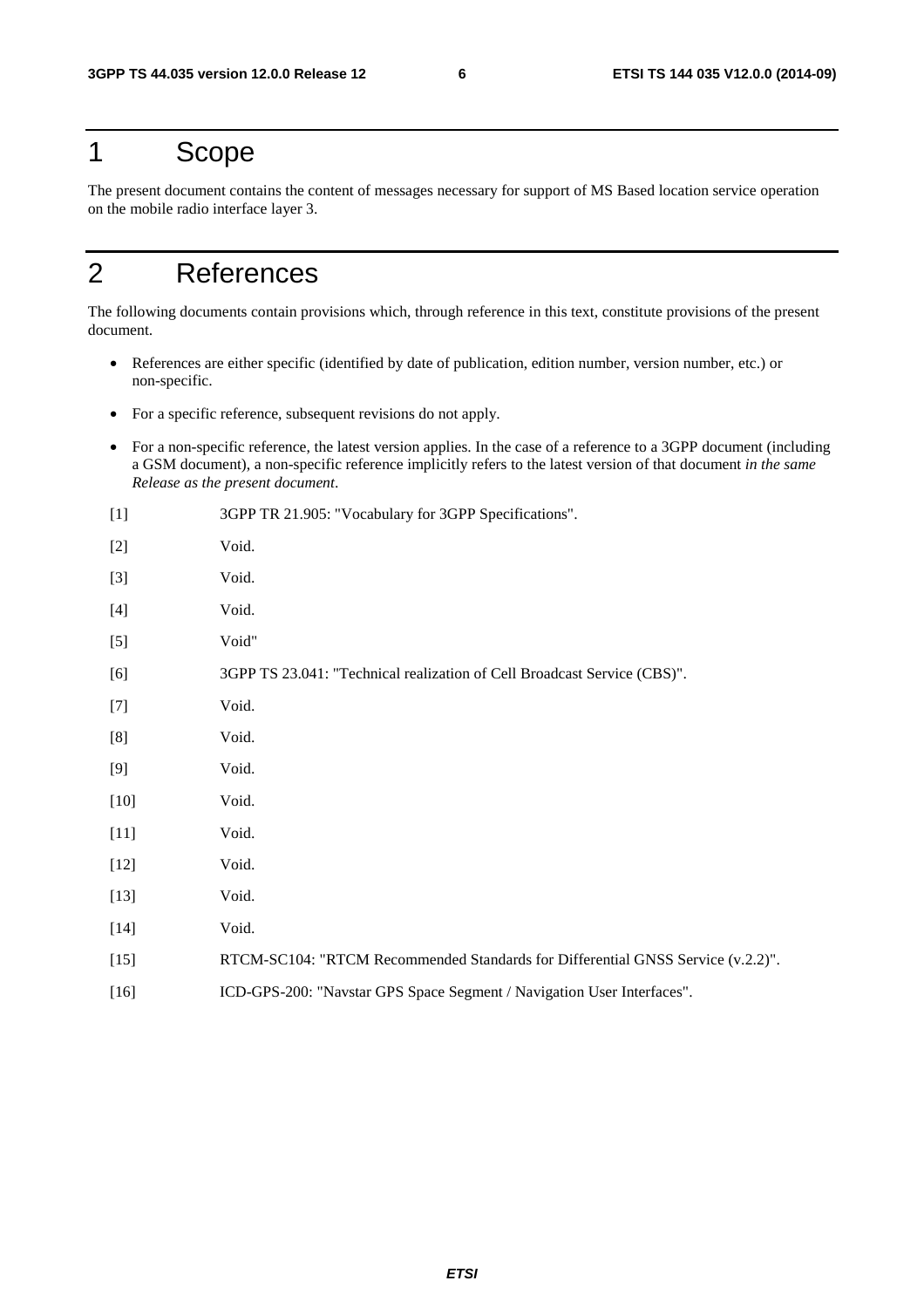### 3 Definitions and abbreviations

### 3.1 Definitions

For the purposes of the present document, the following terms and definitions apply:

**E-OTD Assistance Data Message:** contains the RTD and BTS coordinates of the neighbours that should be used in E-OTD measurements. This E-OTD Assistance Data is broadcasted using CBCH channel using SMSCB DRX service. The reception of this broadcast message enables MS to calculate its own location.

**GPS Assistance Data Message:** contains GPS differential corrections. The reception of this broadcast message enables MS to have calculate more accurate location estimate.

### 3.2 Abbreviations

For the purposes of the present document, the abbreviations given in 3GPP TR 21.905 apply.

### 4 Broadcast Message Contents

This clause describes the LCS Assistance Data messages to be broadcasted in SMSCB message's content part over CBCH channel using SMSCB DRX service. The rules and contets are described so that SMLC is able to construct the message as well as MS is able to process the received message. The E-OTD Assistance Data message contains RTD and BTS coordinate information and GPS Assistance Data contains GPS Differential Correction data, Emphemeris and Clock Correction Data and Almanac and Other Data.

### 4.1 E-OTD Assistance Data Broadcast Message

The E-OTD Assistance Data message contents are defined in this clause. The E-OTD Assistance Data message is built so that it has always a fixed length and some of the information elements are scalable according to the amount of neighbours and the amount of sectored channels. The information elements are in the order which is described in subclause 4.1.1 and no spare bits are allowed between elements. The MSB bits of the information elements are presented always first and if boundary of the octet divides the information element then the LSB part of the information element continues in the LSB part of the next octet (figure 1). Example of E-OTD Assistance Data Broadcast Message is in annex B. The channel to broadcast the E-OTD Assistance Data message is CBCH over which the SMSCB DRX service is used. One SMSCB message has fixed information data length of 82 octets and the purpose is always to use the whole fixed length message capacity for the message. MS can identify the LCS SMSCB message with E-OTD Message Identifier declared in 3GPP TS 23.041.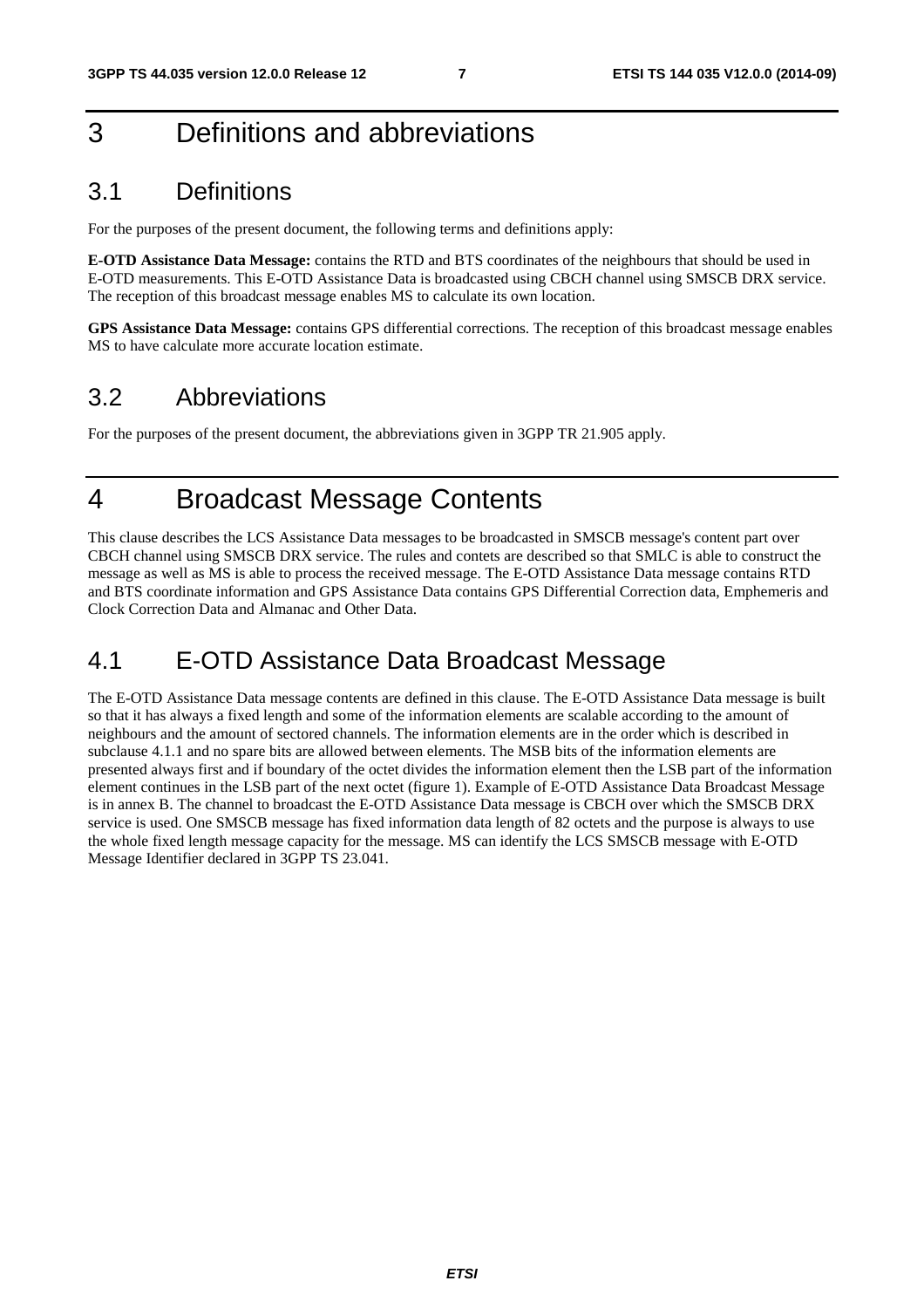

**Figure 1: Information element bit mapping to the broadcast message** 

### 4.1.1 E-OTD Assistance Data Broadcast Message Content

The Broadcast Assistance Data is a point-to-multipoint message from the GSM Network to the MSs. This message gives assistance data to the MS for performing E-OTD measurements and calculating its own position. It contains the following information elements. The information elements are always in the order described in table 1. The ciphered part of message is end of message and indicated with grey shading in table 1.

| <b>Information element</b>             | <b>Type/Reference</b>                            | <b>Presence</b> |
|----------------------------------------|--------------------------------------------------|-----------------|
| Message Structure Definition           | Message Structure<br>Definition 4.1.1.1          | M               |
| Reference Time                         | Reference Time 4.1.1.2                           | М               |
| <b>Ciphering Serial Number</b>         | <b>Ciphering Serial</b><br>Number 4.1.1.3        | C               |
| <b>Time Slot Scheme</b>                | <b>Time Slot</b><br>Scheme 4.1.1.4               | М               |
| Neighbour Bitmap Definition            | Neighbour<br>BitmapDefinition 4.1.1.5            | C               |
| <b>Sectored Channels Definition</b>    | <b>Sectored Channels</b><br>Definition 4.1.1.6   | C               |
| Sectored Channels BTS ID<br>Definition | Sectored Channel's BTS<br>ID Definition 4.1.1.7  | C               |
| Sectored BTS Sync/Async<br>Definition  | Sectored BTS<br>Sync/Async<br>Definition 4.1.1.8 | C               |
| 51 Multiframe Offset Values            | 51 Multiframe Offset<br>Values 4.1.1.9           | м               |
| <b>BCC Definition</b>                  | BCC Definition 4.1.1.10                          | м               |
| <b>RTD Drift Factor Values</b>         | <b>RTD Drift Factor</b><br>Values 4.1.1.11       | C               |
| <b>Channel RTD Values</b>              | Channel RTD<br>Values 4.1.1.12                   | C               |
| Serving Cell Location                  | Serving Cell<br>Location 4.1.1.13                | M               |
| Relative Neighbour Location Values     | Relative Neighbour<br>Location Values 4.1.1.14   | M               |

**Table 1: E-OTD Assistance Data Broadcast Message Content**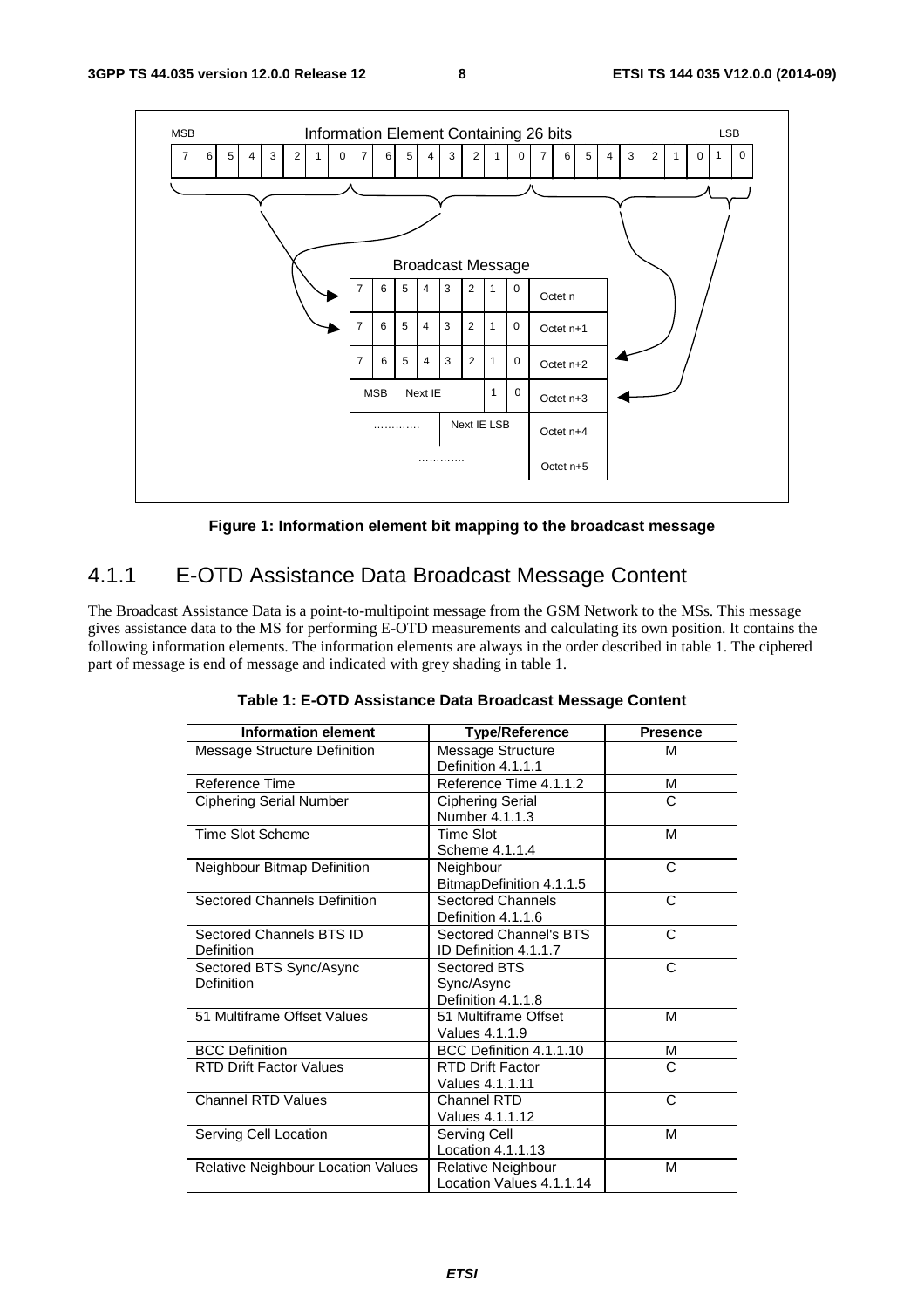### 4.1.1.1 Message Structure Definition IE

This IE contains the definition of this broadcast message. The length of this IE is 19 bits and it is mandatory. This IE contains the following bits.

| <b>Bit</b>     | <b>Bit order</b><br>in field | <b>Definition</b>                |
|----------------|------------------------------|----------------------------------|
| 1              | <b>LSB</b>                   |                                  |
| 2              |                              | Neighbour List Map (bits 2-0)    |
| 3              | MSB                          |                                  |
| 4              | <b>LSB</b>                   |                                  |
| 5              |                              | Accuracy Range (bits 2-0)        |
| 6              | MSB                          |                                  |
| $\overline{7}$ |                              | Ciphering Key Flag               |
| 8              |                              | Cipher On/Off                    |
| 9              |                              | Sector Ind                       |
| 10             |                              | RTD Range                        |
| 11             | <b>LSB</b>                   |                                  |
| 12             | MSB                          | RTD Accuracy (bits 1-0)          |
| 13             |                              | <b>RTD Drift Factors Present</b> |
| 14             |                              | <b>RTDs Present</b>              |
| 15             | <b>LSB</b>                   |                                  |
| 16             |                              |                                  |
| 17             |                              |                                  |
| 18             |                              | Number of Neighbours (bits 4-0)  |
| 19             | MSB                          |                                  |

#### **Table 2: Message Structure Definition**

The first three octets upto bit 3 in octet 3 in the broadcast message's content part containing the Message Structure Definition IE look always as follows.

| <b>Cipher</b><br>On/Off | Cipher-<br>ing Key<br>Flag               |                        | <b>Accuracy Range</b><br>(bits 2-0)       |                                     | Neighbour List Map<br>(bits 2-0) |               | Octet1             |
|-------------------------|------------------------------------------|------------------------|-------------------------------------------|-------------------------------------|----------------------------------|---------------|--------------------|
|                         | Number of<br>Neighbours<br>(bits $4-3$ ) | <b>RTDs</b><br>Present | <b>RTD</b><br>Drift<br>Factors<br>Present | <b>RTD Accuracy</b><br>$(bits 1-0)$ | <b>RTD</b><br>Range              | Sector<br>Ind | Octet <sub>2</sub> |
| (Next IE)               |                                          |                        |                                           |                                     | Number of Neighbours (bits 2-0)  |               | Octet <sub>3</sub> |

The definitions of each structure item is declared below:

#### **Neighbour List Map**

These bits define in which order the neighbours in the System Information Neighbour List (max 32 neighbours) are reported with the broadcast message.

- The Neighbour List Map will also affect the amount of bits that can be used for Relative Neighbour Location Value definitions.
- This Broadcast Assistance Data message is always referring to the neighbour BTSs included in the System Information Neighbour List which is received in idle state from BCCH. The E-OTD broadcast message does not allow the possibility for delivering assistance data for other BTSs (outside the the System Information Neighbour List.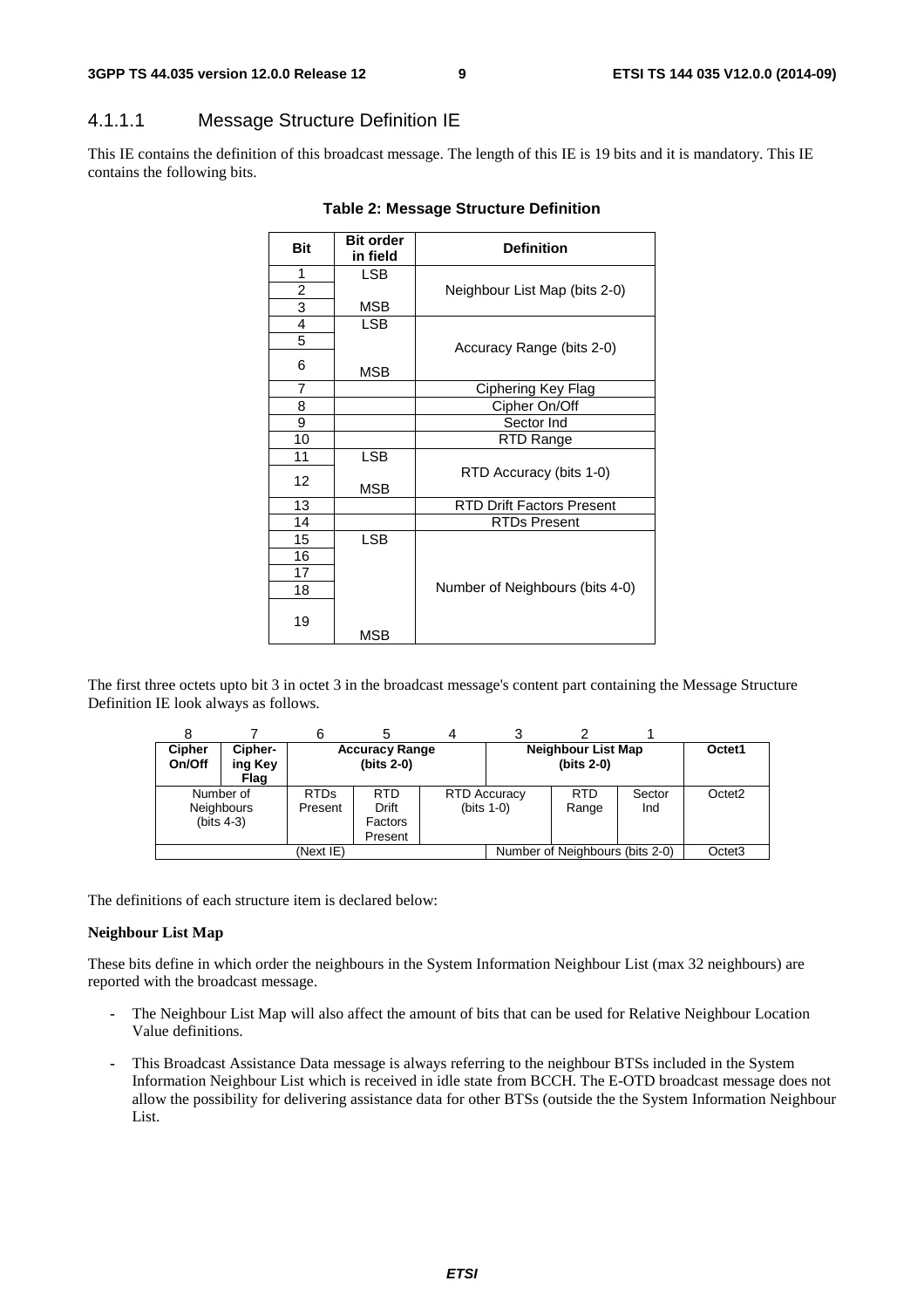|  | <b>Definition</b>                      |  |  |  |
|--|----------------------------------------|--|--|--|
|  | All Neigbours from neighbour list      |  |  |  |
|  | Even Neighbours from neighbour list    |  |  |  |
|  | Odd Neighbours from neighbour list     |  |  |  |
|  | $1^{\text{st}}$ & $1^{\text{st}}$ +n*3 |  |  |  |
|  | $2^{nd}$ & $2^{nd}$ +n*3               |  |  |  |
|  | $3^{\text{rd}}$ & $3^{\text{rd}}$ +n*3 |  |  |  |
|  | Neighbour Bitmap Definition            |  |  |  |
|  | Spare                                  |  |  |  |

**Table 3: Neighbour List Map** 

- All Neighbours means all the neighbours from System Information Neighbour list (max 32 neighbours) are reported in this broadcast message (1 broadcast message).
- Even/Odd neighbours from neighbour list means the even/odd list entries in the System Information Neighbour List are reported in this broadcast message (two broadcast messages needed).
- $1^{\text{st}}$  &  $1^{\text{st}}$  + n\*3 means that  $1^{\text{st}}$ ,  $4^{\text{th}}$ ,  $7^{\text{th}}$ ,  $10^{\text{th}}$ , …,  $31^{\text{st}}$  (max 11 neighbours) will be reported in this broadcast message (1/3 of total broadcast).
- $2^{nd}$  &  $2^{nd}$ +n\*3 means that  $2^{nd}$ ,  $5^{th}$ ,  $8^{th}$ ,  $11^{th}$ , …,  $32^{nd}$  (max 11 neighbours) will be reported in this broadcast message (2/3 of total broadcast).
- $3^{\text{rd}}$  &  $3^{\text{rd}}+n*3$  means that  $3^{\text{rd}}, 6^{\text{th}}, 9^{\text{th}}, 12^{\text{th}}, ..., 30^{\text{th}}$  (max 10 neighbours) will be reported in this broadcast message (3/3 of total broadcast).
- The 1<sup>st</sup> & 1<sup>st</sup>+n\*3, 2<sup>nd</sup> & 2<sup>nd</sup>+n\*3 and 3<sup>rd</sup> & 3<sup>rd</sup>+n\*3 means total 3 broadcast messages.
- Neighbour Bitmap Definition will define which neighbours are included into this broadcast message, see subclause 4.1.1.5.

#### **Accuracy Range**

The accuracy range declares the accuracy of the values in the Relative Neigbour Location Value IE. The accuracy range has the following information.

| 2 |  | <b>Definition</b> |  |  |  |  |
|---|--|-------------------|--|--|--|--|
|   |  | 5 km              |  |  |  |  |
|   |  | 10 km             |  |  |  |  |
|   |  | 15 km             |  |  |  |  |
|   |  | 20 km             |  |  |  |  |
|   |  | 30 km             |  |  |  |  |
|   |  | 45 km             |  |  |  |  |
|   |  | 60 km             |  |  |  |  |
|   |  | 120 km            |  |  |  |  |

#### **Table 4: Accuracy Range**

For example if there are 15 bits (1 sign bit and 14 value bits) reserved for Relative Neighbour North or East Value and the accuracy range is defined to be 20 km, then resolution of Relative Neighbour North or East Value is 0.6 m.

#### **Ciphering Key Flag**

The MS gets two (2) deciphering keys always with location update, a deciphering key that is time stamped to be current one and deciphering key that time stamped to be next one. Thus the MS has always two deciphering keys in memory. With this Ciphering Key Flag in this broadcast message the MS knows whether to use current/next deciphering key for deciphering the received broadcast message. The MS shall interpret this IE as follows:

- **Ciphering Key Flag**(previous message) = **Ciphering Key Flag**(this message) => Deciphering Key not changed.
- **Ciphering Key Flag**(previous message) <> **Cipher Key Flag**(this message) => Deciphering Key changed.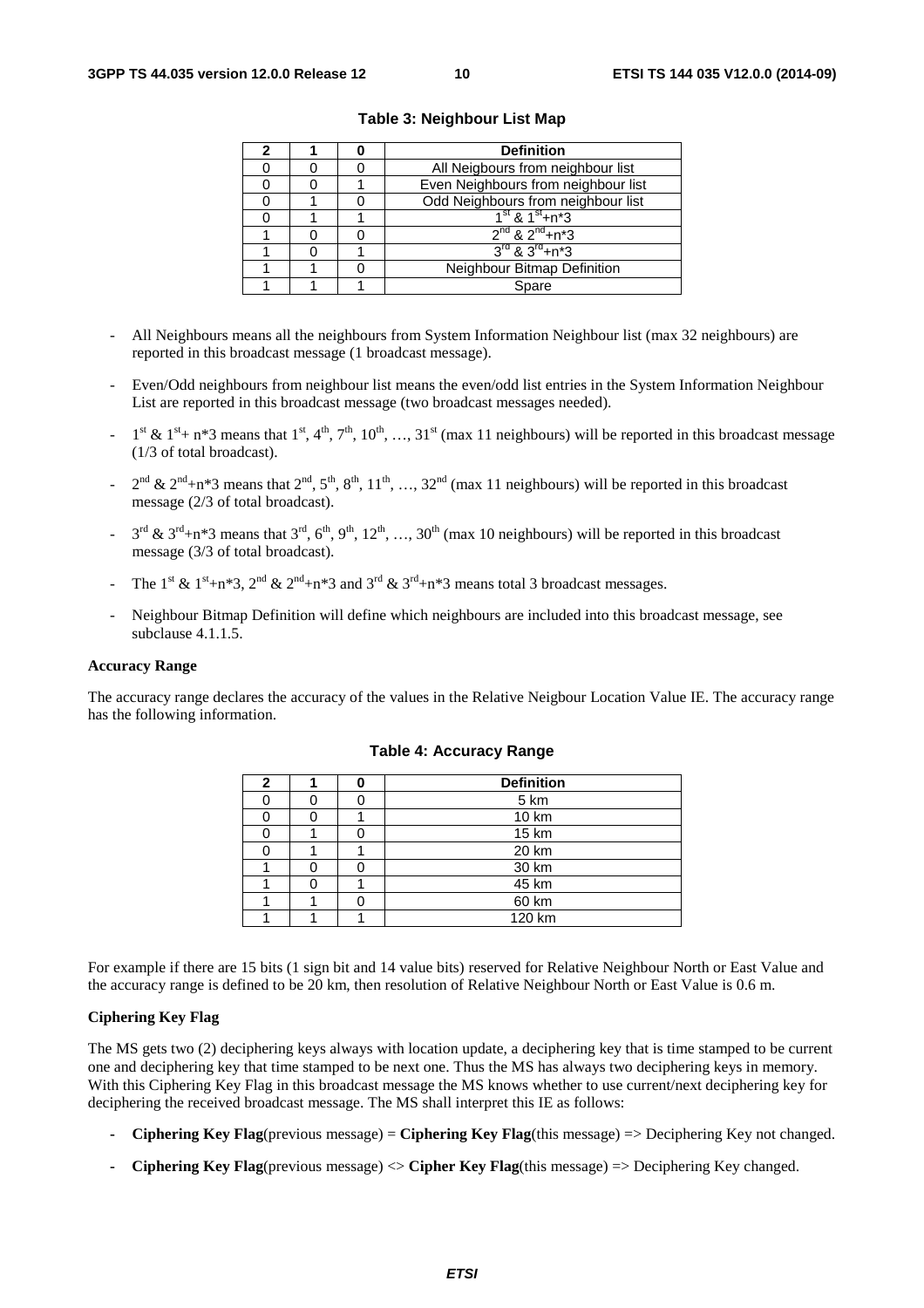#### **Cipher On/Off**

This bit indicates whether this broadcast message has been ciphered or not. The RTD Drift Factor Values IE, Channel RTD Values IE, Serving Cell Location IE and Relative Neighbour Location Values IE will be ciphered if ciphering is active.

- '0' Ciphering Off.
- '1' Ciphering On.

#### **Sector Ind**

This bit indicates whether this broadcast message contains BTS Sectored Cell information or not.

- '0' No Sector Information included.
- '1' Sector Information included.

#### **RTD Range**

This bit indicates whether the RTD value covers only one time slot period or 8 time slot period. This bit will affect the RTD field so that there will be need for 3 bits more for RTD if whole 8 time slot period need to be indicated with RTD value.

- '0' RTD value covers 1 time slot period.
- '1' RTD value covers 8 time slots period.

#### **RTD Accuracy**

This contains two bits, which define what will be the accuracy of RTD value in this broadcast message. The accuracy will be coded as follows.

|  | <b>Definition</b>  |  |  |  |  |
|--|--------------------|--|--|--|--|
|  | 1/16 bit accuracy  |  |  |  |  |
|  | 1/32 bit accuracy  |  |  |  |  |
|  | 1/64 bit accuracy  |  |  |  |  |
|  | 1/128 bit accuracy |  |  |  |  |

The RTD accuracy will affect the amount of bits needed to indicate the RTD value. The following table describes the accuracy related to needed bits.

| <b>Time Slots</b> | Accuracy | <b>Amount of Bits Needed</b> |
|-------------------|----------|------------------------------|
|                   | 1/16     | 12 bits                      |
|                   | 1/32     | 13 bits                      |
|                   | 1/64     | 14 bits                      |
|                   | 1/128    | 15 bits                      |
|                   | 1/16     | 15 bits                      |
| 8                 | 1/32     | 16 bits                      |
|                   | 1/64     | 17 bits                      |
|                   | 1/128    | 18 bits                      |

#### **Table 6: Amount of RTD bits needed**

#### **RTD Drift Factors Present**

This bit indicates whether the RTD Drift Factors are present in this broadcast message. If RTDs Present bit indicates that the RTD Values are not included into this broadcast message, the state of this bit should be ignored and the RTD Drift Factors are not present in this broadcast message.

- '0' RTD Drift Factors are not present in the message.
- '1' RTD Drift Factors are present in the message.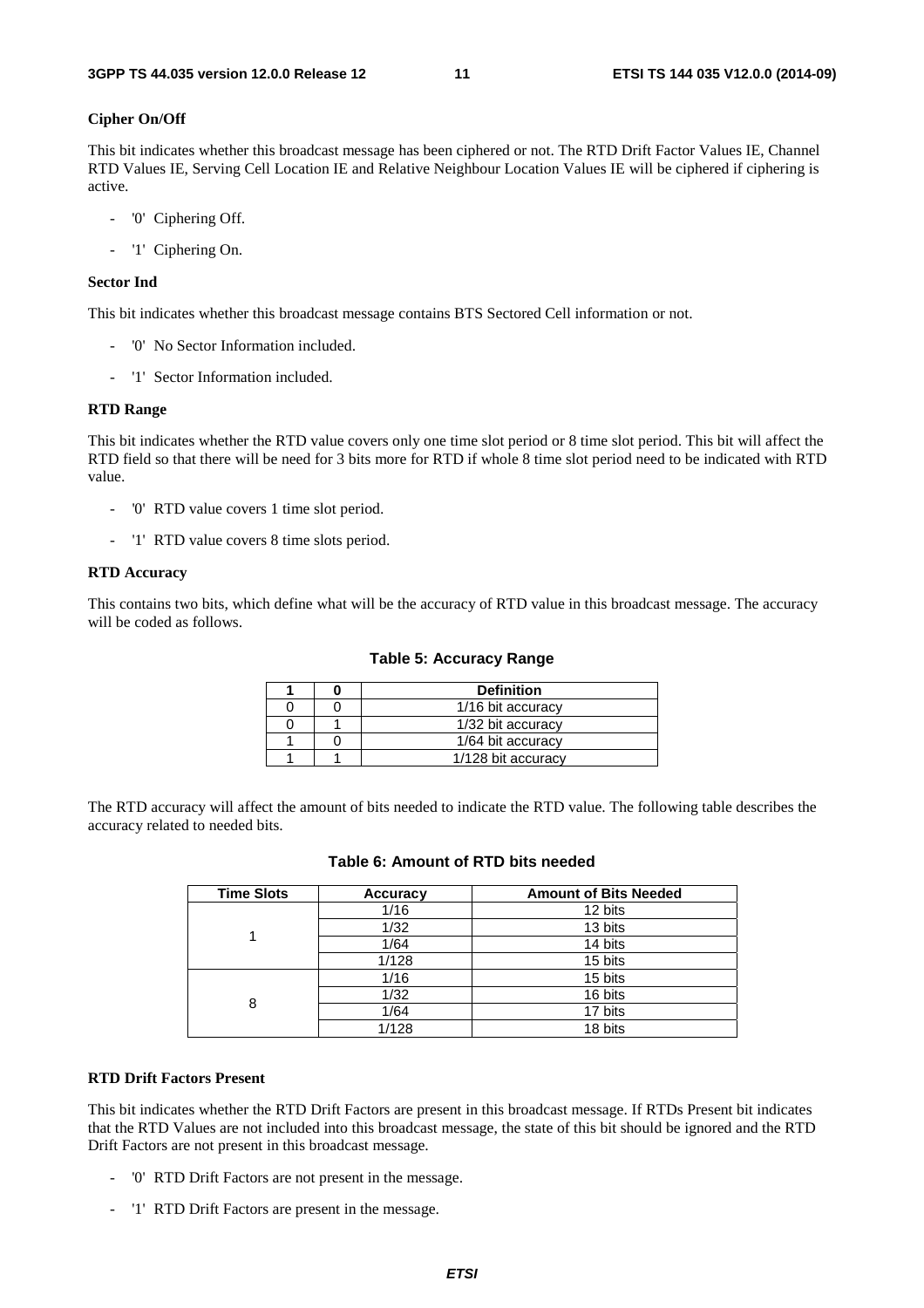#### **RTDs Present**

This bit indicates whether RTD Values IE is present in this broadcast or not.

- '0' RTD Values IE not present.
- '1' RTD Values IE present.

#### **Number of Neighbours**

These 5 bits are indicating the amount of neighbours are in System Information Neighbour List according to which this broadcast message was created. The number of neigbours indicated here makes sure that MS can decode back this broadcast message IEs as they were originally sended. If the MS has received different amount of neighbours in System Information Neighbour List than indicated in this field in broadcast message, the MS should ignore this broadcast message.

Range: 1 - 32 Neighbours.

#### 4.1.1.2 Reference Time IE

The Reference Time IE gives information about the time when the RTD values in the broadcast message are calculated. The Reference Time IE contains the serving cell frame number modulo 131072 with 7 LSB bits omitted. The resolution of this Reference Time IE is thus 0.59 s. The Reference Time IE has 10 minutes periodicy. This IE is mandatory.

Range: 0 - 1023.

#### 4.1.1.3 Ciphering Serial Number IE

The Ciphering Serial Number IE contains the serial number used in ciphering process of the broadcast message. The IE contains two octets, MSB part and LSB part. The serial number range is 0 - 65535. This IE is conditional and it is present only if the ciphering flag is active in Message Structure Definition IE.



| <b>MSB</b>                       |                                  |  |  |  |
|----------------------------------|----------------------------------|--|--|--|
| Ciphering Serial Number (8 bits) | Ciphering Serial Number (8 bits) |  |  |  |

#### 4.1.1.4 Time Slot Scheme IE

This information element contains information about the serving cell channel and neighbour channel time slot scheme. The list starts with Serving Cell Channel and the rest of the list is in the same order as the neighbours in the System Information Neighbour List. For each list member there is one bit reserved to indicate whether the channel has 156.25 bits time slot duration or 156/157 bits time slot duration. This field is varying length depending on amount of neighbours of System Information Neighbour List (max 32) and maximum length of this IE is 33 bits (1+32 bits). The Serving Cell Channel time slot scheme is always indicated as the first (MSB) element of this field. This IE is mandatory.

- '0' 156.25 bits time slot duration.
- '1' 156/157 bits time slot duration.

#### **Table 8: Time Slot Scheme**

| <b>Serving Cell Ch (MSB)</b> | <b>Neigh Ch<sub>last</sub></b> |   | <b>Neigh Ch<sub>3</sub></b> | Neiah Ch <sub>2</sub> | Neigh $Ch_1(LSB)$ |
|------------------------------|--------------------------------|---|-----------------------------|-----------------------|-------------------|
| ^/0                          | ^/0                            | . | ^/0                         | 0/1                   | 0/1               |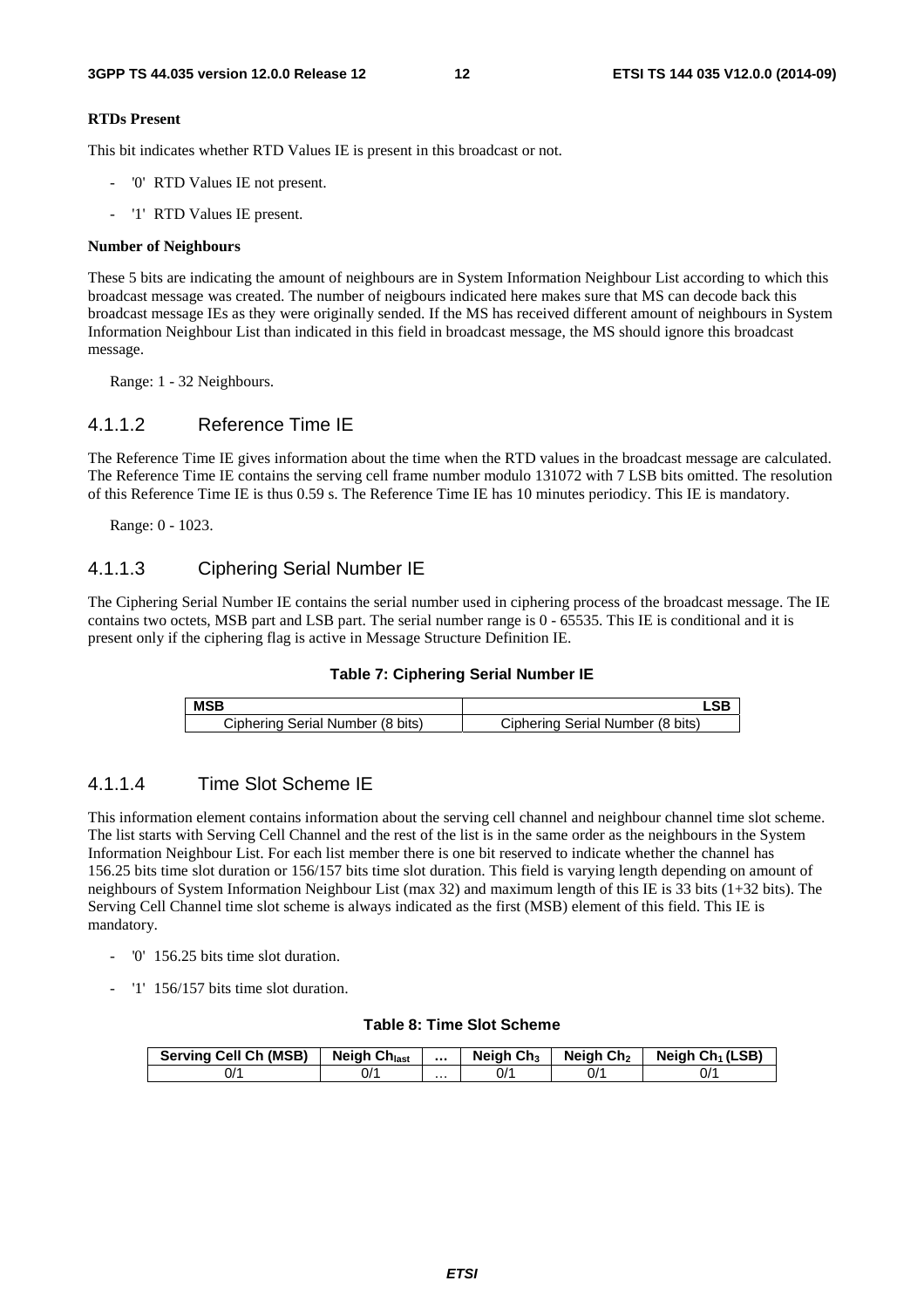#### 4.1.1.5 Neighbour Bitmap Definition IE

This IE defines which neighbours from System Information Neighbour List are included in this message. The IE is conditional and included only if Message Structure Definition IE's Neighbour List Map indicates the use of this Neighbour Bitmap Definition. The list is in the same order as the neighbours in the System Information Neighbour List, the last member of the list presented as the MSB element of this field. For each Neighbour List channel number there is one bit reserved to indicate whether the neighbour is included into this broadcast message. This field is varying length depending on the amount of neighbours of System Information Neighbour List (max 32) and maximum length of this IE is 32 bits.

- '0' Neighbour not included into this broadcast message.
- '1' Neighbour included into this broadcast message.

#### **Table 9: Neighbour Bitmap Definition**

| Neigh Ch <sub>last</sub> (MSB) |   | Neigh $Ch3$ | Neigh Ch <sub>2</sub> | Neigh $Ch_1(LSB)$ |
|--------------------------------|---|-------------|-----------------------|-------------------|
| $J^{\prime}$                   | . |             |                       |                   |

#### 4.1.1.6 Sectored Channels Definition IE

This information element defines which neighbours in System Information Neighbour List that are included in this broadcast message are belonging to sectored BTSs. This IE is conditional and included only if Message Structure Definition IE's Sector Indicator is active. This field is varying length depending on amount of neighbours included into this broadcast message (max 32) and the maximum length of this IE is 33 bits (1+32 bits). The Serving Cell Channel sector indication is always indicated in MSB of this field and the neighbours are in same order as the neighbours in the System Information Neighbour List.

- '0' Channel not included to sectored BTS.
- '1' Channel included to sectored BTS.

#### **Table 10: Sectored Channels Definition**

| Serving Ch (MSB) | <b>Neigh Chlast</b> |   | Neigh $Ch_3$ | Neiah Ch <sub>2</sub> | Neigh $Ch_1(LSB)$ |
|------------------|---------------------|---|--------------|-----------------------|-------------------|
| J/               | J/'                 | . |              | ^/0                   | ^/0               |

#### 4.1.1.7 Sectored Channels BTS ID Definition IE

This information element defines what sectored channels are at the same BTS. The indication is done with three bits for each neighbour channel that is indicated to belong to sectored BTS (definition in Sectored Channels Definition IE). Belonging to the same BTS site is indicated with the same three bit binary ID, maximum 8 sectored BTS groups can be identified. This field is varying length depending on amount of sectored BTS in this broadcast message (max 33\*3 bits = 99 bits when all 32 neighbours and the serving cell channel are belonging to some sector). This field follows the order of channels that have indicated to be belonging to sectored BTS in Sectored Channels Definition starting from the MSB. This IE is conditional and included only if Message Structure Definition IE's Sector Ind is active.

#### **Table 11: Sectored Channels BTS ID Definition**

| 2 |  | <b>Definition</b> |  |
|---|--|-------------------|--|
|   |  | Sectored BTS ID1  |  |
|   |  | Sectored BTS ID2  |  |
|   |  | Sectored BTS ID3  |  |
|   |  | Sectored BTS ID4  |  |
|   |  | Sectored BTS ID5  |  |
|   |  | Sectored BTS ID6  |  |
|   |  | Sectored BTS ID7  |  |
|   |  | Sectored BTS ID8  |  |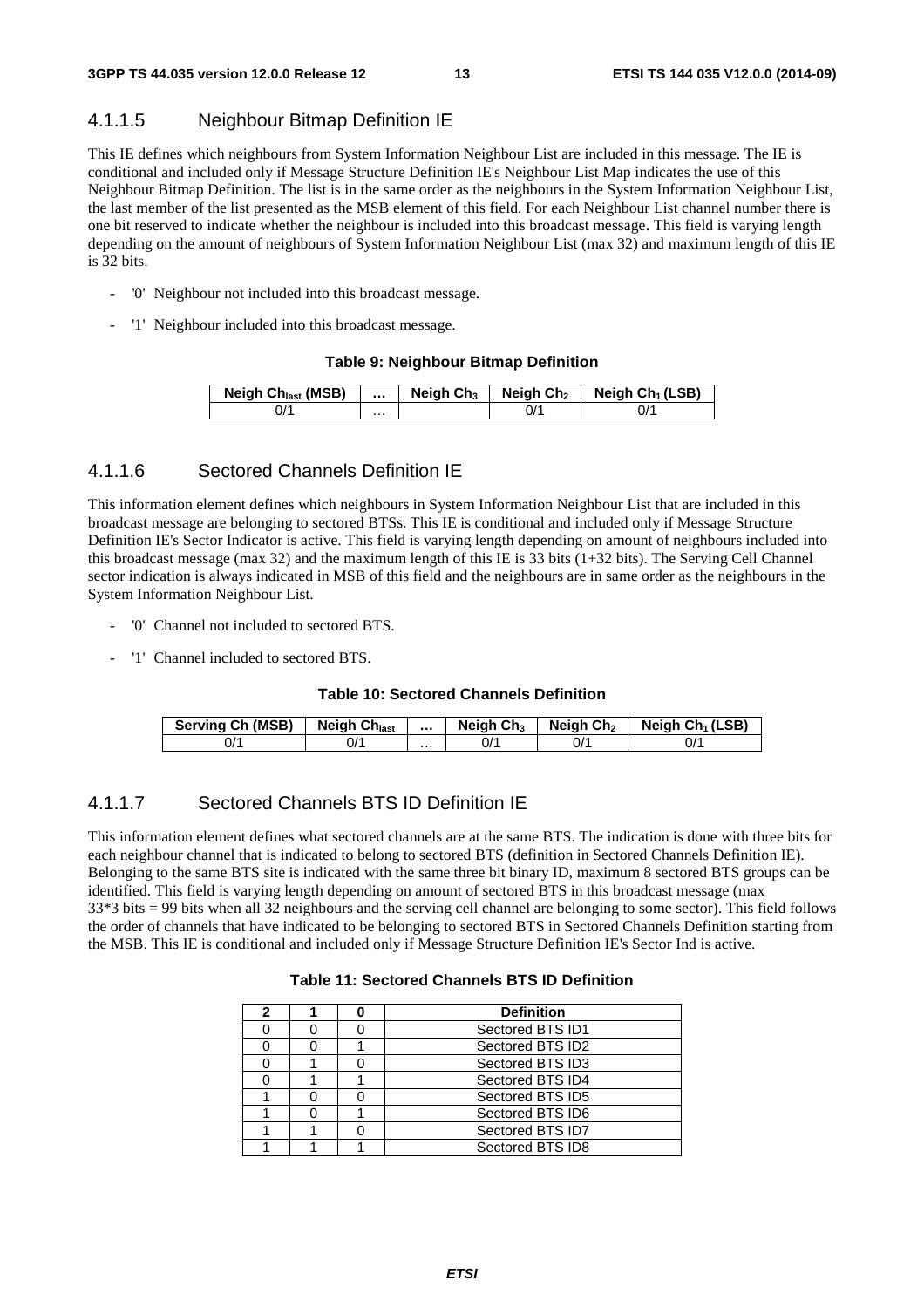| Indicated<br><b>Sectored</b><br><b>Serving</b><br><b>Channel (MSB)</b> | <b>Indicated</b><br><b>Sectored</b><br>Neighbour <sub>last</sub> | $\cdots$ | <b>Indicated</b><br><b>Sectored</b><br>Neighbour <sub>3</sub> | Indicated<br><b>Sectored</b><br>Neighbour <sub>2</sub> | Indicated<br><b>Sectored</b><br>Neighbour $_1$<br>(LSB) |
|------------------------------------------------------------------------|------------------------------------------------------------------|----------|---------------------------------------------------------------|--------------------------------------------------------|---------------------------------------------------------|
| Sec. BTS ID X                                                          | Sec. BTS ID X                                                    |          | Sec. BTS ID X                                                 | Sec. BTS ID X                                          | Sec. BTS ID X                                           |
| $(3 \text{ bits})$                                                     | $(3 \text{ bits})$                                               | $\cdots$ | (3 bits)                                                      | $(3 \text{ bits})$                                     | $(3 \text{ bits})$                                      |

**Table 12: Sectored Channels BTS ID Definition** 

#### 4.1.1.8 Sectored BTS Sync/Async Definition IE

This information element defines whether the indicated sectored BTS site contains synchronized or asynchronized channels. The sync/async is informed with one bit per sectored BTS ID. This field follows the order of IDs in Sectored Channels BTS ID Definition. This field is varying length depending on amount of sectored BTS ID in this broadcast message (max 8 bits). This IE is conditional and is included only if Message Structure Definition IE's Sector Ind is active.

- '0' Sectored BTS contains async channels.
- '1' Sectored BTS contains sync channels.

#### **Table 13: Sectored BTS Sync/Async Definition**

| Sec BTS <sub>Last</sub> (MSB) |   | Sec $BTS1D3$ | Sec $BTSID2$ | Sec BTS <sub>ID1</sub> (LSB) |
|-------------------------------|---|--------------|--------------|------------------------------|
| $J^{\prime}$                  | . |              | J/           | J/'                          |

#### 4.1.1.9 Multiframe Offset Values IE

This information element defines the neighbour channel's 51 Multiframe Values. The 51 Multiframe Offset Values are describing the offset value related to the Serving Cell 51 Multiframe Value. This field is needed when co-channels must be identified from the real neighbour channels (included into System Information Neighbour List). Each 51 Multiframe Offset Value is 6 bits long denoting the offset value to the Serving Cell 51 Multiframe number. The 51 Multiframe Offset Values must be declared to all neighbours in this broadcast message and the values are in the same order as the neighbours in the System Information Neighbour List. The maximum length of this IE is 192 bits (32\*6 bits). This IE is mandatory.

Range: 0 - 50 Frames

#### **Table 14: 51 Multiframe Offset Values IE**

| I MF Offset <sub>NbLast</sub> (MSB) |   | MF Offset $_{Nb3}$         | $MF$ Offset $_{Nb2}$  | (LSB)<br>MF Offset <sub>Nb1</sub> |
|-------------------------------------|---|----------------------------|-----------------------|-----------------------------------|
| Offset Value (6 bits)               | . | )ttset ∶<br>Value (6 bits) | Offset Value (6 bits) | $O$ ffset<br>Value (6 bits)       |

#### 4.1.1.10 BCC Definition IE

This information element defines the BBC (Base Station Color Code) values. The BCC is needed to know what training sequence is in use in the bursts in BCCH frequency. Each BCC is 3 bits long denoting the one of the 8 possible TSCs (Training Sequence Codes) possible to be used in bursts. BCC values must be declared to all neighbours in this message and the values are in the same order as the neighbours in the System Information Neighbour List. The maximum length of this IE is 96 bits (32\*3 bits). This IE is mandatory.

#### **Table 15: BCC Definition IE**

| <b>BCC<sub>NbLast</sub></b> (MSB) |   | BCC <sub>Nh3</sub>     | BCC <sub>Nh2</sub> | $BCCNb1$ (LSB)     |
|-----------------------------------|---|------------------------|--------------------|--------------------|
| BCC Value (3 bits)                | . | Value (3 bits)<br>BCC. | BCC Value (3 bits) | BCC Value (3 bits) |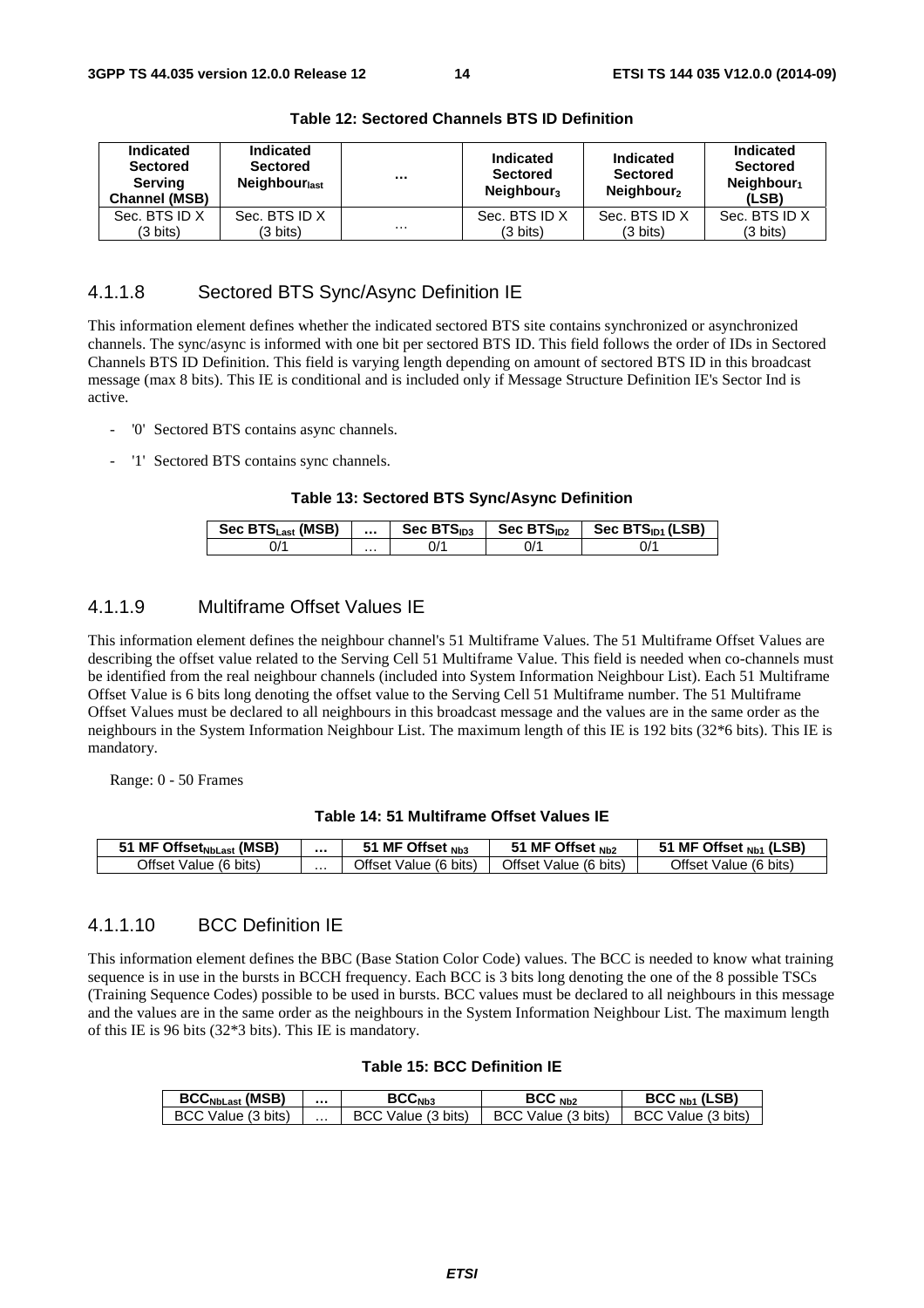#### 4.1.1.11 RTD Drift Factor Values IE

This IE contains the drift factor values for the Channel RTD Values included into this broadcast message. The RTD Drift Factor Values indicate the RTD drift in meters per second. Positive and negative RTD Drift Factors can be indicated as well as no drift value. This information element is conditional and included if the RTD Drift Factors Present bit in the Message Structure Definition IE is active and the RTDs Present bit is active. The RTD Drift Factors are included into the broadcast message with same conditions and in same order than the Channel RTD Values which are described in Channel RTD Values IE section (subclause 4.1.1.12). This IE should be ciphered if the ciphering is active. Each RTD Drift Factor Value is 5 bits long and the coding is as follows:

| <b>Positive/Negative</b> |                |                | <b>Coding Bits</b> |                | <b>Definition</b> |
|--------------------------|----------------|----------------|--------------------|----------------|-------------------|
| <b>MSB</b>               | <b>MSB</b>     |                |                    | <b>LSB</b>     |                   |
| 3                        | 3              | $\overline{2}$ | 1                  | 0              |                   |
| Don't care               | 0              | $\mathbf 0$    | $\Omega$           | $\overline{0}$ | $0 \text{ m/s}$   |
| 0                        | $\mathbf 0$    | $\mathbf 0$    | $\mathbf 0$        | 1              | $+0.33$ m/s       |
| $\mathbf 0$              | $\overline{0}$ | $\mathbf 0$    | 1                  | 0              | $+0.66$ m/s       |
| 0                        | $\mathbf 0$    | $\mathbf 0$    | 1                  | 1              | $+1$ m/s          |
| $\pmb{0}$                | 0              | 1              | $\mathbf 0$        | $\mathbf 0$    | $+1.33$ m/s       |
| $\overline{0}$           | $\mathbf 0$    | 1              | $\mathbf 0$        | 1              | $+1.66$ m/s       |
| $\mathbf 0$              | $\mathbf 0$    | 1              | 1                  | 0              | $+2$ m/s          |
| $\mathbf 0$              | $\mathbf 0$    | 1              | 1                  | 1              | $+2.5$ m/s        |
| 0                        | 1              | $\mathbf 0$    | $\mathbf 0$        | 0              | $+3$ m/s          |
| $\mathbf 0$              | 1              | $\mathbf 0$    | $\mathbf 0$        | 1              | $+4$ m/s          |
| $\mathbf 0$              | 1              | $\mathbf 0$    | 1                  | 0              | $+5$ m/s          |
| 0                        | 1              | $\mathbf 0$    | 1                  | 1              | $+7$ m/s          |
| $\mathbf 0$              | 1              | 1              | $\overline{0}$     | $\mathbf 0$    | $+9$ m/s          |
| 0                        | 1              | 1              | $\mathbf 0$        | 1              | $+11$ m/s         |
| $\mathbf 0$              | 1              | 1              | 1                  | $\mathbf 0$    | $+13$ m/s         |
| $\overline{0}$           | 1              | 1              | 1                  | 1              | $+15$ m/s         |
|                          | $\mathbf 0$    | $\mathbf 0$    | $\mathbf 0$        | 1              | $-0.33$ m/s       |
|                          | 0              | $\mathbf 0$    | 1                  | $\mathbf 0$    | $-0.66$ m/s       |
|                          | $\mathbf 0$    | $\mathbf 0$    | 1                  | 1              | $-1$ m/s          |
|                          | $\Omega$       | 1              | $\Omega$           | $\Omega$       | $-1.33$ m/s       |
|                          | $\mathbf 0$    | 1              | $\Omega$           | 1              | $-1.66$ m/s       |
|                          | $\mathbf 0$    | 1              | 1                  | $\overline{0}$ | $-2 \text{ m/s}$  |
|                          | 0              | 1              | 1                  | 1              | $-2.5$ m/s        |
|                          | 1              | $\mathbf 0$    | $\mathbf 0$        | 0              | $-3$ m/s          |
|                          | 1              | $\mathbf 0$    | $\mathbf 0$        | 1              | $-4$ m/s          |
| 1                        | 1              | $\mathbf 0$    | 1                  | 0              | $-5$ m/s          |
|                          | 1              | $\overline{0}$ | 1                  | 1              | $-7$ m/s          |
|                          | 1              | 1              | $\mathbf 0$        | $\mathbf 0$    | $-9$ m/s          |
|                          | 1              | 1              | $\mathbf 0$        | $\overline{1}$ | $-11$ m/s         |
|                          | 1              | 1              | 1                  | $\mathbf 0$    | $-13$ m/s         |
| 1                        | 1              | 1              | 1                  | 1              | $-15$ m/s         |

#### **Table 16: RTD Drift Factor Values**

#### **Table 17: RTD Drift Factor Values IE**

| <b>RTD Drift Factor NbLast</b><br>(MSB) | $\cdots$ | <b>RTD Drift Factor Nh3</b> | <b>RTD Drift Factor Nb2</b> | <b>RTD Drift Factor Nh1</b><br>(LSB) |
|-----------------------------------------|----------|-----------------------------|-----------------------------|--------------------------------------|
| <b>RTD Drift Factor Value</b>           | .        | RTD Drift Factor Value      | RTD Drift Factor Value      | <b>RTD Drift Factor Value</b>        |
| (5 bits)                                |          | (5 bits)                    | (5 bits)                    | (5 bits)                             |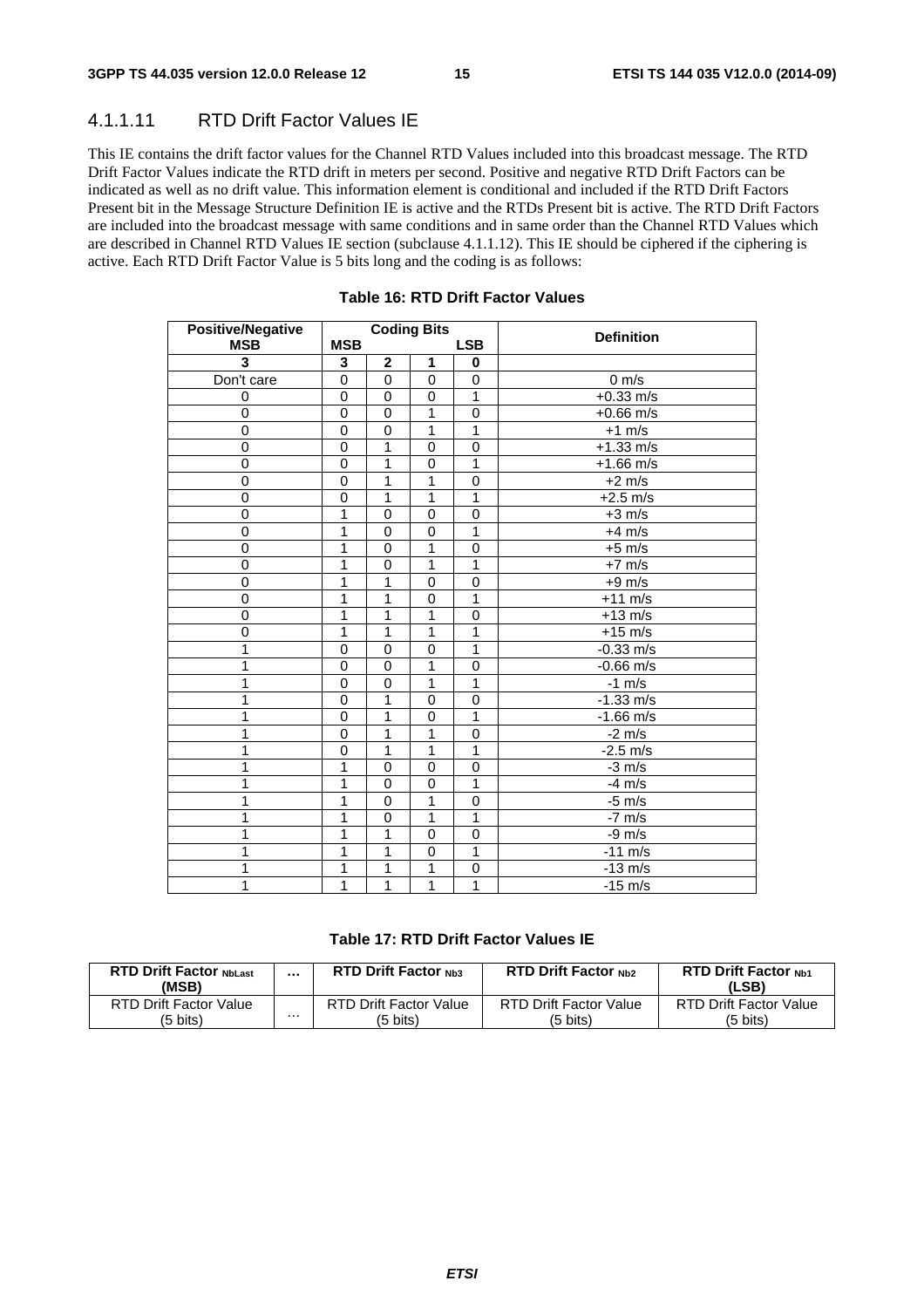### 4.1.1.12 Channel RTD Values IE

This IE contains the channel RTD values relative to the serving BTS. The RTD is defined as TBTS - TServ, where TBTS is the time of the start of TS0 (Time Slot 0) in the neighbor BTS, and Tserv is the time of the start of the TS0 in the serving BTS. The RTD value covers 1 or 8 time slot period with 1/16-1/128 bit accuracy. The 1 or 8 time slot period as well as 1/16-1/128 bit accuracy is defined in Message Structure Definition IE. The RTD values included here are conditional to the RTDs Present and Neighbour List Map (Message Structure Definition IE), Neighbour Bitmap Definition IE, Sectored Channels Definition IE, Sectored Channels BTS ID Definition and Sectored BTS Sync/Async Definition. This IE should be ciphered if the ciphering is active. The decision which BTS RTD value is included in this broadcast message has the following decision process:

- Channel RTD Values IE should not be included at all if RTDs Present bit (Message Structure Definition IE) is not active.
- Neighbours in this broadcast message are defined in Neighbour List Map (Message Structure Definition IE) and in case the Neighbour Bitmap Definition is active then the Neighbour Bitmap Definition IE declares the Neighbours included into this broadcast message.
- If Sector Indicator in Message Structure Definition IE is not active the RTD values are included for all neighbours in this broadcast message.
- If sector indicator in Message Structure Definition IE is active then the Neighbour channels that are not belonging to sectored BTS the RTD values are included directly according to neighbour list order.
- If sector indicator in Message Structure Definition IE is active then the Neighbour channels that are belonging to sectored BTS, the Sectored BTS ID values group the neighbour channels into the groups. If the Sectored BTS ID group is indicated to be synchronous then only one RTD value (decided by SMLC) per the Sectored BTS ID group is included into this broadcast message, if the Sectored BTS ID group is indicated to be asyncronous then all the neighbour channel RTDs belonging to the Sectored BTS ID group have to be included into this broadcast message.

| (MSB) | Varying Length (12-18 bits) | (LSB) |
|-------|-----------------------------|-------|
|       | Neighbour RTD (Last) (MSB)  |       |
|       | Neighbour RTD (Last-1)      |       |
|       | .                           |       |
|       | Neighbour RTD (2)           |       |
|       | Neighbour RTD (1) (LSB)     |       |

#### **Table 18: Channel RTD Value IE**

The fields that are included into the Channel RTD Value IE may contain RTD values of neighbour channels and the RTD values of the sectored channels BTS ID. The RTD values should be included into this IE in following order:

- Starting from the last channel in the System Information Neighbour List that is included into this broadcast message.
- First are reported the neighbour channels that are not belonging to the Sectored Channels BTS ID groups and then the Sectored Channels ID groups from 1 up to 8 depending the amount of groups. See annex B for example.

If the RTD value is invalid, following values in the RTD field are reserved for this indication (e.g. if invalid RTD value is indicated the MS shall discard the previous values).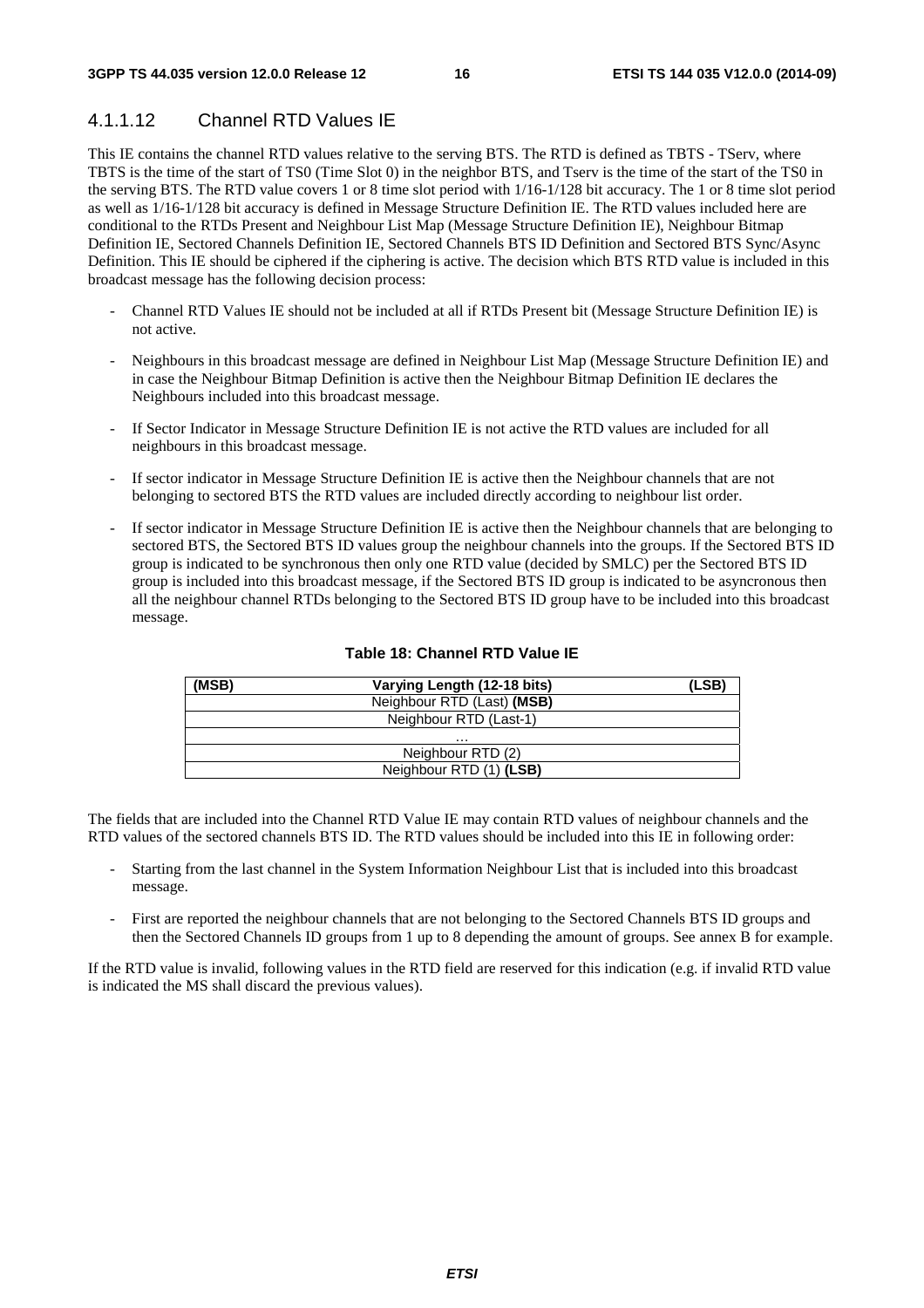| <b>Time Slots</b> | <b>Accuracy</b> | <b>Amount of Bits in RTD</b> | <b>Invalid RTD Code in Hex</b> |
|-------------------|-----------------|------------------------------|--------------------------------|
|                   | 1/16            | 12 bits                      | <b>FFF</b>                     |
| 1                 | 1/32            | 13 bits                      | 1FFF                           |
|                   | 1/64            | 14 bits                      | 3FFF                           |
|                   | 1/128           | 15 bits                      | 7FFF                           |
|                   | 1/16            | 15 bits                      | 7FFF                           |
| 8                 | 1/32            | 16 bits                      | <b>FFFF</b>                    |
|                   | 1/64            | 17 bits                      | 1FFFF                          |
|                   | 1/128           | 18 bits                      | 3FFFF                          |

**Table 19: Invalid RTD Value Codes** 

This field is varying length depending on amount of Neighbour Channels included as well as amount of sectored cells and the nature (sync/async) of sectored cells. One RTD value has varying length of 12 bits to 18 bits indicating the amount on 1/16-1/128 bit durations over 1 time slot or 8 time slots. Maximum length of this IE is 576 bits (32\*18 bits).

#### 4.1.1.13 Serving Cell Location IE

This IE contains the Serving Cell Latitude/Longitude information. This IE should be ciphered if the ciphering is active. This IE is mandatory.

#### **Serving Cell Latitude**

This field indicates WGS-84 latitude with fixed length of 24 bits. Latitude value is coded according to 3GPP TS 23.032. This field is mandatory.

#### **Table 20: Serving Cell Latitude**

| (MSB) |                                             |  |
|-------|---------------------------------------------|--|
|       | ' atitude (24 bits)<br>Servin<br>ell.<br>חו |  |

#### **Serving Cell Longitude**

This field indicates WGS-84 longitude with fixed length of 24 bits. Latitude value is coded according to 3GPP TS 23.032. This field is mandatory.

#### **Table 21: Serving Cell Longitude**

| (MSB) |                                                     |  |
|-------|-----------------------------------------------------|--|
|       | <sup>'t</sup> Longitude (24 bits)<br>∩מוות∩<br>اام: |  |

#### 4.1.1.14 Relative Neighbour Location IE

This information element defines the location of Neighbour Channels (BTS) relative to Serving Cell Location. This IE should be ciphered if the ciphering is active. The fields are varying length depending on amount of neighbour channels and sectored cells included in this broadcast message. The location information per neighbour has two elements, Relative North and Relative East. The Relative North positive values indicate north direction, negative values indicate south direction from Serving Cell Location. The Relative East positive values indicate east direction and negative values indicate west direction from Serving Cell Location. The MSB bit in Relative North/East value is reserved for sign indication (positive  $= 0$ , negative  $= 1$ ). The values are expressed in meters according to the accuracy resolution which is defined by Accuracy Range bits in Message Structure Definition IE. For example if the Accuracy Range is set to 20 km and there is 15 bits (1+14 bits) reserved for Relative North/East values this means 0.6 m accuracy for Relative North or East value. This IE is mandatory.

The amount of Relative North/East pairs depends on neighbours included in this broadcast message as well as the amount sectored cells since only one Relative North/East pair is included per Sectored BTS ID.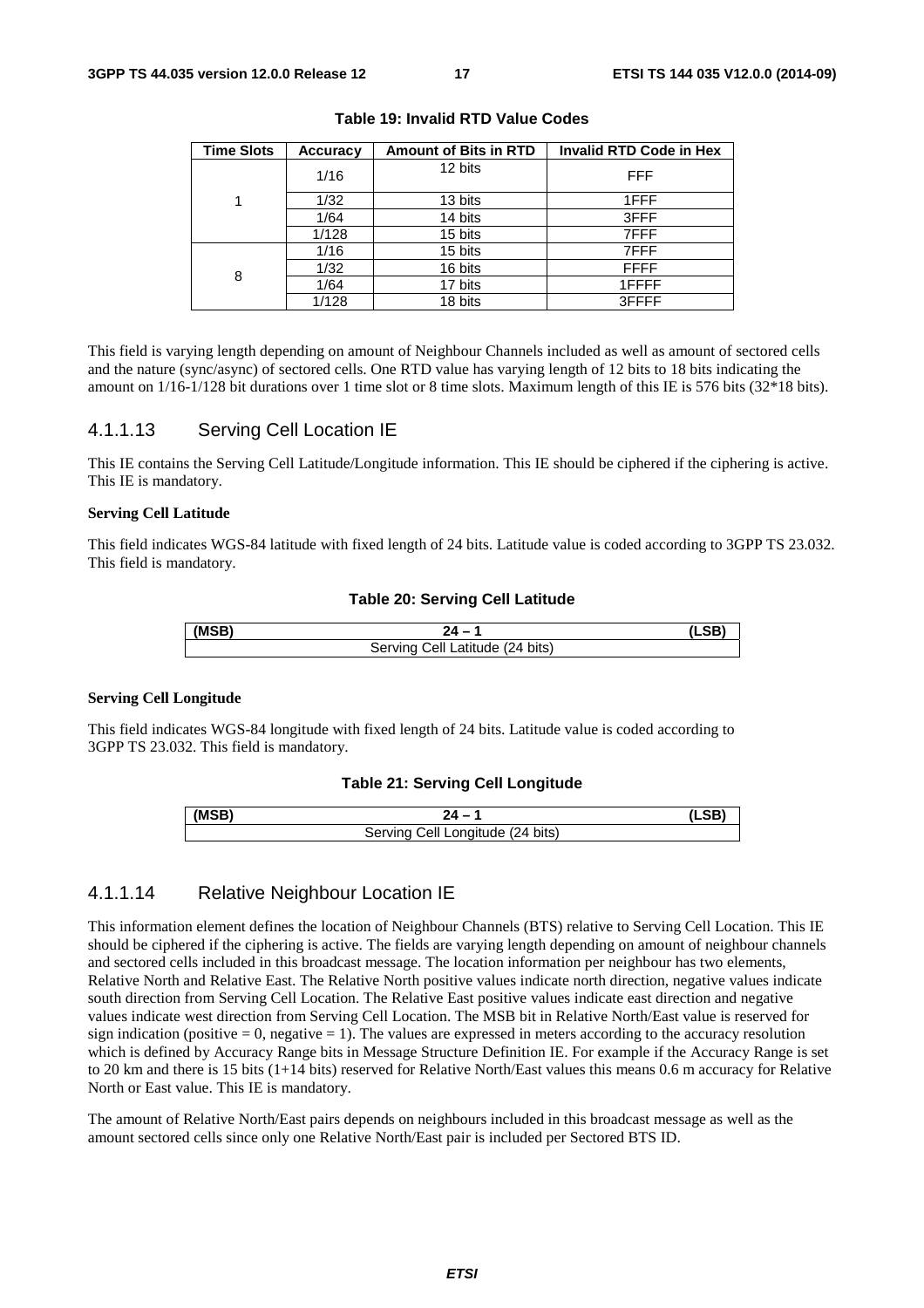| (MSB) | <b>Varying Length</b>                       | (LSB) |
|-------|---------------------------------------------|-------|
|       | Relative North Value Neighbour (Last) (MSB) |       |
|       | Relative East Value Neighbour (Last)        |       |
|       | Relative North Value Neighbour (Last-1)     |       |
|       | Relative East Value Neighbour (Last-1)      |       |
|       | .                                           |       |
|       | Relative North Value (2)                    |       |
|       | Relative East Value (2)                     |       |
|       | Relative North Value (1)                    |       |
|       | Relative East Value (1) (LSB)               |       |

#### **Table 22: Relative Neighbour Location**

The decision what Relative North/East Values are included in this broadcast message has following decision process:

- Neighbours in this broadcast message is defined in Neighbour List Map (Message Structure Definition IE) and in case the Neighbour Bitmap Definition is active then the Neighbour Bitmap Definition IE declares the Neighbours included into this broadcast message.
- If Sector Indicator in Message Structure Definition IE is not active the Relative North/East Values are included in the same order as they are indicated in Message Structure Definition IE / Neighbour Bitmap Definition IE.
- If sector indicator in Message Structure Definition IE is active then the Neighbour channels that are not belonging to sectored BTS Relative North/East Values are included directly according to neighbour list order.
- If sector indicator in Message Structure Definition IE is active then the Neighbour channels that are belonging to sectored BTS, the Sectored BTS ID values group the neighbour channels into the groups. The Relative North/East Values are included in the broadcast message so that only one Relative North/East Value per Sectored BTS ID is included.

The fields that are included into the Relative Neighbour Location IE may contain the Relative North/East values of neighbour channels and the Relative North/East values of the sectored channels BTS ID groups. The RTD values should be included into this IE in following order:

- Starting from the last channel in the System Information Neighbour List that is included into this broadcast message.
- First are reported the neighbour channels that are not belonging to the Sectored Channels BTS ID groups and then the Sectored Channels ID groups from 1 up to 8 depending the amount of groups.
- The neighbour channel/BTS ID value will always contain Relative North value first and then Relative East value. The values are expressed in meters according to the Accuracy Range in the Message Structure Definition IE. See annex B for example.

The bits available for Relative North/East Values can be calculated with following formula:

| $z =$ | number of neighbours in System Info Neighbour List |
|-------|----------------------------------------------------|
| $X =$ | number of neighbours in this broadcast message     |
| $a =$ | number of channels in sectors                      |
| $b =$ | number of BTS IDs                                  |
| $c =$ | RTD accuracy (12-18 bits)                          |
| $W =$ | Neighbour Bitmap used (yes = 1, no = 0)            |
| $s =$ | RTDs Present (yes = 1, no = 0)                     |
| $d =$ | RTD Drift Factors included (yes = $1$ , no = 0)    |
| $y =$ | bits per Relative Latitude / Longitude value       |
|       |                                                    |

Int(y) = 
$$
(561-11*x^{-3}a-b-s*(c+d*5)*(x-a+b)-w*z)/(2*(x-a+b))
$$

If the y doesn't go even, the bits that remain are used as one extra bit (extension bit) per one Relative North or East value in same order as the values are presented in this IE as long as there are remain bits available. See Annex B for example.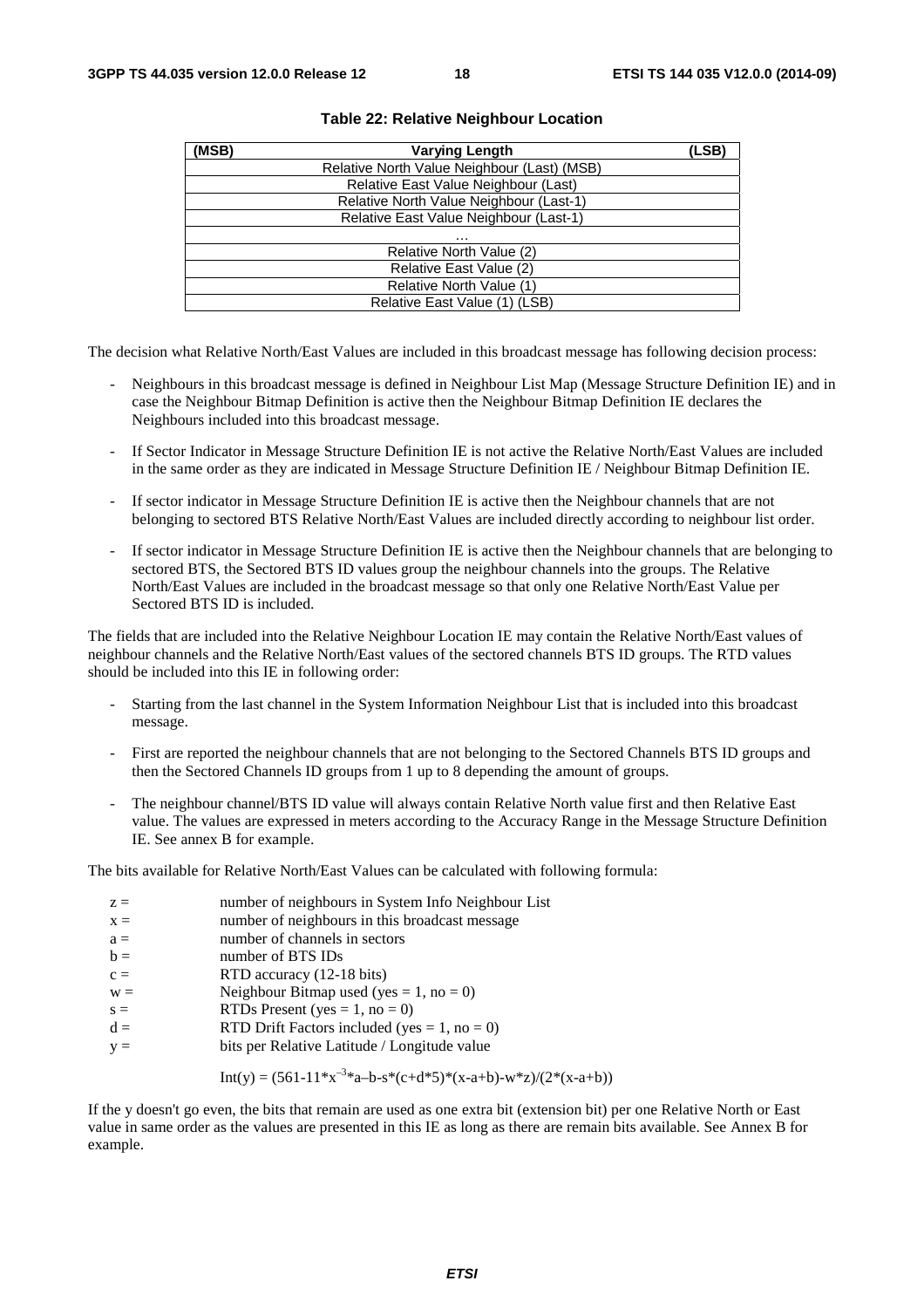### 4.2 GPS Assistance Data Broadcast Message

The GPS Assistance Data message contents are defined in this clause. The GPS Assistance Data message is built so that it is fitted into a fixed length message not necessary occupying the whole message. In case that the fixed length message has less information elements than bits available then the rest of message is filled with fill bits. The information elements are in the order which is described in subclause 4.2.1 and no undefined spare bits are allowed between elements. The channel to broadcast the GPS Assistance Data message is CBCH over which the SMSCB DRX service is used. One SMSCB message has fixed information data length of 82 octets and the maximum length of GPS Assistance Data is 82 octets. MS can identify the LCS SMSCB message with Message Identifiers declared in 3GPP TS 23.041. Example of GPS Assistance Data Broadcast Message is in Annex C. In addition, an Integrity Monitor (IM) shall detect unhealthy (e.g. failed/failing) satellites. When an unhealthy (i.e. failed/failing) satellite is detected, the assistance data, including DGPS corrections, shall not be supplied for that particular satellite. If more satellites are unhealthy, the same can be done to exclude them from the final location calculation. Even when all satellites are healthy, the IM shall monitor the quality of the DGPS corrections. It shall make use of the pseudoranges derived by the DGPS reference receiver, correct them using the DGPS reference receiver-generated DGPS corrections, and compute a position from the corrected pseudo ranges. This computed position shall then be compared with the known, surveyed location of the DGPS reference receiver to compute a DGPS positioning error. Positioning errors which are excessive relative to DGPS expected accuracy levels shall be used to inform users of measurement quality via the UDRE parameter.

### 4.2.1 GPS Assistance Data Content

The GPS Assistance Data Message contents are defined in this clause. It contains three data sets: DGPS correction, ephemeris and clock correction, almanac and other data information. The empheris, clock correction, almanac and other data are obtained from GPS navigation message. It is built so that it fits into a fixed length message not necessarily occupying the whole message. In case that the fixed length message has less information elements than bits available then the rest of message is filled with fill bits.

This message is built to allow for broadcast rates that more closely match the time of applicability of the contained data.

EXAMPLE: With a 30 s rate for DGPS broadcast, mobile staion (MS) can effectively remove degration caused by SA.

GPS subframes 1 through 3 (ephemeris and clock correction data) are contained in the same single broadcast message. With a 90 s rate, Mobile Stations (MS) can receive all visible ephemeris and clock correction data at twelve to eighteen minute intervals depending on number of visible satellites. Subframes 4 and 5 (almanac, ionospheric delay, and other more slowly changing data can be sent at another rate, such as once every several hours. By splitting the data into separate data sets (all based on the same single format), the data can be sent at rates that are correspond to its validity time and/or the desire to update the mobile stations within its network at a particular rate. The Information Elements (IEs) in the message are listed in table 23.

|         | <b>Parameter</b>               | <b>Bits</b> | <b>Resolution</b> | Range        | <b>Units</b> | <b>Occurrences</b> | <b>Presence</b> | Ref |
|---------|--------------------------------|-------------|-------------------|--------------|--------------|--------------------|-----------------|-----|
|         | Cipher                         |             | $---$             | $0 - 1$      | $---$        |                    | М               |     |
|         | On/Off                         |             |                   |              |              |                    |                 |     |
| Cipher  | Ciphering                      |             | $---$             | $0 - 1$      | $---$        |                    | м               |     |
| Control | Key Flag                       |             |                   |              |              |                    |                 |     |
|         | <b>Ciphering Serial Number</b> | 16          | $--$              | - 65535<br>0 | $---$        |                    |                 |     |
|         | Data                           | 638         | $---$             | -            | $---$        | $---$              | M               |     |

**Table 23: Information Elements of GPS Assistance Data message** 

#### **Cipher Control IE**

This information element contains two bits indicating the ciphering properties of the received message. This IE is mandatory.

#### **Cipher On/Off**

This IE indicates whether this broadcast message has been ciphered or not. A value of "0" indicates that ciphering is off, while a value of "1" indicates that ciphering is active. The Data IE is ciphered if ciphering is active.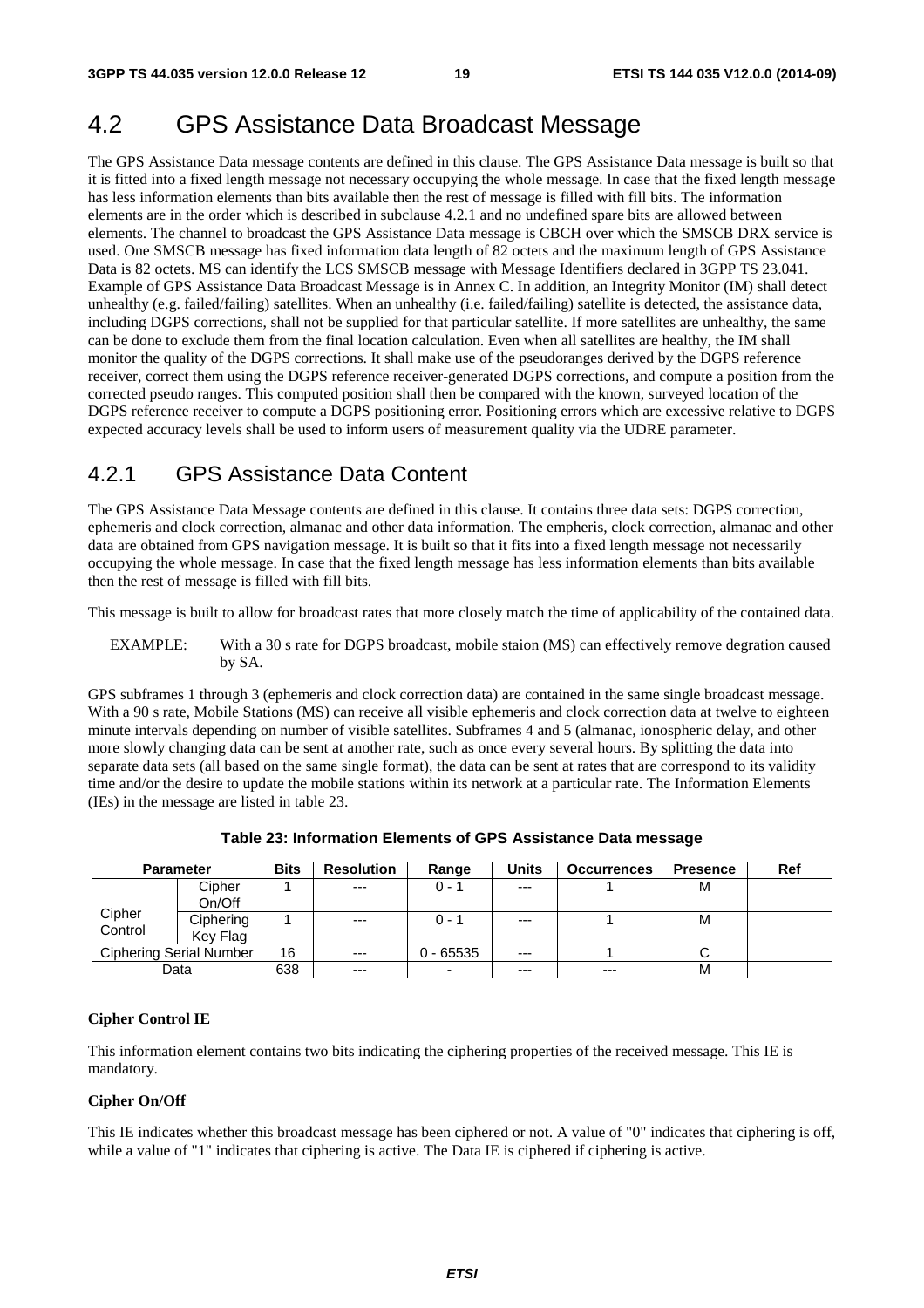#### **Ciphering Key Flag**

The MS always receives two (2) cipher keys during the location update procedure. One of the keys is time-stamped to be current one and the other is time-stamped to be the next one. Thus, the MS always has two cipher keys in memory. The Cipher Key Change Indicator in this broadcast message instructs the MS whether to use current or next cipher key for deciphering the received broadcast message. The MS shall interpret this IE as follows:

- **Ciphering Key Flag**(previous message) = **Ciphering Key Flag**(this message) => Deciphering Key not changed.
- **Ciphering Key Flag**(previous message) <> **Ciphering Key Flag**(this message) => Deciphering Key changed.

#### **Ciphering Serial Number IE**

The Ciphering Serial Number IE contains the serial number used in ciphering process of the broadcast message. The IE contains two octets, MSB part and LSB part. The serial number range is 0 - 65535. This IE is conditional and it is present only if the ciphering flag is active in Cipher Control IE.

#### **Table 24: Ciphering Serial Number IE**

| Ciphering Serial Number (8 bits) | Ciphering Serial Number (8 bits) |
|----------------------------------|----------------------------------|

#### **Data IE**

The Data IE contains the GPS assistance data included in the broadcast message. The Data IE may contain DGPS Correction Data (subclause 4.2.1.1), Emphemeris and Clock Correction Data (subclause 4.2.1.2) or Almanac and Other Data (subclause 4.2.1.3). The Data IE content is indicated with the SMSCB message identifier specified in 3GPP TS 23.041 and 3GPP TS 23.041. When ciphering is active (indicated with Ciphering Control Flags), the ciphering will apply only to the Data IE element. This IE is mandatory.

#### 4.2.1.1 DGPS Correction Data

This subclause describes the contents of the broadcast message for differential corrections. The message contents are based on a Type-1 message of version 2.2 of the RTCM-SC-104 recommendation for differential service RTCM-SC104. This format is a standard of the navigation industry and is supported by all DGPS receivers. For a 11 satellites, the length of the broadcast message is 82 octets, which also is the maximum length of an SMSCB message. The information elements (IEs) in the message are listed in table 26. If any of the conditional elements (Ciphering Serial Number, BTS Clock Drift, FN, TN and BN) are not included to the message, spare bits will be transmitted instead of these fields. The spare bits have equal length to the conditional IE, so that the message structure is unchanged (see annex C). The spare bits are set to '0'.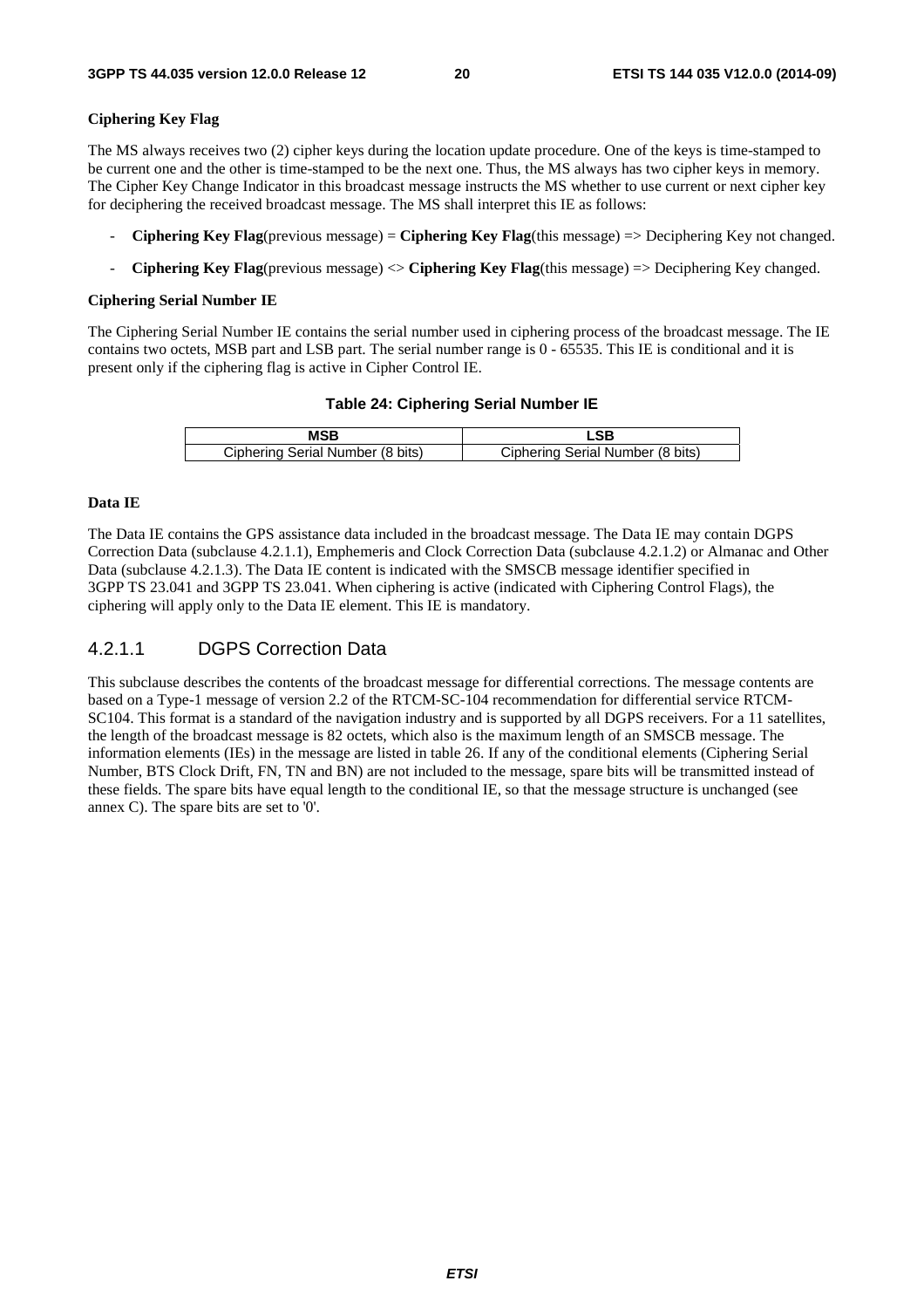|                            | <b>Parameter</b>               | <b>Bits</b> | <b>Resolution</b>     | Range        | <b>Units</b> | <b>Occurrences</b> | <b>Precence</b> | <b>Ref</b> |
|----------------------------|--------------------------------|-------------|-----------------------|--------------|--------------|--------------------|-----------------|------------|
|                            | <b>GSM Time Present</b>        |             | ---                   | $0 - 1$      | ---          |                    | M               | 4.2.1.2    |
|                            | <b>BTS Clock Drift Present</b> | 1           | ---                   | $0 - 1$      | ---          |                    | м               | 4.2.1.3    |
|                            | <b>BTS Clock Drift</b>         | 4           | $12.5 \times 10^{-3}$ | ±0.1         | usec/sec     |                    | C               | 4.2.1.4    |
|                            | Reference Location             | 48          | $--$                  | ---          | Degrees      |                    | M               | 4.2.1.5    |
| Reference                  | <b>FN</b>                      | 22          | ---                   | $0 - 524287$ | frames       |                    | C               |            |
| time                       | TN                             | 3           | $- - -$               | $0 - 7$      | timeslots    |                    | С               | 4.2.1.6    |
|                            | <b>BN</b>                      | 8           | $- - -$               | $0 - 156$    | bits         |                    | C               |            |
|                            | <b>GPS TOW</b>                 | 20          | 1                     | $0 - 604794$ | sec          |                    | М               |            |
|                            | Status/Health                  | 3           | ---                   | $0 - 7$      | ---          |                    | м               | 4.2.1.7    |
|                            | N SAT                          | 4           | $- - -$               | $1 - 12$     | ---          |                    | C               | 4.2.1.8    |
|                            | Satellite ID                   | 6           | $- - -$               | $1 - 64$     | ---          |                    |                 |            |
|                            | <b>IODE</b>                    | 8           | ---                   | $0 - 239$    | ---          |                    |                 |            |
|                            | <b>UDRE</b>                    | 2           | ---                   | $0 - 3$      | ---          |                    |                 |            |
| <b>DGPS</b><br>Corrections | <b>PRC</b>                     | 12          | 0.32                  | ±655.34      | m            | N SAT              | C               | 4.2.1.9    |
|                            | <b>RRC</b>                     | 8           | 0.032                 | ±4.064       | m/s          |                    |                 |            |
|                            | Delta PRC2                     | 8           |                       | ±127         | м            |                    |                 |            |
|                            | Delta RRC2                     | 4           | 0.032                 | ±0.224       | m/s          |                    |                 |            |

#### **Table 26: DGPS Correction Data**

#### 4.2.1.1.1 GSM Time Present IE

This field indicates whether or not GSM air-interface timing information values for the serving cell are present in this message. The MS shall interpret a value of "1" to mean that GSM timing informationvalues (FN,TN and BN) are present, and "0" to mean that only the GPS TOW field value is provided. This field is mandatory.

#### 4.2.1.1.2 BTS Clock Drift Present IE

This IE is indication whether this broadcast message contains BTS Clock Drift IE value or not. The length of this IE is one bit. The value '1' indicates that BTS Clock Drift IE value is present, '0' indicates that the IE valueis not present in this proadcast message. This IE is mandatory.

#### 4.2.1.1.3 BTS Clock Drift IE

This IE provides an estimate of the drift rate of the BTS clock relative to GPS time. It has units of μsec/sec (ppm) and a range of ±0.1. This IE aids the MS in maintaining the relation between GPS and cell timing over a period of time. The value of the clock drift is valid starting at the time contained in the Reference Time IE. A positive value for BTS Clock Drift indicates that the BTS clock is running at a greater frequency than desired. This IE is conditional and value is included in the message if BTS Clock Drift Present IE flag is '1'.

#### 4.2.1.1.4 Reference Location IE

The Reference Location field contains a 2-D location (without uncertainty) specified as per 3GPP TS 23.032. The purpose of this field is to provide the MS with a priori knowledge of its location in order to improve GPS receiver performance.

#### 4.2.1.1.5 Reference Time IE

This IE specifies the relationship between GPS time and air-interface timing of the BTS transmission in the serving cell. The **GPS TOW** (time-of-week) has a one-second resolution with a range of 0 to 604799. The **FN**, **TN**, and **BN** IEs are respectively the GSM frame number, timeslot number, and bit number of the BTS transmissions for the serving cell that occur at that GPS time. The frame number FN is modulo- $2^{19}$  (0 – 524287) and the MS shall resolve the ambiguity by interpreting the frame to be as near as possible to the current frame of the serving BTS. The **GPS TOW** IE is mandatory. The **FN**, **TN**, and **BN** IEs are conditional and the values are present only when GSM Time Present bit is '1'.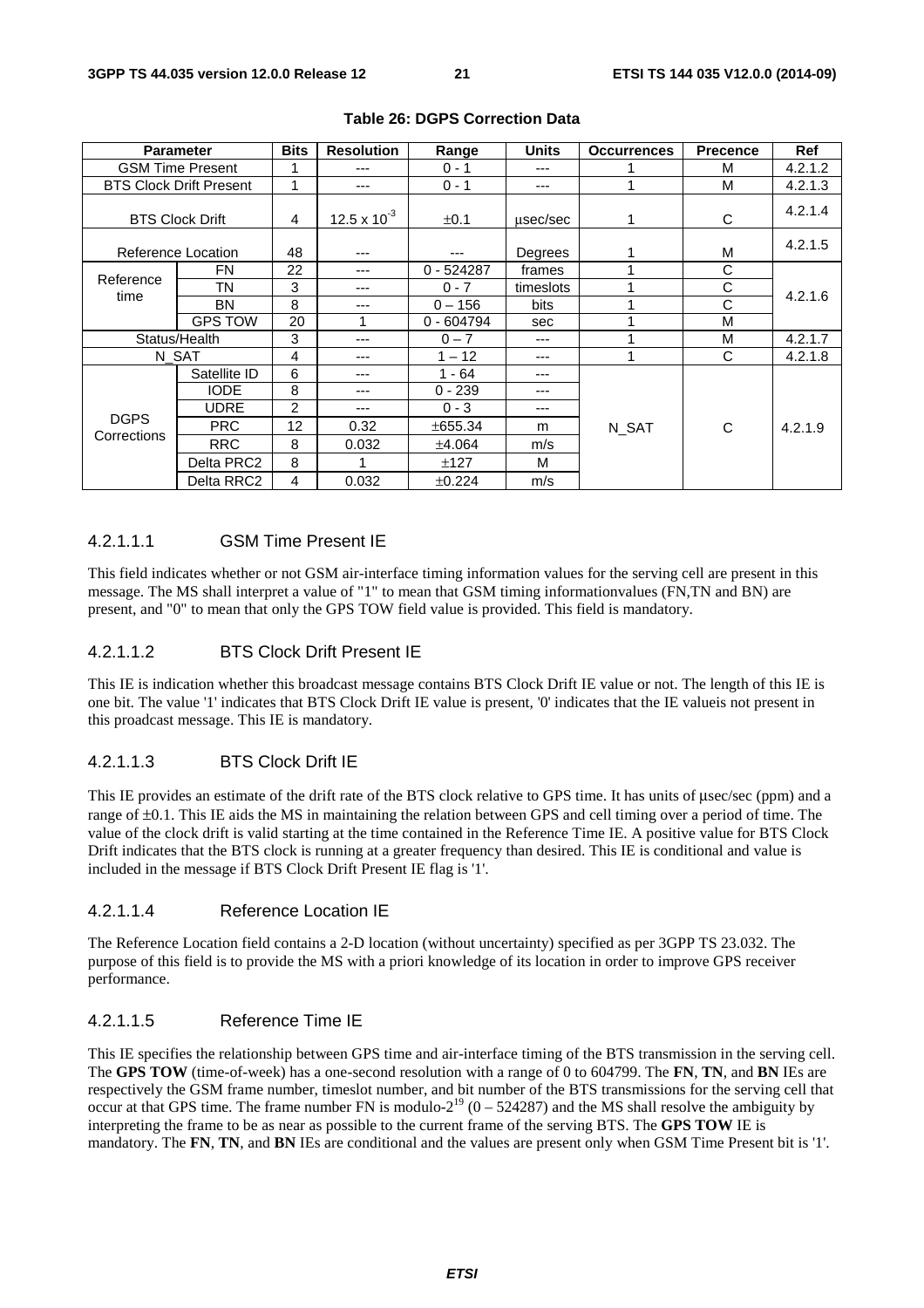#### 4.2.1.1.6 Status/Health IE

This IE indicates the status of the differential corrections contained in the broadcast message. It is equivalent to the "Station Health" IE in the common header for all reference station messages specified in RTCM-SC104. The values of this IE and their respective meanings are shown below in table 25. This IE is mandatory.

| Code | <b>Indication</b>           |
|------|-----------------------------|
| 000  | UDRE Scale Factor = $1.0$   |
| 001  | UDRE Scale Factor = $0.75$  |
| 010  | UDRE Scale Factor = $0.5$   |
| 011  | UDRE Scale Factor = $0.3$   |
| 100  | UDRE Scale Factor = $0.2$   |
| 101  | UDRE Scale Factor = $0.1$   |
| 110  | No data available           |
| 111  | Data is invalid - disregard |
|      |                             |

#### **Table 25: Values of Correction Status**

The first six values in this IE indicate valid differential corrections in the broadcast message. When using the corrections values described below, the "UDRE Scale Factor" value is applied to the UDRE values contained in the message. The purpose is to indicate an estimate in the amount of error in the corrections.

The value "110" indicates that the source of the differential corrections (e.g. reference station or external DGPS network) is currently not providing information. The value "111" indicates that the corrections provided by the source are invalid, as judged by the source. In either case, the broadcast message shall contain no differential corrections. All MS that read the broadcast message shall contain the appropriate logic to ignore any data IEs following a Correction Status IE having a value of "110" or "111".

#### 4.2.1.1.7 N\_SAT IE

This IE indicates the number of satellites (N\_SAT) for which differential corrections are available. The maximum number of satellites that can be included into the message is 12. This IE is conditional and included if Correction Status IE value is not 110 or 111.

#### 4.2.1.1.8 DGPS Corrections IE

This IE contains GPS differential correction data. Each element described below will appear N\_SAT times in this message, once for each satellite for which corrections are available. This IE is conditional and included if Correction Status IE value is not 110 or 111.

#### **Satellite ID**

This IE identifies the satellite for which the corrections are applicable. This value is the same as the PRN number provided in the navigation message transmitted by the particular satellite.The range is 0 to 31, with 0 indicating satellite number 32 as perRTCM-SC104.

#### **IODE**

This IE is the sequence number for the ephemeris for the particular satellite. The MS can use this IE to determine if new ephemeris is used for calculating the corrections that are provided in the broadcast message. This eight-bit IE is incremented for each new set of ephemeris for the satellite and may occupy the numerical range of [0, 239] during normal operations. For more information about this field can be found from RTCM-SC104.

#### **User Differential Range Error (UDRE)**

This IE provides an estimate of the uncertainty  $(1-\sigma)$  in the corrections for the particular satellite. The value in this IE shall be multiplied by the UDRE Scale Factor in the common Corrections Status IE to determine the final UDRE estimate for the particular satellite. The meanings of the UDRE values are described in table 27.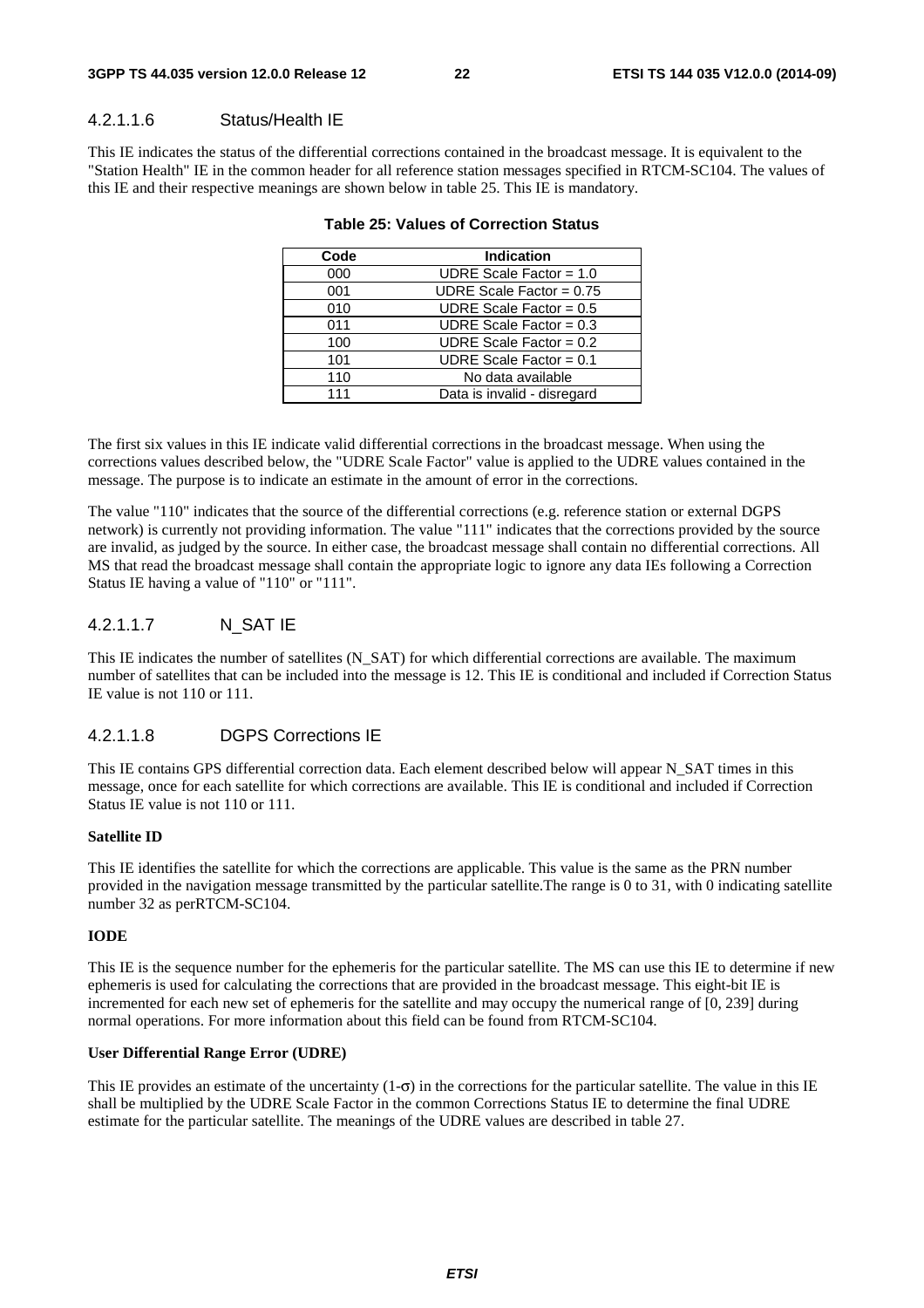| Value | <b>Indication</b>             |  |  |
|-------|-------------------------------|--|--|
| n۵    | UDRE $\leq 1.0$ m             |  |  |
| ሰ1    | 1.0 m $<$ UDRE $\leq$ 4.0 m   |  |  |
| 10    | 4.0 m < UDRE $\leq$ 8.0 m     |  |  |
|       | $8.0 \text{ m} < \text{UDRE}$ |  |  |

**Table 27: Values of UDRE** 

Each UDRE value shall be adjusted based on the operation of an Integrity Monitor (IM) function which exists at the network (SMLC, GPS server, or reference GPS receiver itself). Positioning errors derived at the IM which are excessive relative to DGPS expected accuracy levels shall be used to scale the UDRE values to produce consistency.

#### **Pseudo-Range Correction (PRC)**

This IE indicates the correction to the pseudorange for the particular satellite at the reference time, *t*0. As mentioned above, this reference time is the GPS TOW. The value of this IE is given in meters (m) and the resolution is 1. The method of calculating this IE are described in RTCM-SC104.

#### **Pseudo-Range Rate Correction (RRC)**

This IE indicates the rate-of-change of the pseudorange correction for the particular satellite, using the satellite ephemeris identified by the IODE IE. The value of this IE is given in meters per second (m/sec) and the resolution is 0.032. For some time  $t_1 > t_0$ , the corrections are estimated by:

 $PRC(t_1, IODE) = PRC(t_0, IODE) + RRC(t_0, IODE) \cdot (t_1 - t_0),$ 

and the MS uses this to correct the pseudorange it measures at  $t_1$ ,  $PR_m(t_1)$ , by:

 $PR(t_1, \text{IODE}) = PR_m(t_1, \text{IODE}) + PRC(t_1, \text{IODE}).$ 

#### **Delta Pseudo-Range Correction 2 (Delta PRC2)**

This IE indicates the difference in the pseudorange correction between the satellite"s ephemeris identified by IODE and the previous ephemeris two issues ago IODE –2. The value of this IE is given in meters (m) and the resolution is 0.32. The method of calculating this IE are described in RTCM-SC104.

#### **Delta Pseudo-Range Rate Correction 2 (Delta RRC2)**

This IE indicates the difference in the pseudorange rate-of-change correction between the satellite"s ephemeris identified by IODE and IODE-2. The value of this IE is given in meters per second (m/sec) and the resolution is 0.032. For some time  $t_1 > t_0$ , the corrections for IODE–2are estimated by:

$$
PRC(t_1, \text{IODE-2}) = [PRC(t_0, \text{IODE}) + \text{Delta}PRC(t_0, \text{IODE})] + [RRC(t_0, \text{IODE}) + \text{Delta}RRC(t_0, \text{IODE}) + (t_1, t_0);
$$

and the MS uses this to correct the pseudorange it measures at  $t_1$  using ephemeris IODE-2,  $PR_m(t_1, IODE-2)$ , by:

$$
PR(t_1, IODE-2) = PR_m(t_1, IODE-2) + PRC(t_1, IODE-2).
$$

If there is not an ephemeris set for a currently visible satellite that is two issues old, then the parameters Delta PRC2 and Delta RRC2 are both set to zero.

#### 4.2.1.2 Ephemeris and Clock Correction Data

This subclause describes the contents of the Data for ephemeris and clock corrections of a particular satellite. These IE fields are extracted from the subframes 1 to 3 of the GPS navigation message. They are listed in table 28.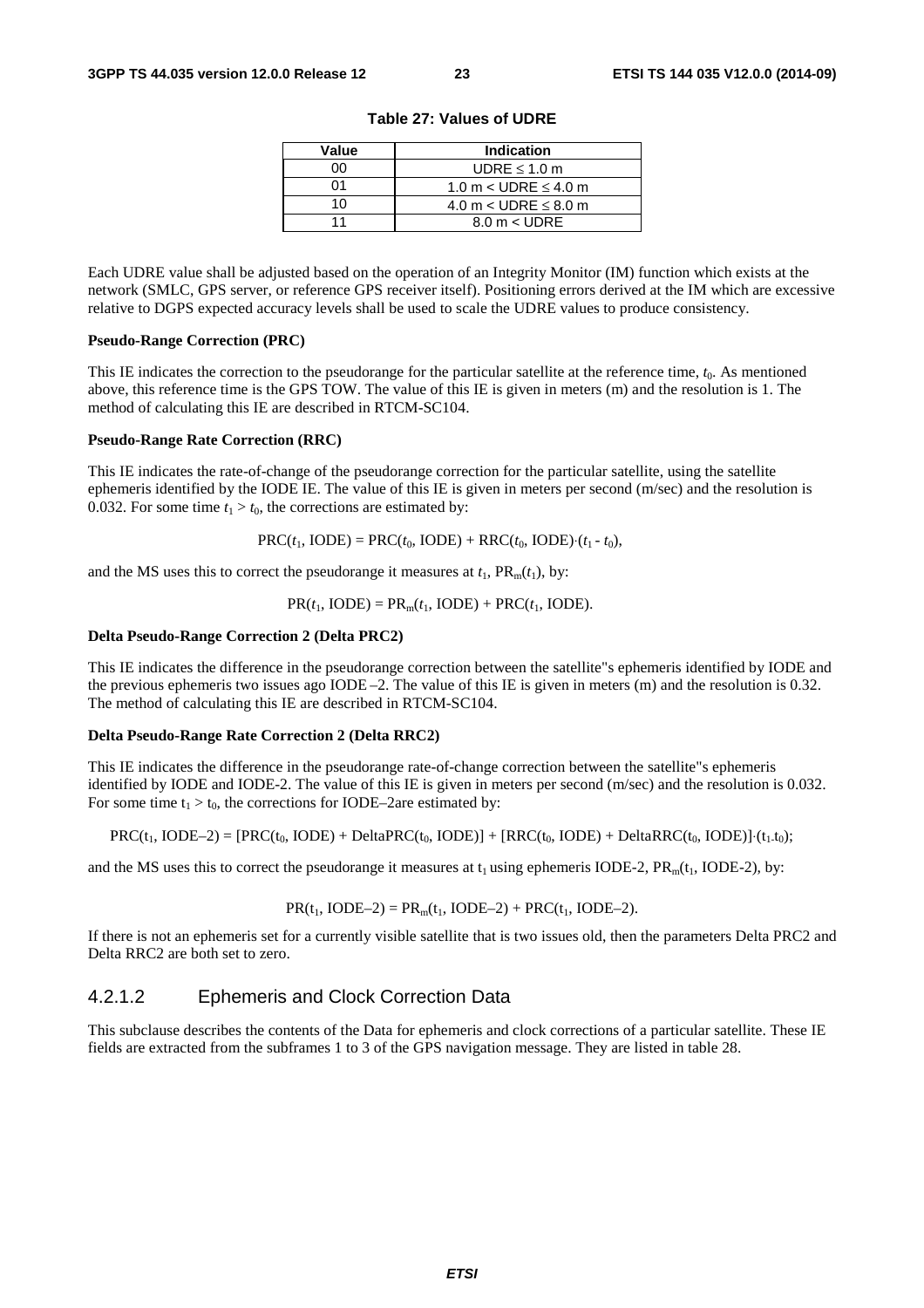| $0 - 604799$<br>Transmission<br>20<br>1<br>seconds<br>1<br>м<br><b>TOW</b><br>$6^{(1)}$<br>SVID/PRNID<br>$0 - 63$<br>1<br>M<br>$\overline{a}$<br>$---$<br>1<br><b>TLM Message</b><br>14<br>$0 - 16383$<br>M<br>$\overline{a}$<br>$---$<br>TLM Reserved (C)<br>$\overline{c}$<br>$0 - 3$<br>M<br>1<br>$---$<br>$---$<br><b>HOW</b><br>$\overline{22}$<br>$0 - 4194303$<br>$\overline{a}$<br>1<br>M<br>$- - -$<br>WN<br>10<br>$0 - 1023$<br>1<br>М<br>weeks<br>$---$<br>C/A or P on L2<br>$\overline{2}$<br>1<br>$0 - 3$<br>Boolean<br>М<br>---<br><b>URA</b> Index<br>4<br>$0 - 15$<br>1<br>M<br><b>Boolean</b><br>$---$<br>SV Health<br>6<br>$0 - 63$<br>Boolean<br>1<br>м<br>---<br>$10^{(1)}$<br>1<br><b>IODC</b><br>$0 - 1023$<br>$\sim$<br>M<br>$---$<br>$0 - 1$<br>L <sub>2</sub> P Data Flag<br>1<br>$\overline{a}$<br>Boolean<br>M<br>1<br><b>SF1 Reserved</b><br>87<br>Ful I Range<br>1<br>М<br>$\overline{a}$<br>$2^{-31}$<br>$-128 - 127$<br>8<br>1<br>M<br>$T_{GD}$<br>seconds<br>$16^{(1)}$<br>2 <sup>4</sup><br>$0 - 604784$<br>1<br>М<br>seconds<br>$t_{oc}$<br>$2^{-55}$<br>sec/sec <sup>2</sup><br>$-128 - 127$<br>1<br>Af <sub>2</sub><br>8<br>M<br>$2^{-43}$<br>16<br>$\overline{Af_1}$<br>$-32768 - 32767$<br>1<br>M<br>sec/sec<br>$2^{31}$<br>$\mathbf{1}$<br>22<br>$-2097152 -$<br>Af <sub>0</sub><br>seconds<br>М<br>2097151<br>$2^{5}$<br>$C_{rs}$<br>$-32768 - 32767$<br>16<br>meters<br>1<br>М<br>$2^{-43}$<br>16<br>$-32768 - 32767$<br>$\mathbf{1}$<br>semi-<br>М<br>$\Delta n$<br>circles/sec<br>$2^{31}$<br>$M_0$<br>32<br>$-2147483648 -$<br>1<br>semi-<br>М<br>2147483647<br>circles<br>$2^{5}$<br>$-32768 - 32767$<br>$C_{uc}$<br>16<br>meters<br>1<br>M<br>$2^{-33}$<br>$32^{(1)}$<br>$0 - 4294967295$<br>$\sim$<br>1<br>M<br>Е<br>$2^{-29}$<br>$C_{us}$<br>$-32768 - 32767$<br>16<br>1<br>M<br>radius<br>$(A)^{1/2}$<br>$2^{-19}$<br>$32^{(1)}$<br>meters $^{1/2}$<br>1<br>$0 - 4294967295$<br>M<br>$16^{(1)}$<br>2 <sup>4</sup><br>$0 - 604784$<br>1<br>M<br>seconds<br>$t_{oe}$<br>Fit Interval Flag<br>$0 - 1$<br>1<br>1<br>$\overline{a}$<br><b>Boolean</b><br>М<br>$\overline{5}$<br><b>AODO</b><br>900<br>$0 - 31$<br>1<br>seconds<br>М<br>$2^{-29}$<br>16<br>$\mathbf{1}$<br>$\overline{C_{ic}}$<br>$-32768 - 32767$<br>M<br>radians<br>$2^{-31}$<br>$\mathbf{1}$<br>OMEGA <sub>0</sub><br>$\overline{32}$<br>$-2147483648 -$<br>semi-<br>M<br>2147483647<br>circles<br>$2^{-29}$<br>$-32768 - 32767$<br>radians<br>$C_{is}$<br>16<br>1<br>M<br>$2^{-31}$<br>$\mathbf{1}$<br>$\overline{32}$<br>$-2147483648 -$<br>M<br>semi-<br>$i_{0}$<br>2147483647<br>circles<br>$2^{-29}$<br>$C_{rc}$<br>$-32768 - 32767$<br>1<br>16<br>м<br>meters<br>$2^{-31}$<br>$\overline{32}$<br>$\mathbf{1}$<br>$-2147483648 -$<br>semi-<br>М<br>$\omega$<br>2147483647<br>circles<br>$2^{-43}$<br><b>OMEGAdot</b><br>$\overline{24}$<br>$-8388608-$<br>1<br>Semi-<br>M<br>8388607<br>circles/sec<br>$2^{-43}$<br>1<br>Idot<br>14<br>$-8192 - 8191$<br>M<br>Semi-<br>circles/sec<br>$\mathbf{1}$<br>$\scriptstyle \cdots$<br>$---$<br>$---$ | <b>Parameter</b> | <b>Bits</b> | <b>Resolution</b> | Range | <b>Units</b> | <b>Occurrences</b> | <b>Presence</b> |
|------------------------------------------------------------------------------------------------------------------------------------------------------------------------------------------------------------------------------------------------------------------------------------------------------------------------------------------------------------------------------------------------------------------------------------------------------------------------------------------------------------------------------------------------------------------------------------------------------------------------------------------------------------------------------------------------------------------------------------------------------------------------------------------------------------------------------------------------------------------------------------------------------------------------------------------------------------------------------------------------------------------------------------------------------------------------------------------------------------------------------------------------------------------------------------------------------------------------------------------------------------------------------------------------------------------------------------------------------------------------------------------------------------------------------------------------------------------------------------------------------------------------------------------------------------------------------------------------------------------------------------------------------------------------------------------------------------------------------------------------------------------------------------------------------------------------------------------------------------------------------------------------------------------------------------------------------------------------------------------------------------------------------------------------------------------------------------------------------------------------------------------------------------------------------------------------------------------------------------------------------------------------------------------------------------------------------------------------------------------------------------------------------------------------------------------------------------------------------------------------------------------------------------------------------------------------------------------------------------------------------------------------------------------------------------------------------------------------------------------------------------------------------------------------------------------------------------------------------------------------------------------------------------------------------------------------------------------------------------------------------------------------------------------------------------------|------------------|-------------|-------------------|-------|--------------|--------------------|-----------------|
|                                                                                                                                                                                                                                                                                                                                                                                                                                                                                                                                                                                                                                                                                                                                                                                                                                                                                                                                                                                                                                                                                                                                                                                                                                                                                                                                                                                                                                                                                                                                                                                                                                                                                                                                                                                                                                                                                                                                                                                                                                                                                                                                                                                                                                                                                                                                                                                                                                                                                                                                                                                                                                                                                                                                                                                                                                                                                                                                                                                                                                                                  |                  |             |                   |       |              |                    |                 |
|                                                                                                                                                                                                                                                                                                                                                                                                                                                                                                                                                                                                                                                                                                                                                                                                                                                                                                                                                                                                                                                                                                                                                                                                                                                                                                                                                                                                                                                                                                                                                                                                                                                                                                                                                                                                                                                                                                                                                                                                                                                                                                                                                                                                                                                                                                                                                                                                                                                                                                                                                                                                                                                                                                                                                                                                                                                                                                                                                                                                                                                                  |                  |             |                   |       |              |                    |                 |
|                                                                                                                                                                                                                                                                                                                                                                                                                                                                                                                                                                                                                                                                                                                                                                                                                                                                                                                                                                                                                                                                                                                                                                                                                                                                                                                                                                                                                                                                                                                                                                                                                                                                                                                                                                                                                                                                                                                                                                                                                                                                                                                                                                                                                                                                                                                                                                                                                                                                                                                                                                                                                                                                                                                                                                                                                                                                                                                                                                                                                                                                  |                  |             |                   |       |              |                    |                 |
|                                                                                                                                                                                                                                                                                                                                                                                                                                                                                                                                                                                                                                                                                                                                                                                                                                                                                                                                                                                                                                                                                                                                                                                                                                                                                                                                                                                                                                                                                                                                                                                                                                                                                                                                                                                                                                                                                                                                                                                                                                                                                                                                                                                                                                                                                                                                                                                                                                                                                                                                                                                                                                                                                                                                                                                                                                                                                                                                                                                                                                                                  |                  |             |                   |       |              |                    |                 |
|                                                                                                                                                                                                                                                                                                                                                                                                                                                                                                                                                                                                                                                                                                                                                                                                                                                                                                                                                                                                                                                                                                                                                                                                                                                                                                                                                                                                                                                                                                                                                                                                                                                                                                                                                                                                                                                                                                                                                                                                                                                                                                                                                                                                                                                                                                                                                                                                                                                                                                                                                                                                                                                                                                                                                                                                                                                                                                                                                                                                                                                                  |                  |             |                   |       |              |                    |                 |
|                                                                                                                                                                                                                                                                                                                                                                                                                                                                                                                                                                                                                                                                                                                                                                                                                                                                                                                                                                                                                                                                                                                                                                                                                                                                                                                                                                                                                                                                                                                                                                                                                                                                                                                                                                                                                                                                                                                                                                                                                                                                                                                                                                                                                                                                                                                                                                                                                                                                                                                                                                                                                                                                                                                                                                                                                                                                                                                                                                                                                                                                  |                  |             |                   |       |              |                    |                 |
|                                                                                                                                                                                                                                                                                                                                                                                                                                                                                                                                                                                                                                                                                                                                                                                                                                                                                                                                                                                                                                                                                                                                                                                                                                                                                                                                                                                                                                                                                                                                                                                                                                                                                                                                                                                                                                                                                                                                                                                                                                                                                                                                                                                                                                                                                                                                                                                                                                                                                                                                                                                                                                                                                                                                                                                                                                                                                                                                                                                                                                                                  |                  |             |                   |       |              |                    |                 |
|                                                                                                                                                                                                                                                                                                                                                                                                                                                                                                                                                                                                                                                                                                                                                                                                                                                                                                                                                                                                                                                                                                                                                                                                                                                                                                                                                                                                                                                                                                                                                                                                                                                                                                                                                                                                                                                                                                                                                                                                                                                                                                                                                                                                                                                                                                                                                                                                                                                                                                                                                                                                                                                                                                                                                                                                                                                                                                                                                                                                                                                                  |                  |             |                   |       |              |                    |                 |
|                                                                                                                                                                                                                                                                                                                                                                                                                                                                                                                                                                                                                                                                                                                                                                                                                                                                                                                                                                                                                                                                                                                                                                                                                                                                                                                                                                                                                                                                                                                                                                                                                                                                                                                                                                                                                                                                                                                                                                                                                                                                                                                                                                                                                                                                                                                                                                                                                                                                                                                                                                                                                                                                                                                                                                                                                                                                                                                                                                                                                                                                  |                  |             |                   |       |              |                    |                 |
|                                                                                                                                                                                                                                                                                                                                                                                                                                                                                                                                                                                                                                                                                                                                                                                                                                                                                                                                                                                                                                                                                                                                                                                                                                                                                                                                                                                                                                                                                                                                                                                                                                                                                                                                                                                                                                                                                                                                                                                                                                                                                                                                                                                                                                                                                                                                                                                                                                                                                                                                                                                                                                                                                                                                                                                                                                                                                                                                                                                                                                                                  |                  |             |                   |       |              |                    |                 |
|                                                                                                                                                                                                                                                                                                                                                                                                                                                                                                                                                                                                                                                                                                                                                                                                                                                                                                                                                                                                                                                                                                                                                                                                                                                                                                                                                                                                                                                                                                                                                                                                                                                                                                                                                                                                                                                                                                                                                                                                                                                                                                                                                                                                                                                                                                                                                                                                                                                                                                                                                                                                                                                                                                                                                                                                                                                                                                                                                                                                                                                                  |                  |             |                   |       |              |                    |                 |
|                                                                                                                                                                                                                                                                                                                                                                                                                                                                                                                                                                                                                                                                                                                                                                                                                                                                                                                                                                                                                                                                                                                                                                                                                                                                                                                                                                                                                                                                                                                                                                                                                                                                                                                                                                                                                                                                                                                                                                                                                                                                                                                                                                                                                                                                                                                                                                                                                                                                                                                                                                                                                                                                                                                                                                                                                                                                                                                                                                                                                                                                  |                  |             |                   |       |              |                    |                 |
|                                                                                                                                                                                                                                                                                                                                                                                                                                                                                                                                                                                                                                                                                                                                                                                                                                                                                                                                                                                                                                                                                                                                                                                                                                                                                                                                                                                                                                                                                                                                                                                                                                                                                                                                                                                                                                                                                                                                                                                                                                                                                                                                                                                                                                                                                                                                                                                                                                                                                                                                                                                                                                                                                                                                                                                                                                                                                                                                                                                                                                                                  |                  |             |                   |       |              |                    |                 |
|                                                                                                                                                                                                                                                                                                                                                                                                                                                                                                                                                                                                                                                                                                                                                                                                                                                                                                                                                                                                                                                                                                                                                                                                                                                                                                                                                                                                                                                                                                                                                                                                                                                                                                                                                                                                                                                                                                                                                                                                                                                                                                                                                                                                                                                                                                                                                                                                                                                                                                                                                                                                                                                                                                                                                                                                                                                                                                                                                                                                                                                                  |                  |             |                   |       |              |                    |                 |
|                                                                                                                                                                                                                                                                                                                                                                                                                                                                                                                                                                                                                                                                                                                                                                                                                                                                                                                                                                                                                                                                                                                                                                                                                                                                                                                                                                                                                                                                                                                                                                                                                                                                                                                                                                                                                                                                                                                                                                                                                                                                                                                                                                                                                                                                                                                                                                                                                                                                                                                                                                                                                                                                                                                                                                                                                                                                                                                                                                                                                                                                  |                  |             |                   |       |              |                    |                 |
|                                                                                                                                                                                                                                                                                                                                                                                                                                                                                                                                                                                                                                                                                                                                                                                                                                                                                                                                                                                                                                                                                                                                                                                                                                                                                                                                                                                                                                                                                                                                                                                                                                                                                                                                                                                                                                                                                                                                                                                                                                                                                                                                                                                                                                                                                                                                                                                                                                                                                                                                                                                                                                                                                                                                                                                                                                                                                                                                                                                                                                                                  |                  |             |                   |       |              |                    |                 |
|                                                                                                                                                                                                                                                                                                                                                                                                                                                                                                                                                                                                                                                                                                                                                                                                                                                                                                                                                                                                                                                                                                                                                                                                                                                                                                                                                                                                                                                                                                                                                                                                                                                                                                                                                                                                                                                                                                                                                                                                                                                                                                                                                                                                                                                                                                                                                                                                                                                                                                                                                                                                                                                                                                                                                                                                                                                                                                                                                                                                                                                                  |                  |             |                   |       |              |                    |                 |
|                                                                                                                                                                                                                                                                                                                                                                                                                                                                                                                                                                                                                                                                                                                                                                                                                                                                                                                                                                                                                                                                                                                                                                                                                                                                                                                                                                                                                                                                                                                                                                                                                                                                                                                                                                                                                                                                                                                                                                                                                                                                                                                                                                                                                                                                                                                                                                                                                                                                                                                                                                                                                                                                                                                                                                                                                                                                                                                                                                                                                                                                  |                  |             |                   |       |              |                    |                 |
|                                                                                                                                                                                                                                                                                                                                                                                                                                                                                                                                                                                                                                                                                                                                                                                                                                                                                                                                                                                                                                                                                                                                                                                                                                                                                                                                                                                                                                                                                                                                                                                                                                                                                                                                                                                                                                                                                                                                                                                                                                                                                                                                                                                                                                                                                                                                                                                                                                                                                                                                                                                                                                                                                                                                                                                                                                                                                                                                                                                                                                                                  |                  |             |                   |       |              |                    |                 |
|                                                                                                                                                                                                                                                                                                                                                                                                                                                                                                                                                                                                                                                                                                                                                                                                                                                                                                                                                                                                                                                                                                                                                                                                                                                                                                                                                                                                                                                                                                                                                                                                                                                                                                                                                                                                                                                                                                                                                                                                                                                                                                                                                                                                                                                                                                                                                                                                                                                                                                                                                                                                                                                                                                                                                                                                                                                                                                                                                                                                                                                                  |                  |             |                   |       |              |                    |                 |
|                                                                                                                                                                                                                                                                                                                                                                                                                                                                                                                                                                                                                                                                                                                                                                                                                                                                                                                                                                                                                                                                                                                                                                                                                                                                                                                                                                                                                                                                                                                                                                                                                                                                                                                                                                                                                                                                                                                                                                                                                                                                                                                                                                                                                                                                                                                                                                                                                                                                                                                                                                                                                                                                                                                                                                                                                                                                                                                                                                                                                                                                  |                  |             |                   |       |              |                    |                 |
|                                                                                                                                                                                                                                                                                                                                                                                                                                                                                                                                                                                                                                                                                                                                                                                                                                                                                                                                                                                                                                                                                                                                                                                                                                                                                                                                                                                                                                                                                                                                                                                                                                                                                                                                                                                                                                                                                                                                                                                                                                                                                                                                                                                                                                                                                                                                                                                                                                                                                                                                                                                                                                                                                                                                                                                                                                                                                                                                                                                                                                                                  |                  |             |                   |       |              |                    |                 |
|                                                                                                                                                                                                                                                                                                                                                                                                                                                                                                                                                                                                                                                                                                                                                                                                                                                                                                                                                                                                                                                                                                                                                                                                                                                                                                                                                                                                                                                                                                                                                                                                                                                                                                                                                                                                                                                                                                                                                                                                                                                                                                                                                                                                                                                                                                                                                                                                                                                                                                                                                                                                                                                                                                                                                                                                                                                                                                                                                                                                                                                                  |                  |             |                   |       |              |                    |                 |
|                                                                                                                                                                                                                                                                                                                                                                                                                                                                                                                                                                                                                                                                                                                                                                                                                                                                                                                                                                                                                                                                                                                                                                                                                                                                                                                                                                                                                                                                                                                                                                                                                                                                                                                                                                                                                                                                                                                                                                                                                                                                                                                                                                                                                                                                                                                                                                                                                                                                                                                                                                                                                                                                                                                                                                                                                                                                                                                                                                                                                                                                  |                  |             |                   |       |              |                    |                 |
|                                                                                                                                                                                                                                                                                                                                                                                                                                                                                                                                                                                                                                                                                                                                                                                                                                                                                                                                                                                                                                                                                                                                                                                                                                                                                                                                                                                                                                                                                                                                                                                                                                                                                                                                                                                                                                                                                                                                                                                                                                                                                                                                                                                                                                                                                                                                                                                                                                                                                                                                                                                                                                                                                                                                                                                                                                                                                                                                                                                                                                                                  |                  |             |                   |       |              |                    |                 |
|                                                                                                                                                                                                                                                                                                                                                                                                                                                                                                                                                                                                                                                                                                                                                                                                                                                                                                                                                                                                                                                                                                                                                                                                                                                                                                                                                                                                                                                                                                                                                                                                                                                                                                                                                                                                                                                                                                                                                                                                                                                                                                                                                                                                                                                                                                                                                                                                                                                                                                                                                                                                                                                                                                                                                                                                                                                                                                                                                                                                                                                                  |                  |             |                   |       |              |                    |                 |
|                                                                                                                                                                                                                                                                                                                                                                                                                                                                                                                                                                                                                                                                                                                                                                                                                                                                                                                                                                                                                                                                                                                                                                                                                                                                                                                                                                                                                                                                                                                                                                                                                                                                                                                                                                                                                                                                                                                                                                                                                                                                                                                                                                                                                                                                                                                                                                                                                                                                                                                                                                                                                                                                                                                                                                                                                                                                                                                                                                                                                                                                  |                  |             |                   |       |              |                    |                 |
|                                                                                                                                                                                                                                                                                                                                                                                                                                                                                                                                                                                                                                                                                                                                                                                                                                                                                                                                                                                                                                                                                                                                                                                                                                                                                                                                                                                                                                                                                                                                                                                                                                                                                                                                                                                                                                                                                                                                                                                                                                                                                                                                                                                                                                                                                                                                                                                                                                                                                                                                                                                                                                                                                                                                                                                                                                                                                                                                                                                                                                                                  |                  |             |                   |       |              |                    |                 |
|                                                                                                                                                                                                                                                                                                                                                                                                                                                                                                                                                                                                                                                                                                                                                                                                                                                                                                                                                                                                                                                                                                                                                                                                                                                                                                                                                                                                                                                                                                                                                                                                                                                                                                                                                                                                                                                                                                                                                                                                                                                                                                                                                                                                                                                                                                                                                                                                                                                                                                                                                                                                                                                                                                                                                                                                                                                                                                                                                                                                                                                                  |                  |             |                   |       |              |                    |                 |
|                                                                                                                                                                                                                                                                                                                                                                                                                                                                                                                                                                                                                                                                                                                                                                                                                                                                                                                                                                                                                                                                                                                                                                                                                                                                                                                                                                                                                                                                                                                                                                                                                                                                                                                                                                                                                                                                                                                                                                                                                                                                                                                                                                                                                                                                                                                                                                                                                                                                                                                                                                                                                                                                                                                                                                                                                                                                                                                                                                                                                                                                  |                  |             |                   |       |              |                    |                 |
|                                                                                                                                                                                                                                                                                                                                                                                                                                                                                                                                                                                                                                                                                                                                                                                                                                                                                                                                                                                                                                                                                                                                                                                                                                                                                                                                                                                                                                                                                                                                                                                                                                                                                                                                                                                                                                                                                                                                                                                                                                                                                                                                                                                                                                                                                                                                                                                                                                                                                                                                                                                                                                                                                                                                                                                                                                                                                                                                                                                                                                                                  |                  |             |                   |       |              |                    |                 |
|                                                                                                                                                                                                                                                                                                                                                                                                                                                                                                                                                                                                                                                                                                                                                                                                                                                                                                                                                                                                                                                                                                                                                                                                                                                                                                                                                                                                                                                                                                                                                                                                                                                                                                                                                                                                                                                                                                                                                                                                                                                                                                                                                                                                                                                                                                                                                                                                                                                                                                                                                                                                                                                                                                                                                                                                                                                                                                                                                                                                                                                                  |                  |             |                   |       |              |                    |                 |
|                                                                                                                                                                                                                                                                                                                                                                                                                                                                                                                                                                                                                                                                                                                                                                                                                                                                                                                                                                                                                                                                                                                                                                                                                                                                                                                                                                                                                                                                                                                                                                                                                                                                                                                                                                                                                                                                                                                                                                                                                                                                                                                                                                                                                                                                                                                                                                                                                                                                                                                                                                                                                                                                                                                                                                                                                                                                                                                                                                                                                                                                  |                  |             |                   |       |              |                    |                 |
|                                                                                                                                                                                                                                                                                                                                                                                                                                                                                                                                                                                                                                                                                                                                                                                                                                                                                                                                                                                                                                                                                                                                                                                                                                                                                                                                                                                                                                                                                                                                                                                                                                                                                                                                                                                                                                                                                                                                                                                                                                                                                                                                                                                                                                                                                                                                                                                                                                                                                                                                                                                                                                                                                                                                                                                                                                                                                                                                                                                                                                                                  |                  |             |                   |       |              |                    |                 |
|                                                                                                                                                                                                                                                                                                                                                                                                                                                                                                                                                                                                                                                                                                                                                                                                                                                                                                                                                                                                                                                                                                                                                                                                                                                                                                                                                                                                                                                                                                                                                                                                                                                                                                                                                                                                                                                                                                                                                                                                                                                                                                                                                                                                                                                                                                                                                                                                                                                                                                                                                                                                                                                                                                                                                                                                                                                                                                                                                                                                                                                                  |                  |             |                   |       |              |                    |                 |
|                                                                                                                                                                                                                                                                                                                                                                                                                                                                                                                                                                                                                                                                                                                                                                                                                                                                                                                                                                                                                                                                                                                                                                                                                                                                                                                                                                                                                                                                                                                                                                                                                                                                                                                                                                                                                                                                                                                                                                                                                                                                                                                                                                                                                                                                                                                                                                                                                                                                                                                                                                                                                                                                                                                                                                                                                                                                                                                                                                                                                                                                  |                  |             |                   |       |              |                    |                 |
|                                                                                                                                                                                                                                                                                                                                                                                                                                                                                                                                                                                                                                                                                                                                                                                                                                                                                                                                                                                                                                                                                                                                                                                                                                                                                                                                                                                                                                                                                                                                                                                                                                                                                                                                                                                                                                                                                                                                                                                                                                                                                                                                                                                                                                                                                                                                                                                                                                                                                                                                                                                                                                                                                                                                                                                                                                                                                                                                                                                                                                                                  |                  |             |                   |       |              |                    |                 |
|                                                                                                                                                                                                                                                                                                                                                                                                                                                                                                                                                                                                                                                                                                                                                                                                                                                                                                                                                                                                                                                                                                                                                                                                                                                                                                                                                                                                                                                                                                                                                                                                                                                                                                                                                                                                                                                                                                                                                                                                                                                                                                                                                                                                                                                                                                                                                                                                                                                                                                                                                                                                                                                                                                                                                                                                                                                                                                                                                                                                                                                                  |                  |             |                   |       |              |                    |                 |
|                                                                                                                                                                                                                                                                                                                                                                                                                                                                                                                                                                                                                                                                                                                                                                                                                                                                                                                                                                                                                                                                                                                                                                                                                                                                                                                                                                                                                                                                                                                                                                                                                                                                                                                                                                                                                                                                                                                                                                                                                                                                                                                                                                                                                                                                                                                                                                                                                                                                                                                                                                                                                                                                                                                                                                                                                                                                                                                                                                                                                                                                  |                  |             |                   |       |              |                    |                 |
|                                                                                                                                                                                                                                                                                                                                                                                                                                                                                                                                                                                                                                                                                                                                                                                                                                                                                                                                                                                                                                                                                                                                                                                                                                                                                                                                                                                                                                                                                                                                                                                                                                                                                                                                                                                                                                                                                                                                                                                                                                                                                                                                                                                                                                                                                                                                                                                                                                                                                                                                                                                                                                                                                                                                                                                                                                                                                                                                                                                                                                                                  |                  |             |                   |       |              |                    |                 |
|                                                                                                                                                                                                                                                                                                                                                                                                                                                                                                                                                                                                                                                                                                                                                                                                                                                                                                                                                                                                                                                                                                                                                                                                                                                                                                                                                                                                                                                                                                                                                                                                                                                                                                                                                                                                                                                                                                                                                                                                                                                                                                                                                                                                                                                                                                                                                                                                                                                                                                                                                                                                                                                                                                                                                                                                                                                                                                                                                                                                                                                                  |                  |             |                   |       |              |                    |                 |
|                                                                                                                                                                                                                                                                                                                                                                                                                                                                                                                                                                                                                                                                                                                                                                                                                                                                                                                                                                                                                                                                                                                                                                                                                                                                                                                                                                                                                                                                                                                                                                                                                                                                                                                                                                                                                                                                                                                                                                                                                                                                                                                                                                                                                                                                                                                                                                                                                                                                                                                                                                                                                                                                                                                                                                                                                                                                                                                                                                                                                                                                  |                  |             |                   |       |              |                    |                 |
|                                                                                                                                                                                                                                                                                                                                                                                                                                                                                                                                                                                                                                                                                                                                                                                                                                                                                                                                                                                                                                                                                                                                                                                                                                                                                                                                                                                                                                                                                                                                                                                                                                                                                                                                                                                                                                                                                                                                                                                                                                                                                                                                                                                                                                                                                                                                                                                                                                                                                                                                                                                                                                                                                                                                                                                                                                                                                                                                                                                                                                                                  |                  |             |                   |       |              |                    |                 |
|                                                                                                                                                                                                                                                                                                                                                                                                                                                                                                                                                                                                                                                                                                                                                                                                                                                                                                                                                                                                                                                                                                                                                                                                                                                                                                                                                                                                                                                                                                                                                                                                                                                                                                                                                                                                                                                                                                                                                                                                                                                                                                                                                                                                                                                                                                                                                                                                                                                                                                                                                                                                                                                                                                                                                                                                                                                                                                                                                                                                                                                                  |                  |             |                   |       |              |                    |                 |
|                                                                                                                                                                                                                                                                                                                                                                                                                                                                                                                                                                                                                                                                                                                                                                                                                                                                                                                                                                                                                                                                                                                                                                                                                                                                                                                                                                                                                                                                                                                                                                                                                                                                                                                                                                                                                                                                                                                                                                                                                                                                                                                                                                                                                                                                                                                                                                                                                                                                                                                                                                                                                                                                                                                                                                                                                                                                                                                                                                                                                                                                  | Spares/zero fill | 20          |                   |       |              |                    | м               |

|  |  | Table 28: Ephemeris and Clock Correction Data (per-satellite fields - <sup>(1)</sup> = Positive range only) |  |
|--|--|-------------------------------------------------------------------------------------------------------------|--|
|--|--|-------------------------------------------------------------------------------------------------------------|--|

#### **Transmission TOW**

This field indicates the approximate GPS time-of-week when the message is broadcast. The MS should interpret this field as a very coarse estimate of the current time.

#### **SVID/PRNID**

The satellite ID of the data from which this signal was obtained.

#### **Rest of Fields**

The rest of fields are defined as in figure 20-1 of ICD-GPS-200.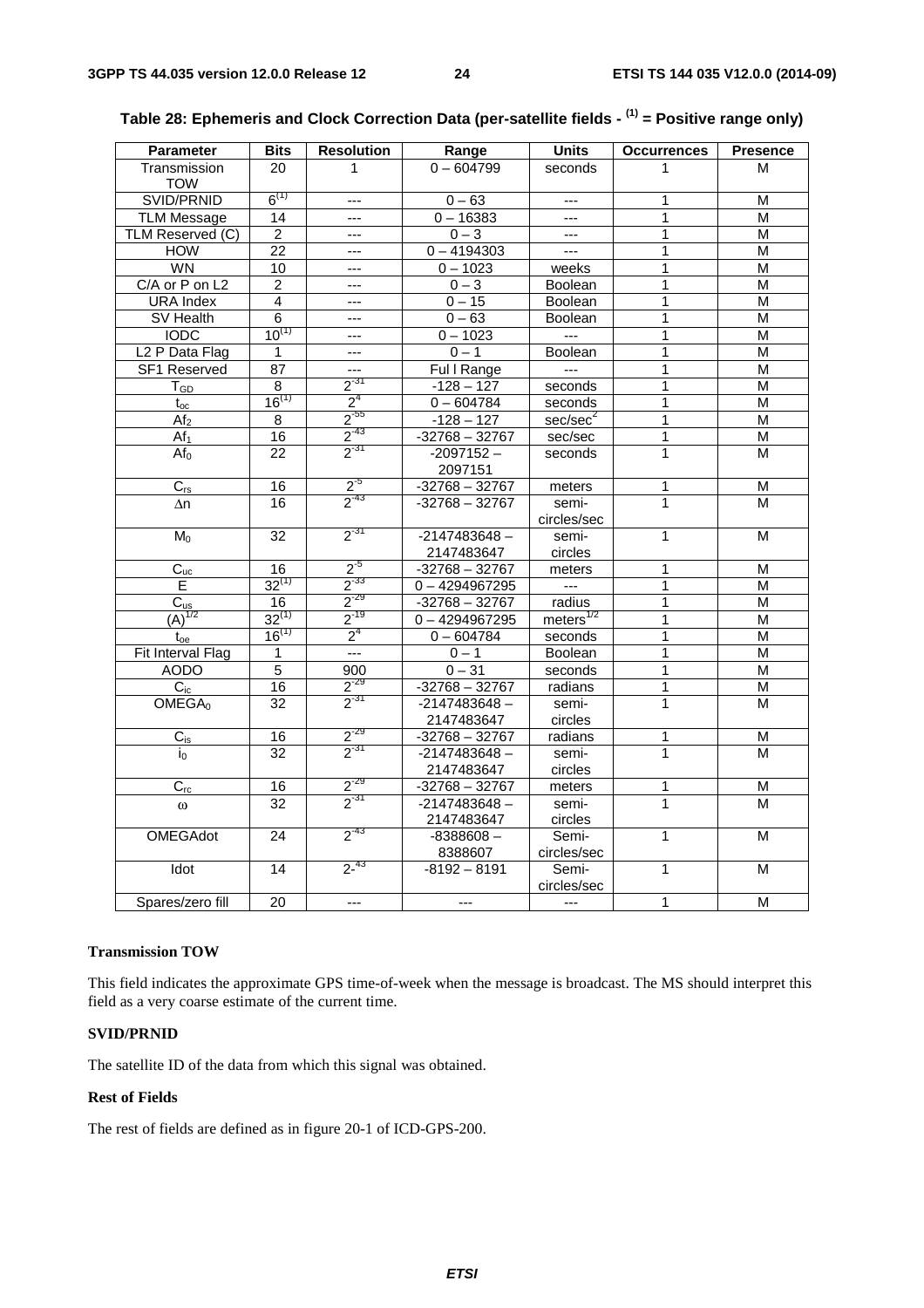#### 4.2.1.3 Almanac and Other Data

This subclause describes the contents of the Data for ionospheric delay, UTC offset, and Almanac. These IE fileds are extracted from the subframes 4 and 5 of the GPS navigation message, excluding the parity bits and other redundant bits. They are listed in table 29.

| <b>Parameter</b>        | <b>Bits</b>    | <b>Resolution</b> | Range        | <b>Occurrences</b>            | <b>Presence</b> |
|-------------------------|----------------|-------------------|--------------|-------------------------------|-----------------|
| <b>Transmission TOW</b> | 20             |                   | $0 - 604799$ |                               | м               |
| SV Mask                 | 32             |                   |              |                               | м               |
| LSB TOW                 | 8              |                   | $0 - 255$    |                               | м               |
| SFID 0                  | 1              |                   | $0 - 1$      |                               |                 |
| Data ID                 | $\overline{2}$ |                   | ---          |                               |                 |
| Page No.                | 6              |                   | $1 - 25$     | Repeat three                  |                 |
| Word 3                  | 16             | COSP              | COSP         | times:<br>Each<br>corresponds |                 |
| Word 4                  | 24             | <b>COSP</b>       | <b>COSP</b>  |                               |                 |
| Word 5                  | 24             | COSP              | COSP         |                               |                 |
| Word 6                  | 24             | COSP              | COSP         | to a different                | М               |
| Word 7                  | 24             | COSP              | COSP         | page no. as                   |                 |
| Word 8                  | 24             | COSP              | COSP         | described in<br>table 29      |                 |
| Word 9                  | 24             | <b>COSP</b>       | COSP         |                               |                 |
| Word 10                 | 22             | COSP              | COSP         |                               |                 |
| Spares/zero fill        | 5              |                   |              |                               | М               |

#### **Table 29: Almanac and Other Data**

#### **Transmission TOW**

This field indicates the approximate GPS time-of-week when the message is broadcast. The MS should interpret this field as a very coarse estimate of the current time.

#### **SV Mask**

This field indicates the satellites that contain the pages being broadcast in this data set.

#### **LSB TOW**

This field indicates the least significant 8 bits of the TOW. See ICD-GPS-200, figure 20-2.

#### **COSP**

Format Conditional on Subframe ID and Page Number. See ICD-GPS-200, subclause 20.3.3.5, figure 20-1.

#### **SFID 0**

This one bit field conveys the least significant bit of the SubFrame(SF) ID for which the following word 3 through word 10 data applies. Zero indicates subframe  $ID = 4$ , and One indicates Subframe  $ID = 5$ .

#### **Data ID**

Indicates the Data ID field contained in the indicated subframe, word 3, most significant 2 bits, as defined by ICD-GPS-200.

#### **Page No.**

Six-bit field indicates the Page ID of the indicated subframe for which the following Word 3 through Word 10 data applies. The page field and SFID field define the data content and format for the following word 3 through word 10 data fields as defined by ICD-GPS-200.

#### **Word 3 through Word 10**

Information bits (16, 22 or 24) that are contained in the respective words of the indicated subframe and page, excluding 2 bit "t" from Word 10. See reference ICD-GPS-200 for more information.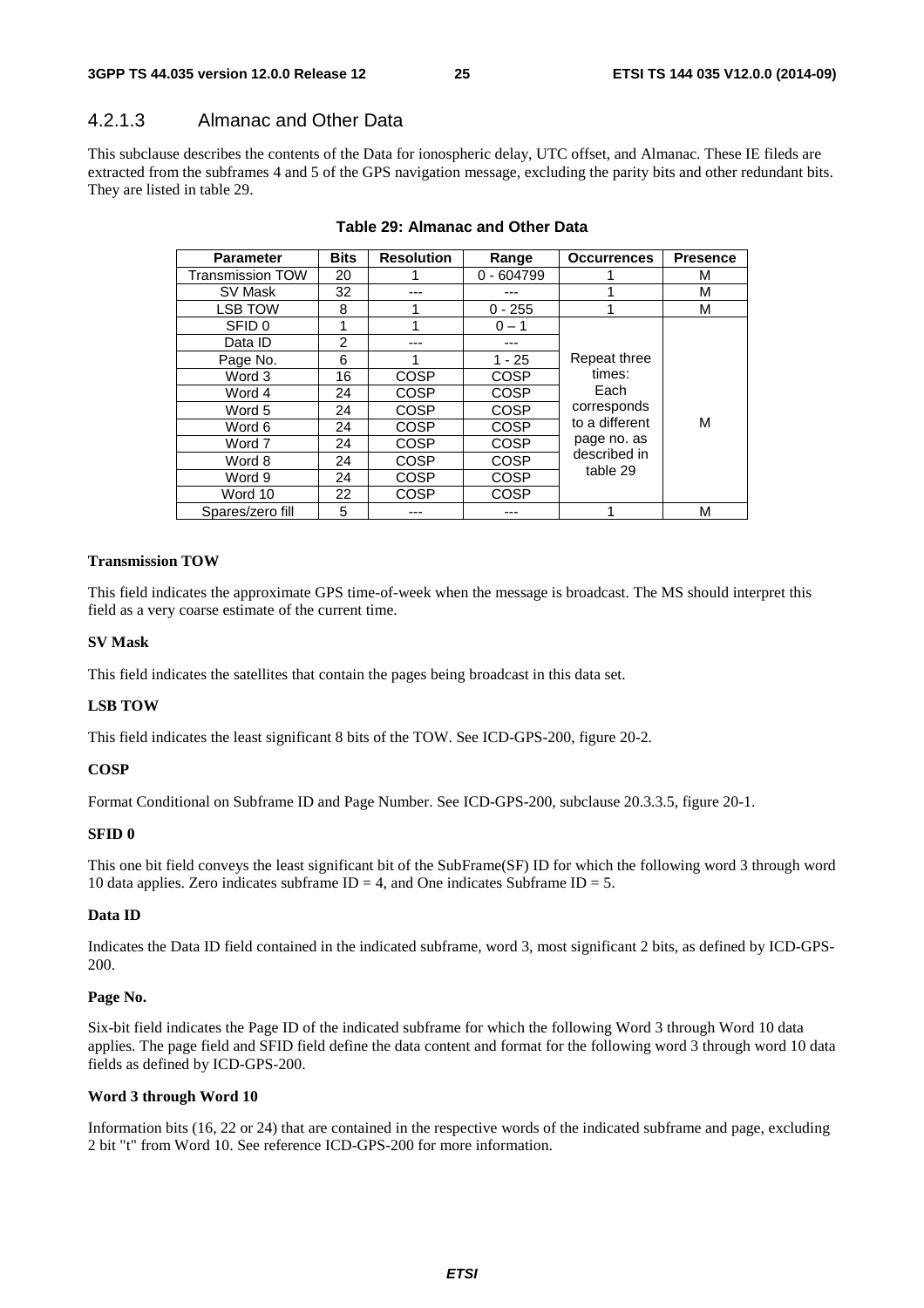Each broadcast Almanac and Other Data message contains three subframes of information. All three of subframe pages in this data set can be from the same subframe ID (all from subframe 5 for example), or a mixed set containing some subframe 4 and some subframe 5 data.

Table 29 shows the subframe and page numbers corresponding to the Almanac, SV Health, and Iono / UTC Correction data. A total of 35 subframes must be broadcast if all the information is to be provided to the MS. Given that three subframes worth of content can be delivered per broadcast message, it will take only 12 broadcast messages to deliver the entire data set shown in table 29. If the data listed in table 29 is broadcast at the rate of approximately once per four hours, one Almanac and Other Data message must be broadcast on average every 20 minutes. An alternate approach is to broadcast the 12 messages as a set closely together in time, but with four-hour duration between sets. Note that the four-hour figure is only used to illustrate the concept, and a shorter or longer period may be used instead.

It is possible to broadcast other data contained in Subframes 4 and/or 5 not shown in table 29. The format of the message remains the same, only the particular page of the desired data needs to be set properly. The contents of words 3 through 10 also need to be set as described in ICD-GPS-200. Using this format, it provides maximum compatibility for future expansion to include other data in subframes 4 and 5 not shown in table 30 or ICD-GPS-200.

#### **Table 30: Mapping of Almanac, Health, Iono, and UTC Data to Subframe Number and Page Number**

| Data Type                | <b>Subframe</b> | Page(s)                 |
|--------------------------|-----------------|-------------------------|
| Almanac Data (SV1 - 24)  |                 | $1 - 24$                |
| Almanac Data (SV25 - 32) |                 | 2, 3, 4, 5, 7, 8, 9, 10 |
| SV Health $(SV1 - 24)$   |                 | 25                      |
| SV Health $(SV25 - 32)$  |                 | 25                      |
| Iono/UTC Corrections     |                 |                         |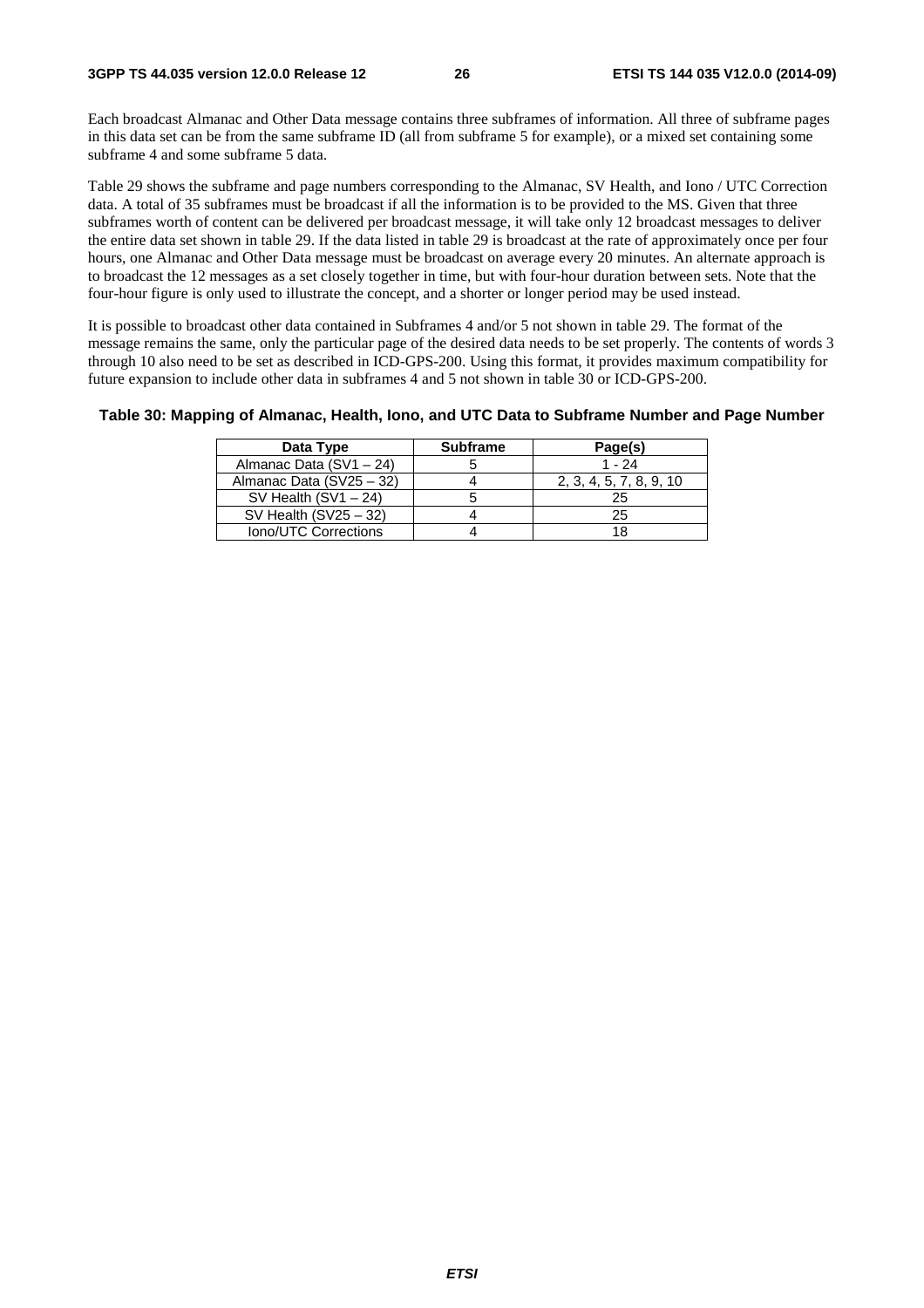### Annex A (informative): Overview of Broadcast Assistance for E-OTD and GPS

This annex presents an overview of the functionality and requirements for broadcasting assistance information for GPS and E-OTD in GSM networks. Potential impacts to other services are also described.

### A.1 General

The E-OTD and GPS assistance information may be broadcast over the SMSCB service. The SMSCB DRX service is used to forecast the occurrences of the broadcast messages. The E-OTD and GPS broadcasts are independent of each other, have own SMSCB message identifiers and are broadcast on the demand of the characteristics of the E-OTD and GPS. In the network side, the SMLC is responsible for gathering the information, constructing the broadcast messages and ciphering a part of the message, if necessary. The SMLC also maintains the deciphering keys that MS requests with MO-LR. The deciphering keys are location area specific.

SMSCB messages can be received when MS is in idle mode. When MS is in dedicated mode the same information that was received in idle mode via broadcast channel may be requested by MS via point-to-point messaging.

### A.2 E-OTD Assistance Broadcast

The information that is broadcast for E-OTD assistance is used in MS-based E-OTD to help the MS measure neighbour BTSs and compute its own position. The broadcast message is built so that it has always a fixed length of 82 octets, which is the size of one SMS Cell Broadcast (SMSCB) message. The information elements are scalable according to the number of neighbour BTSs and the amount of sectored channels.

In general, the following information is included in a broadcast E-OTD assistance message:

- Reference Time.
- Neighbour Channel Time Slot Scheme.
- Information about sectored neighbour channels.
- Neighbour channel 51 Multiframe Offset values.
- Neighbour channel BCC values.
- RTD Drift Factor values (ciphered if active).
- Neighbour channel RTD values (ciphered if active).
- Serving cell and neighbour cell location information (ciphered if active).

The system information message that is received in idle mode contains the neighbour channel information. The E-OTD SMSCB message refers to this system information neighbour list so that there is indication which neighbours in the system information neighbour list are included in the broadcast message. The neighbour channel RTD values, serving cell location and neighbour cell location information may be ciphered.

Based on the information in the broadcast message and the E-OTD measurements done by MS, MS is capable to calculate its position. MS that is not capable to calculate its position itself may receive the SMSCB messages and use the unciphered contents to help the synchronization to the neighbour channels.

Most information contained in the E-OTD broadcast message is static. However, the RTD values change relatively often due to the drift in unsynchronized BTS clocks. The duration of validity of RTD values will affect the location accuracy calculated by MS. The RTD update rate is a function of BTS clock stability and required location accuracy from the operator and may be specified by the operator.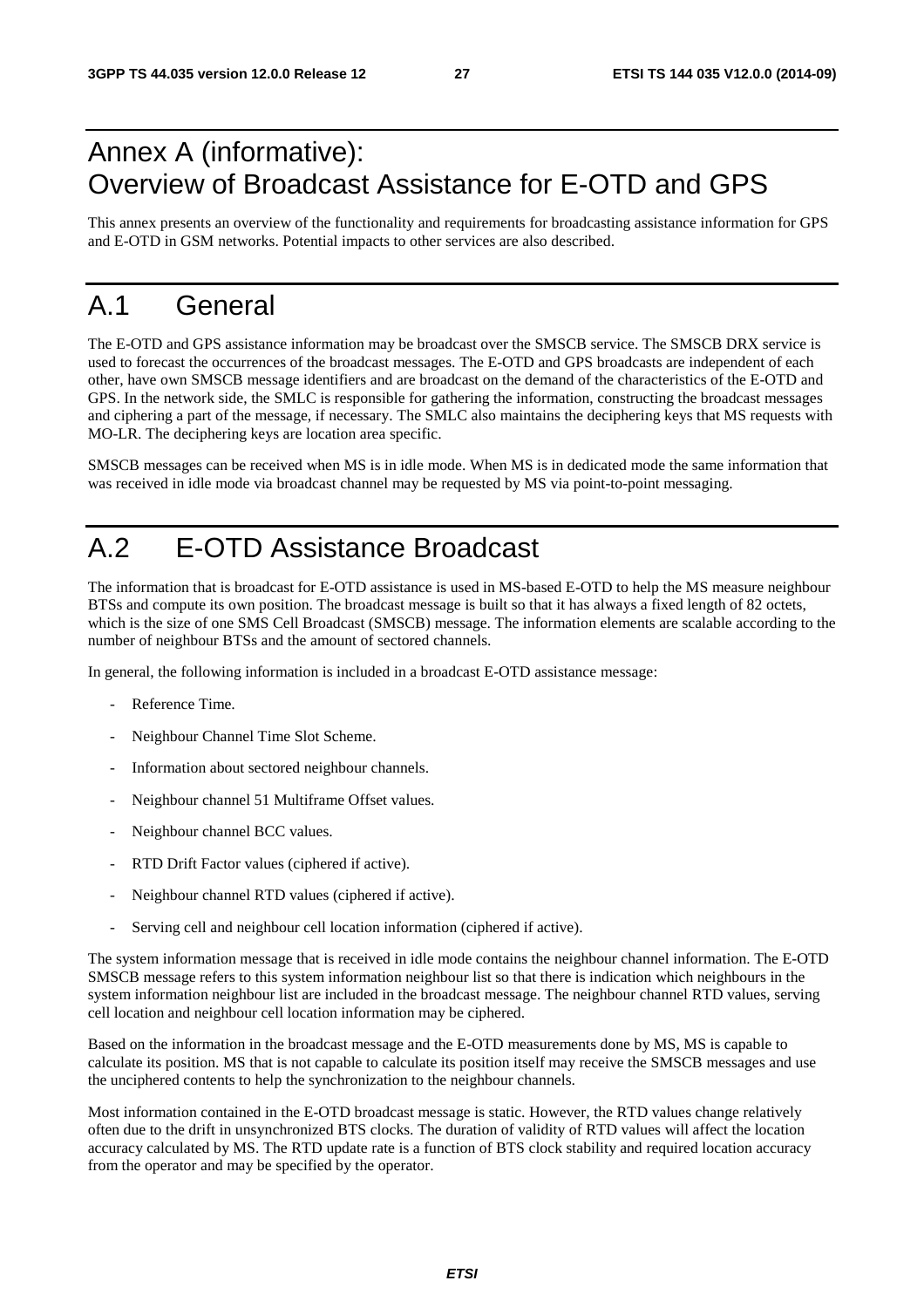### A.3 GPS Assistance Broadcast

#### **Broadcast DGPS Data**

The main content of the broadcast message for GPS assistance is DGPS corrections. This information is used in MSbased GPS positioning to improve the accuracy of the position result. Some background information for DGPS broadcast is presented in this subclause. Requirements on the GSM network for broadcasting DGPS corrections are also discussed.

In good signal environments, the primary determinant of position accuracy for GPS is the intentional degradation of the GPS satellite clocks, known as *selective availability* (SA). Another contributor to the error budget is unmodeled atmospheric delay. The techniques used to correct these error sources are collectively known as *differential GPS* (DGPS). These methods involve locating one or more reference receivers at known locations and observing the visible satellite signals. These receivers essentially solve the inverse GPS problem - find differences from the expected measurements at the known position. The accuracy of the DGPS corrections is inversely proportional to the distance from the reference location. The inaccuracy is caused by changes in the geometry and visibility of the satellite constellation. For most applications, however, the corrections are valid for receivers within a 200 km to 400 km radius of the reference station.

One noteworthy characteristic of the DGPS corrections is that they have a short time constant compared to other GPS information such as satellite ephemeris. Once a correction model is computed, its accuracy degrades over time. This is mainly due to the time-varying nature of the SA imposed on the satellite signals. The duration of validity of a set of differential corrections depends on the accuracy requirements of the user or application, but in general the corrections must be updated at least every 30 s.

The fact that DGPS corrections are valid for large areas but require frequent update make them very suitable for delivery over a GSM broadcast channel such as SMSCB. This broadcast strategy is used by other DGPS sources, such as FM broadcast stations and geostationary satellites (WAAS, EGNOS, and MSAS). However, broadcasting the DGPS corrections in the GSM network has a clear advantage over other sources. This is mainly due to the fact that GSM broadcast exploits the existing reliable data link between the GPS-capable MS and the GSM network. In the other methods, the MS must capture the DGPS information from another source and therefore pays a price in power consumption, complexity, or both.

The format used for GSM broadcast of DGPS corrections includes a list of satellites visible at a nearby reference location, the correction in the range measurement for each satellite, and the rate-of-change of the range correction. In addition, an allowance is made for adding correction differences (i.e. ΔPRC and ΔRRC values) for multiple copies of the GPS ephemeris, to reduce the network traffic flow. Other information includes satellite health status and a reference GPS time for the corrections. The total amount of DGPS information is 48 bits (6 octets) per satellite with 80 bits (10 octets) of overhead information. The total message size for 12 visible satellites is 82 octets, which will fit within a single SMSCB message.

#### **Broadcast Other Data**

The contents of the other broadcast GPS Assiatance Message data sets are ephemeris and clock correction, as well as almanac and other data. This information can be used by the GPS receiver integrated with MS to improve the signal acquisition time and sensitivity, to recover GPS time and to obtain Ephemeris, clock correction, UTC offset, Ionospheric delay, and Almanac data. For example, the ephemris data set may be broadcast every 90 s, and Almanac may be broadcast once every serveral hours. The mobile station which does not require E-OTD and/or DGPS assistance can wake up at 90 s intervals, download these data, and then go back to sleep. This broadcast message can assist mobile station in idle mode to acquire GPS satellites with improved sensitivity and perform GPS time recovery without pointto-point communication, therefore improving the time to the first fix and reducing the point-to-point message traffic. The message can be provided within a single SMSCB message.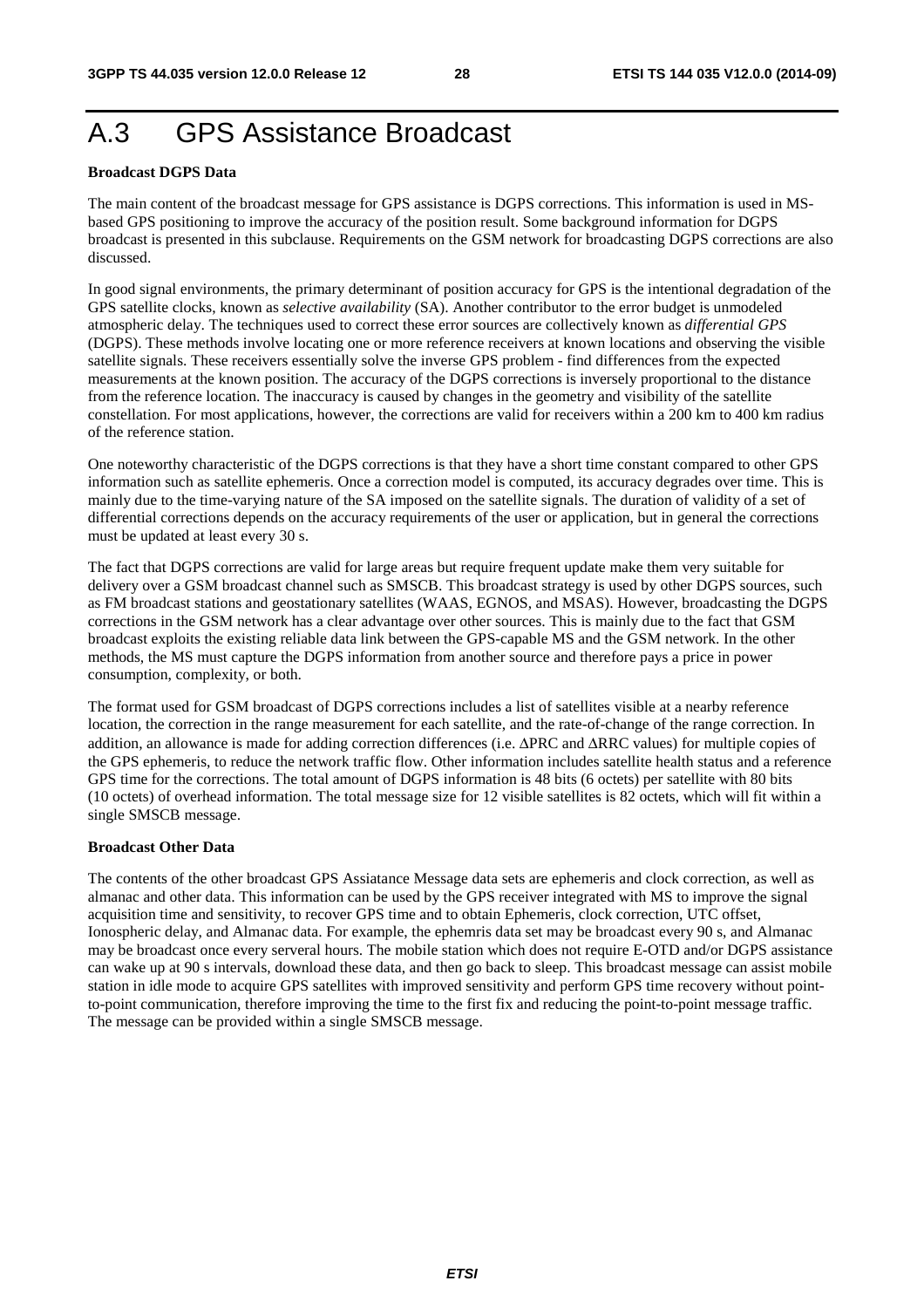### A.4 Impact on Other Services

#### *Latency*

The main impact is due to latency requirements for delivery of the DGPS and E-OTD assistance information. Both the DGPS corrections and the RTD values are valid for relatively short periods of time, and must be delivered in a timely manner. Thus, the service is sensitive to delays such as buffering broadcast SMSCB messages. The Reference Time in the broadcast messages and the drift factors can be used to compensate latency.

The Ephemeris and Clock Correction data set needs to be broadcast once every 90 s. The period for broadcasting the data set is chosen to provide the entire ephemeris (three subframes) in a reasonable amount of time. For 8 satellites, it would take 12 minutes. The Almanac and Other Data data set can be broadcast every several hours. To deliver the entire data set within 6 minutes, 12 broadcasts with a 30 s rate are required. It can also be broadcast at a much slower rate. For instance, for a 20 minute rate, the data set can be delivered to the mobile station every 4 hours.

#### *Capacity*

The SMSCB used for LCS uses the basic CBCH or extended CBCH. The support of E-OTD and/or DGPS broadcast needs capacity related to broadcast message characteristics (RTD/DGPS validity). The SMSCB DRX service also needs to schedule a message that is sent once per schedule period. The maximum schedule period is 48 SMSCB message slots.

Example of capacity scenario:

- The basic CBCH uses the same physical resource as SDCCH/4 (sub channel 2) or SDCCH/8 (sub channel 2). If SMSCB service is supported in basic CBCH it occupies 1/4 of SDCCH capacity when using SDCCH/4 and 1/8 of SDCCH capacity when using SDCCH/8.
- The basic CBCH capacity is 1 SMSCB message per 2 s.
- Both DGPS and E-OTD broadcast is assumed to be once per 30 s and the Ephemeris and Almanac messages are assumed to be once per 90 s or longer (capacity is 15 SMSCB messages per 30 s).
- Schedule period is  $45 (= 45 \times 2 \text{ s} = 90 \text{ s})$ . If SMSCB DRX service is used for other services in SMSCB, the one SMSCB DRX schedule message per schedule period is needed to support all services:
	- $\Rightarrow$  LCS needs 2/15 + 1/45 of SMSCB capacity plus one schedule message every 90 s for delivering assistance data for both E-OTD and GPS methods.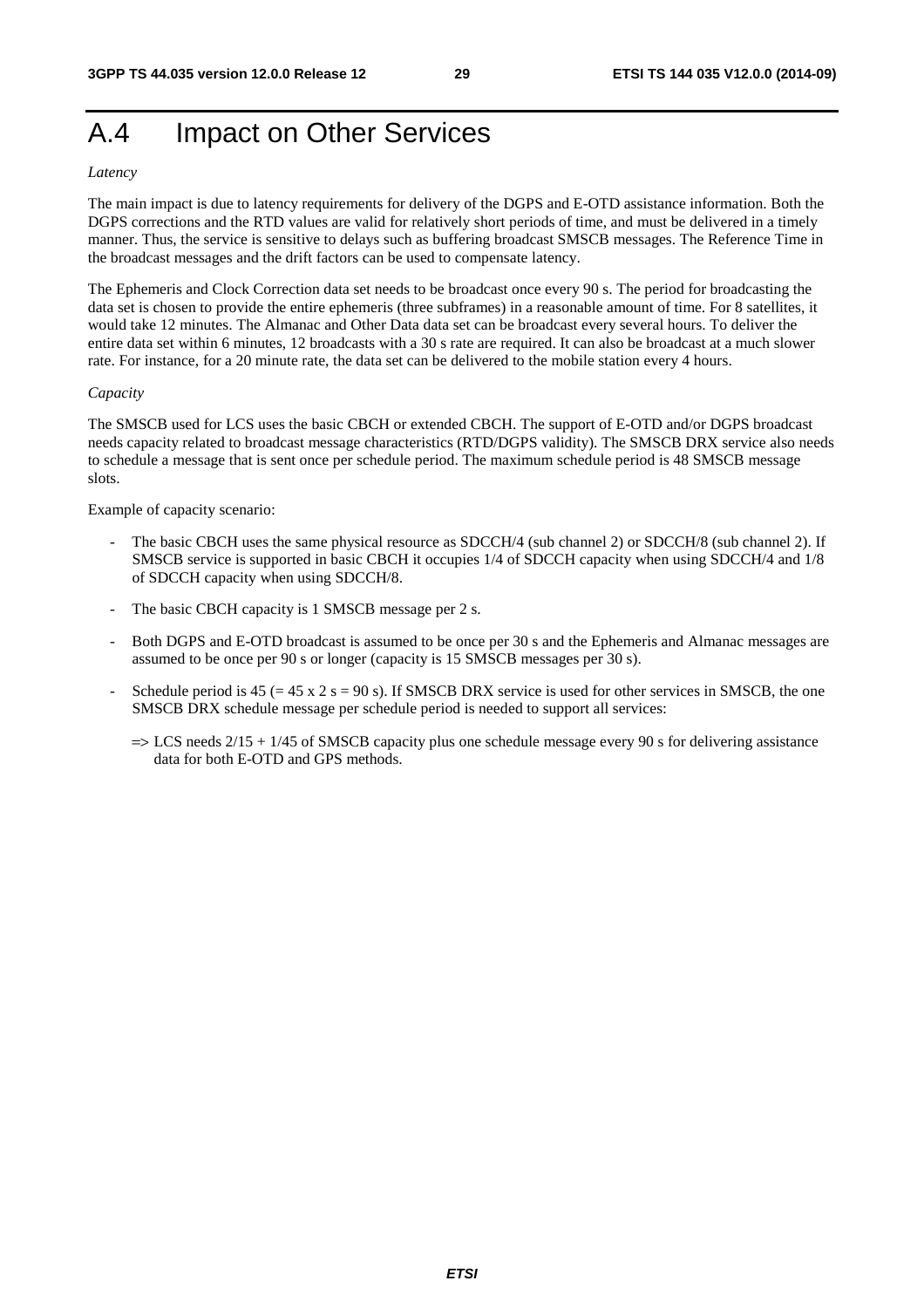### Annex B (informative): Example of E-OTD Assistance Data Broadcast Message

This example describes how the message is built when following neighbour cell information is enclosed into SMSCB broadcast message:

- All neighbours (1-19) from System Information Neighbour List is included into one broadcast message.
- The neighbours 1, 2, 3, 7, 8, 9, 11, 12, 13, 16, 17 and 19 are belonging to sectored BTS and following channels are in the same groups:  $(1, 2, 3)$ ,  $(7, 8, 9)$ ,  $(11, 12, 13)$  and  $(16, 17, 19)$ . Serving cell channel is not belonging to sectored BTS.
- The channels belonging to sectored BTS are syncronized.
- The accuracy range is 15 km, and ciphering is active.
- The 51 Multiframe Value is included, the RTD range is 1 time slot and the RTD accuracy in 1/32 bit.
- BTS network is not syncronized.
- RTD Drift Factors are not included into message.
- NOTE: There are 15 remain bits for Relative Location Values and the 15 bits are used for Relative North or East extention bits. These bits are added to Nb18 North, Nb18 East, Nb15 North, Nb15 East, Nb14 North, Nb14 East, Nb10 North, Nb10 East, Nb6 North, Nb6 East, Nb5 North, Nb5 East, Nb4 North, Nb4 East and ID4 North.. These have 8 bits and the rest have 7 bits for relative location value.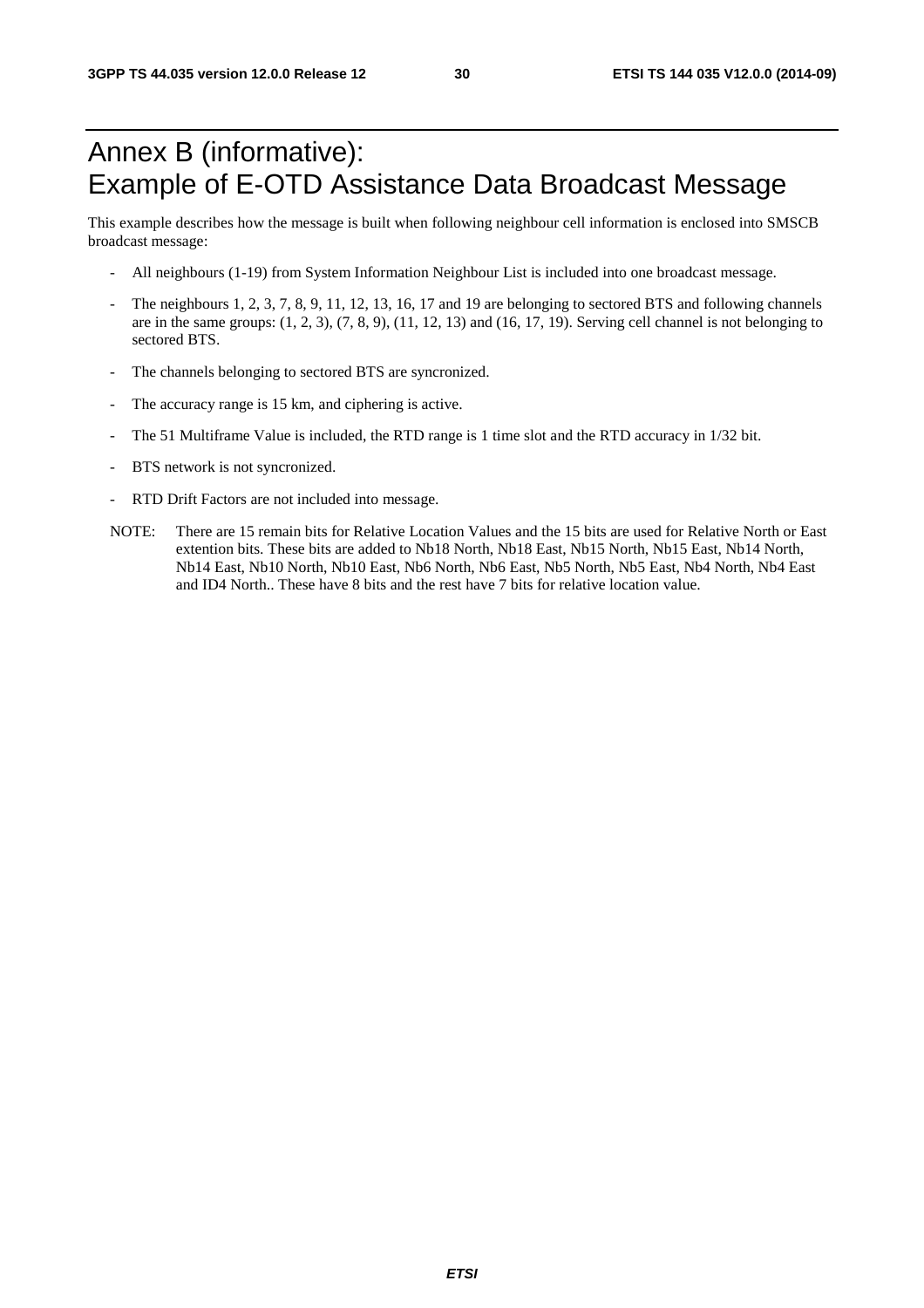| 8                                                             | $\overline{7}$                                                   | 6                                                           | 5                                                                                   | 4                                                                                    | 3                                                        | 2                                    | $\mathbf{1}$                                                |                     |  |
|---------------------------------------------------------------|------------------------------------------------------------------|-------------------------------------------------------------|-------------------------------------------------------------------------------------|--------------------------------------------------------------------------------------|----------------------------------------------------------|--------------------------------------|-------------------------------------------------------------|---------------------|--|
| Cipher<br>On $(1)$                                            | Cipher<br>Key Ind<br>(0)                                         |                                                             | <b>Accuracy Range</b><br>MSB(010)LSB                                                |                                                                                      |                                                          | <b>All Neighbours</b><br>MSB(000)LSB |                                                             | Octet1              |  |
|                                                               | Number of Neigh<br>RTD <sub>s</sub><br>MSB(11)<br>Present<br>(1) |                                                             | <b>RTD</b><br><b>Drift</b><br>Factors<br>Present<br>(0)                             |                                                                                      | <b>RTD Accuracy</b><br>MSB(01)LSB                        | <b>RTD</b><br>Range<br>(1)           | Sector<br>Ind On<br>(1)                                     | Octet <sub>2</sub>  |  |
| Reference Time<br>Number of Neigh (001)LSB<br>(MSB, bits 9-5) |                                                                  |                                                             |                                                                                     |                                                                                      |                                                          |                                      |                                                             | Octet <sub>3</sub>  |  |
|                                                               | <b>Ciphering Serial Number</b><br>(MSB, bits 15-13)              |                                                             |                                                                                     | Reference Time (LSB, bits 4-0)                                                       |                                                          |                                      |                                                             |                     |  |
|                                                               |                                                                  |                                                             |                                                                                     | Ciphering Serial Number (bits 12-5)                                                  |                                                          |                                      |                                                             |                     |  |
|                                                               | <b>Time Slot Scheme</b><br>Serv Cell (MSB)& Nb <sub>19-18</sub>  |                                                             |                                                                                     |                                                                                      | <b>Ciphering Serial Number</b><br>(bits 4-0, LSB)        |                                      |                                                             | Octet <sub>6</sub>  |  |
|                                                               |                                                                  |                                                             |                                                                                     | Time Slot Scheme Nb <sub>17-10</sub>                                                 |                                                          |                                      |                                                             | Octet7              |  |
|                                                               |                                                                  |                                                             |                                                                                     | Time Slot Scheme Nb <sub>9-2</sub>                                                   |                                                          |                                      |                                                             | Octet8              |  |
|                                                               |                                                                  | Sectored Channels Serv Cell & Nb <sub>19-14</sub> (0101100) |                                                                                     |                                                                                      |                                                          |                                      | Time<br>Slot<br>Scheme<br>$Nb1$ LSB                         | Octet9              |  |
|                                                               |                                                                  |                                                             |                                                                                     | Sectored Channels Nb <sub>13-6</sub> (11101110)                                      |                                                          |                                      |                                                             | Octet10             |  |
|                                                               | Sec Ch BTS ID4 Nb19<br>MSB(011)LSB                               |                                                             |                                                                                     |                                                                                      | <b>Sectored Channels</b><br>Nb <sub>5-1</sub> (00111)LSB |                                      |                                                             | Octet11             |  |
|                                                               | Sec Ch BTS ID3<br>Nb13 MSB(01)                                   |                                                             | Sec Ch BTS ID4 Nb16<br>MSB(011)LSB                                                  |                                                                                      |                                                          | Sec Ch BTS ID4 Nb17<br>MSB(011)LSB   |                                                             | Octet12             |  |
| Sec Ch<br>BTS ID2<br>N <sub>b</sub> 9<br>MSB(0)               | Sec Ch BTS ID3 Nb11<br>MSB(010)LSB                               |                                                             |                                                                                     |                                                                                      | Sec Ch BTS ID3 Nb12<br>MSB(010)LSB                       |                                      | Sec Ch<br>BTS ID3<br>$(0)$ LSB                              | Octet13             |  |
|                                                               | Sec Ch BTS ID2 Nb7<br>MSB(001)LSB                                |                                                             |                                                                                     | Sec Ch BTS ID2<br>Sec Ch BTS ID2 Nb8<br>MSB(001)LSB                                  |                                                          |                                      | Nb9 (01)LSB                                                 | Octet14             |  |
|                                                               | Sec Ch BTS ID1<br>Nb1 MSB(00)                                    |                                                             |                                                                                     | Sec Ch BTS ID1 Nb2<br>Sec Ch BTS ID1 Nb3<br><b>MSB(000)LSB</b><br><b>MSB(000)LSB</b> |                                                          |                                      |                                                             | Octet15             |  |
| 51MF Offset Value Nb19 (MSB)                                  |                                                                  |                                                             | Sync<br>ID1(1)                                                                      | Sync<br>ID2(1)                                                                       | Sync<br>ID3(1)                                           | Sync<br>ID4(1)                       | Sec Ch<br><b>BTSID1</b><br>N <sub>b</sub> 1<br>$(0)$ LSB    | Octet16             |  |
|                                                               |                                                                  | 51MF Offset Value Nb18 (MSB)                                |                                                                                     |                                                                                      |                                                          | 51MF Offset Value Nb19 (LSB)         |                                                             | Octet17             |  |
| 51MF<br>Offset<br>Value<br>Nb16<br>(MSB)                      |                                                                  |                                                             | 51MF Offset Value Nb17 (MSB LSB)<br>51MF<br>Offset<br>Value<br><b>Nb18</b><br>(LSB) |                                                                                      |                                                          |                                      | Octet18                                                     |                     |  |
|                                                               | 51MF Offset Value Nb15 (MSB)                                     |                                                             |                                                                                     |                                                                                      | 51MF Offset Value Nb16 (LSB)                             |                                      |                                                             | Octet19             |  |
|                                                               |                                                                  | 51MF Offset Value Nb14 (MSB)                                |                                                                                     | 51MF Offset Value Nb15 (LSB)                                                         |                                                          |                                      |                                                             | Octet <sub>20</sub> |  |
| <b>51MF</b><br>Offset<br>Value<br><b>Nb12</b><br>(MSB)        |                                                                  |                                                             |                                                                                     | 51MF Offset Value Nb13 (MSB LSB)                                                     |                                                          |                                      | <b>51MF</b><br>Offset<br>Value<br>Nb <sub>14</sub><br>(LSB) | Octet21             |  |
|                                                               | 51MF Offset Value Nb11 (MSB)<br>51MF Offset Value Nb12 (LSB)     |                                                             |                                                                                     |                                                                                      |                                                          |                                      | Octet22                                                     |                     |  |
|                                                               | 51MF Offset Value Nb10 (MSB)<br>51MF Offset Value Nb11 (LSB)     |                                                             |                                                                                     |                                                                                      |                                                          |                                      | Octet23                                                     |                     |  |
| 51MF<br>Offset<br>Value<br>N <sub>b</sub> 8<br>(MSB)          | 51MF Offset Value Nb9 (MSB LSB)                                  |                                                             |                                                                                     |                                                                                      |                                                          |                                      | 51MF<br>Offset<br>Value<br><b>Nb10</b><br>(LSB)             | Octet24             |  |
| 51MF Offset Value Nb7 (MSB)<br>51MF Offset Value Nb8 (LSB)    |                                                                  |                                                             |                                                                                     |                                                                                      |                                                          |                                      |                                                             | Octet <sub>25</sub> |  |
|                                                               | 51MF Offset Value Nb6 (MSB)<br>51MF Offset Value Nb7 (LSB)       |                                                             |                                                                                     |                                                                                      |                                                          |                                      |                                                             | Octet26             |  |
| 51MF<br>Offset<br>Value<br>N <sub>b</sub> 4<br>(MSB)          | 51MF Offset Value Nb5 (MSB LSB)                                  |                                                             |                                                                                     |                                                                                      |                                                          |                                      | 51MF<br>Offset<br>Value<br>N <sub>b</sub> 6<br>(LSB)        | Octet27             |  |
|                                                               | 51MF Offset Value Nb3 (MSB)                                      |                                                             |                                                                                     |                                                                                      | 51MF Offset Value Nb4 (LSB)                              |                                      |                                                             | Octet <sub>28</sub> |  |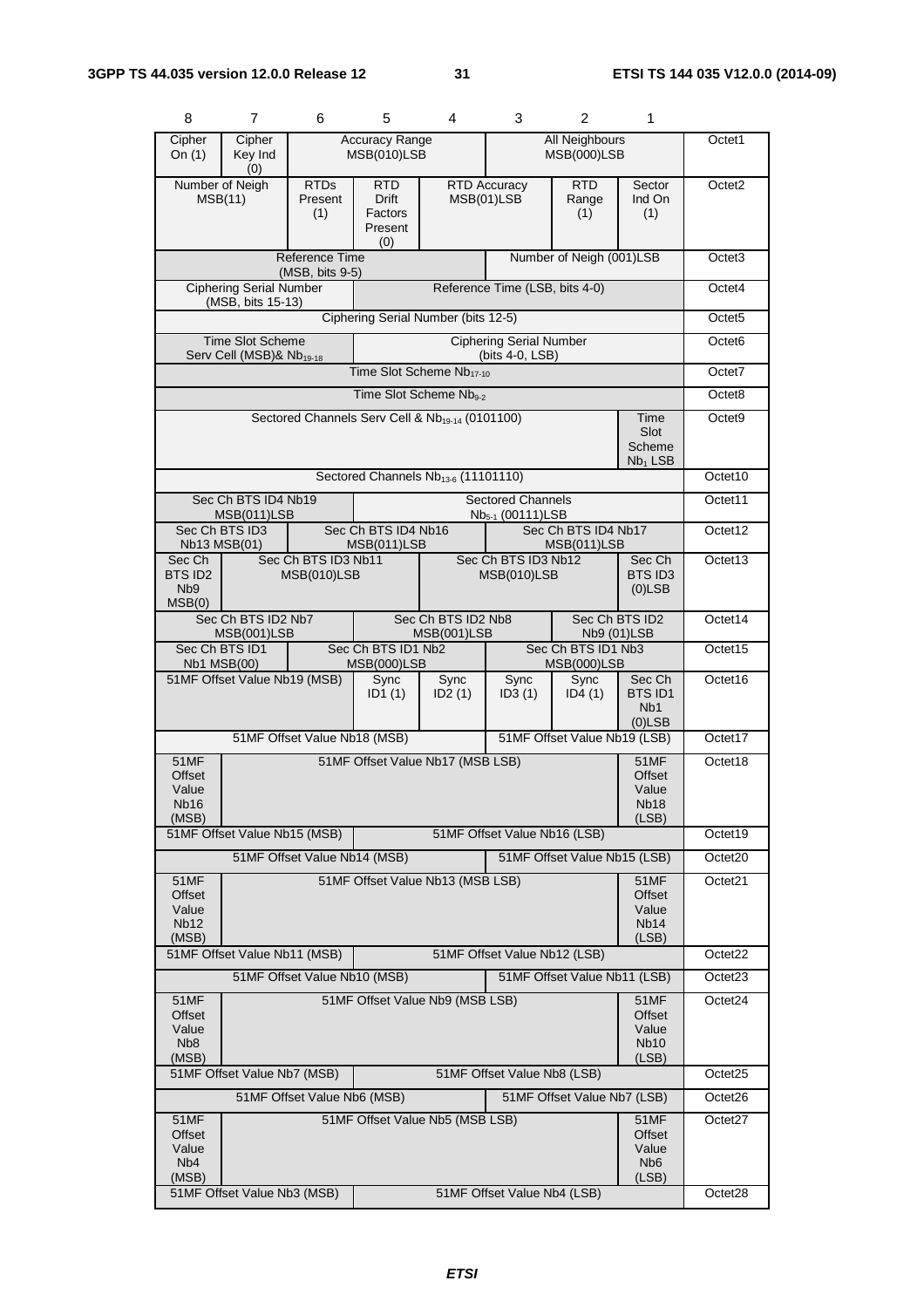| 8                                           |                                               | 6                           | 5                   | 4                               | 3.                  | 2                           |                                                             |                     |
|---------------------------------------------|-----------------------------------------------|-----------------------------|---------------------|---------------------------------|---------------------|-----------------------------|-------------------------------------------------------------|---------------------|
|                                             |                                               | 51MF Offset Value Nb2 (MSB) |                     |                                 |                     | 51MF Offset Value Nb3 (LSB) |                                                             | Octet29             |
| <b>BCC</b><br><b>Nb19</b><br>(MSB)          |                                               |                             |                     | 51MF Offset Value Nb1 (MSB LSB) |                     |                             | <b>51MF</b><br>Offset<br>Value<br>N <sub>b</sub> 2<br>(LSB) | Octet <sub>30</sub> |
|                                             | BCC Nb17 (MSB LSB)                            |                             |                     | BCC Nb18 (MSB LSB)              |                     |                             | BCC Nb19 (LSB)                                              | Octet31             |
|                                             | BCC Nb14 (MSB)                                |                             | BCC Nb15 (MSB LSB)  |                                 |                     | BCC Nb16 (MSB LSB)          |                                                             | Octet <sub>32</sub> |
| <b>BCC</b><br><b>Nb11</b><br>(MSB)          |                                               | BCC Nb12 (MSB LSB)          |                     |                                 | BCC Nb13 (MSB LSB)  |                             | <b>BCC</b><br>Nb14<br>(LSB)                                 | Octet <sub>33</sub> |
|                                             | BCC Nb9 (MSB LSB)                             |                             |                     | BCC Nb10 (MSB LSB)              |                     |                             | BCC Nb11 (LSB)                                              | Octet34             |
|                                             | BCC Nb6 (MSB)                                 |                             | BCC Nb7 (MSB LSB)   |                                 |                     | BCC Nb8 (MSB LSB)           |                                                             | Octet <sub>35</sub> |
| <b>BCC</b><br>N <sub>b</sub> 3<br>(MSB)     |                                               | BCC Nb4 (MSB LSB)           |                     |                                 | BCC Nb5 (MSB LSB)   |                             | <b>BCC</b><br>N <sub>b</sub> 6<br>(LSB)                     | Octet36             |
|                                             | <b>BCC Nb1 (MSB LSB)</b>                      |                             |                     | BCC Nb2 (MSB LSB)               |                     |                             | BCC Nb3 (LSB)                                               | Octet37             |
|                                             |                                               |                             |                     | RTD Value Nb18 (MSB)            |                     |                             |                                                             | Octet38             |
|                                             | RTD Value Nb15 (MSB)                          |                             |                     |                                 | RTD Nb18 (LSB)      |                             |                                                             | Octet39             |
|                                             |                                               |                             |                     | RTD Value Nb15                  |                     |                             |                                                             | Octet40             |
|                                             |                                               | RTD Value Nb14 (MSB)        |                     |                                 |                     |                             | RTD Value Nb15<br>(LSB)                                     | Octet41             |
| <b>RTD</b><br>Value<br><b>Nb10</b><br>(MSB) |                                               |                             |                     | RTD Value Nb14 (LSB)            |                     |                             |                                                             | Octet42             |
|                                             |                                               |                             |                     | RTD Value Nb10                  |                     |                             |                                                             | Octet43             |
|                                             | RTD Value Nb6 (MSB)<br>RTD Value Nb10 (LSB)   |                             |                     |                                 |                     |                             | Octet44                                                     |                     |
|                                             |                                               |                             |                     | RTD Value Nb6                   |                     |                             |                                                             | Octet45             |
|                                             |                                               |                             | RTD Value Nb5 (MSB) |                                 |                     |                             | <b>RTD</b><br>Value<br>N <sub>b</sub> <sub>6</sub><br>(LSB) | Octet46             |
| <b>RTD Value Nb4</b><br>(MSB)               |                                               |                             |                     |                                 | RTD Value Nb5 (LSB) |                             |                                                             | Octet47             |
|                                             |                                               |                             |                     | RTD Value Nb4                   |                     |                             |                                                             | Octet48             |
|                                             |                                               | RTD Value ID4 (MSB)         |                     |                                 |                     | RTD Value Nb4 (LSB)         |                                                             | Octet49             |
|                                             |                                               |                             |                     | RTD Value ID4 (LSB)             |                     |                             |                                                             | Octet50             |
|                                             |                                               |                             |                     | RTD value ID3 (MSB)             |                     |                             |                                                             | Octet51             |
|                                             | RTD Value ID2 (MSB)                           |                             | RTD Value ID3 (LSB) |                                 |                     |                             |                                                             | Octet52             |
|                                             |                                               |                             | RTD Value ID2       |                                 |                     |                             |                                                             | Octet53             |
|                                             | RTD Value ID1 (MSB)<br>RTD Value ID2<br>(LSB) |                             |                     |                                 |                     |                             | Octet54                                                     |                     |
| Serv<br>Cell Lat<br>(MSB)                   |                                               |                             |                     | RTD Value ID1 (LSB)             |                     |                             |                                                             | Octet55             |
| Serv Cell Lat                               |                                               |                             |                     |                                 |                     |                             | Octet56                                                     |                     |
| Serv Cell Lat                               |                                               |                             |                     |                                 |                     | Octet57                     |                                                             |                     |
| Serv<br>Cell<br>Long<br>(MSB)               |                                               |                             |                     | Serv Cell Lat (LSB)             |                     |                             |                                                             | Octet58             |
|                                             |                                               |                             |                     | Serv Cell Long                  |                     |                             |                                                             | Octet59             |
|                                             |                                               |                             |                     | Serv Cell Long                  |                     |                             |                                                             | Octet60             |
| Rel<br><b>North</b><br><b>Nb18</b><br>(MSB) |                                               |                             |                     | Serv Cell Long (LSB)            |                     |                             |                                                             | Octet61             |

8 7 6 5 4 3 2 1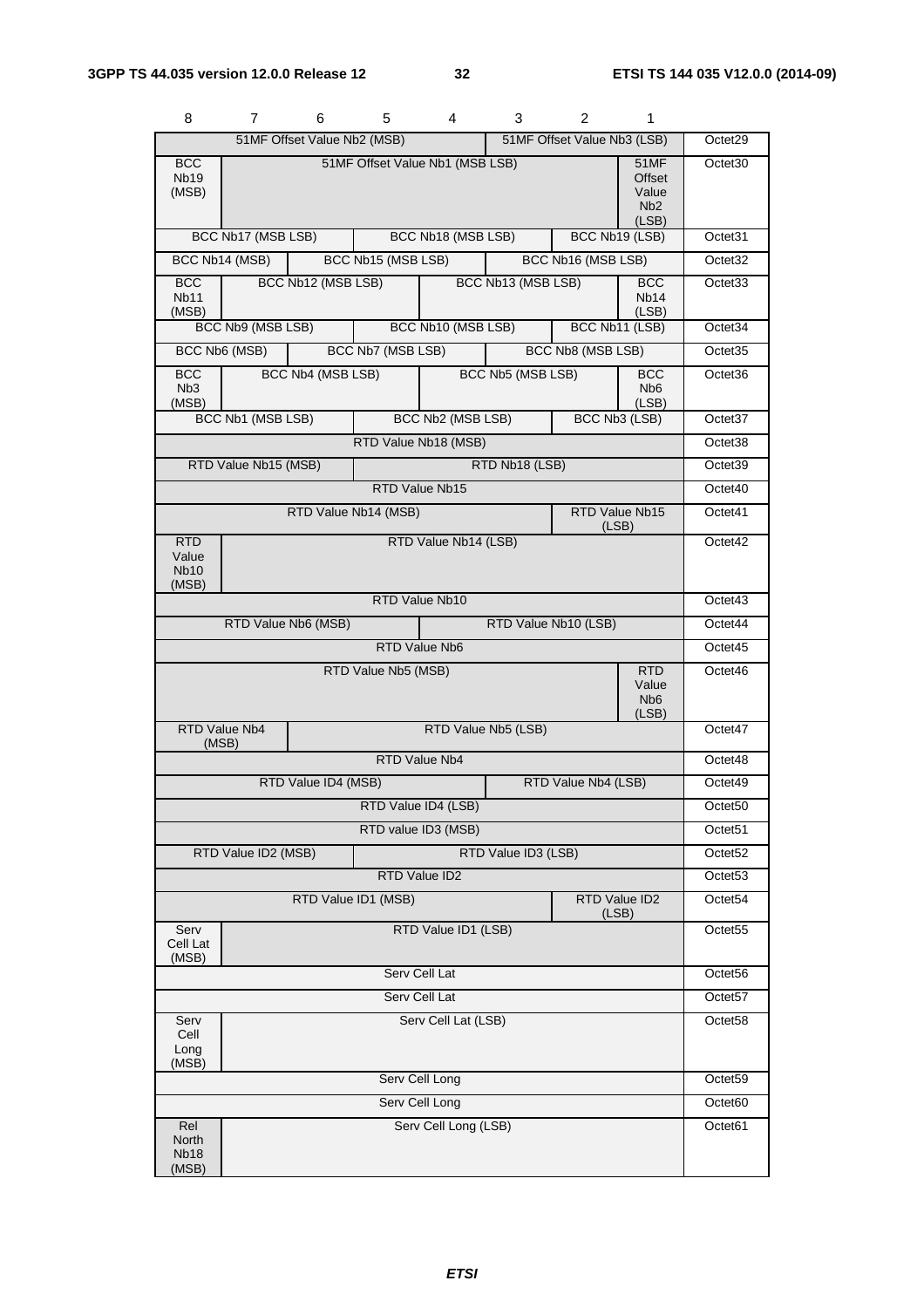| 8                                   | 7                                         | 6                  | 5                      | 4                    | 3                   | 2                   | 1            |         |
|-------------------------------------|-------------------------------------------|--------------------|------------------------|----------------------|---------------------|---------------------|--------------|---------|
| <b>Rel East</b>                     |                                           |                    |                        | Rel North Nb18 (LSB) |                     |                     |              | Octet62 |
| <b>Nb18</b><br>(MSB)                |                                           |                    |                        |                      |                     |                     |              |         |
| Rel                                 |                                           |                    |                        | Rel East Nb18 (LSB)  |                     |                     |              | Octet63 |
| North<br><b>Nb15</b>                |                                           |                    |                        |                      |                     |                     |              |         |
| (MSB)                               |                                           |                    |                        |                      |                     |                     |              |         |
| <b>Rel East</b>                     |                                           |                    |                        | Rel North Nb15 (LSB) |                     |                     |              | Octet64 |
| <b>Nb15</b><br>(MSB)                |                                           |                    |                        |                      |                     |                     |              |         |
| Rel                                 |                                           |                    |                        | Rel East Nb15 (LSB)  |                     |                     |              | Octet65 |
| North                               |                                           |                    |                        |                      |                     |                     |              |         |
| <b>Nb14</b><br>(MSB)                |                                           |                    |                        |                      |                     |                     |              |         |
| <b>Rel East</b>                     |                                           |                    |                        | Rel North Nb14 (LSB) |                     |                     |              | Octet66 |
| <b>Nb14</b><br>(MSB)                |                                           |                    |                        |                      |                     |                     |              |         |
| Rel                                 |                                           |                    |                        | Rel East Nb14 (LSB)  |                     |                     |              | Octet67 |
| North                               |                                           |                    |                        |                      |                     |                     |              |         |
| <b>Nb10</b><br>(MSB)                |                                           |                    |                        |                      |                     |                     |              |         |
| <b>Rel East</b>                     |                                           |                    |                        | Rel North Nb10 (LSB) |                     |                     |              | Octet68 |
| <b>Nb10</b>                         |                                           |                    |                        |                      |                     |                     |              |         |
| (MSB)<br>Rel                        |                                           |                    |                        | Rel East Nb10 (LSB)  |                     |                     |              | Octet69 |
| North                               |                                           |                    |                        |                      |                     |                     |              |         |
| N <sub>b</sub> 6                    |                                           |                    |                        |                      |                     |                     |              |         |
| (MSB)<br><b>Rel East</b>            |                                           |                    |                        | Rel North Nb6 (LSB)  |                     |                     |              | Octet70 |
| N <sub>b</sub> 6                    |                                           |                    |                        |                      |                     |                     |              |         |
| (MSB)                               |                                           |                    |                        |                      |                     |                     |              |         |
| Rel<br>North                        |                                           |                    |                        | Rel East Nb6 (LSB)   |                     |                     |              | Octet71 |
| N <sub>b5</sub>                     |                                           |                    |                        |                      |                     |                     |              |         |
| (MSB)<br><b>Rel East</b>            |                                           |                    |                        | Rel North Nb5 (LSB)  |                     |                     |              | Octet72 |
| N <sub>b5</sub>                     |                                           |                    |                        |                      |                     |                     |              |         |
| (MSB)                               |                                           |                    |                        |                      |                     |                     |              |         |
| Rel<br>North                        |                                           |                    |                        | Rel East Nb5 (LSB)   |                     |                     |              | Octet73 |
| N <sub>b</sub> 4                    |                                           |                    |                        |                      |                     |                     |              |         |
| (MSB)                               |                                           |                    |                        |                      |                     |                     |              |         |
| <b>Rel East</b><br>N <sub>b</sub> 4 | Rel North Nb4 (LSB)                       |                    |                        |                      |                     | Octet74             |              |         |
| (MSB)                               |                                           |                    |                        |                      |                     |                     |              |         |
| Rel                                 | Rel East Nb4 (LSB)                        |                    |                        |                      |                     | Octet/5             |              |         |
| North<br>ID4                        |                                           |                    |                        |                      |                     |                     |              |         |
| (MSB)                               |                                           |                    |                        |                      |                     |                     |              |         |
| <b>Rel East</b><br>ID <sub>4</sub>  |                                           |                    |                        | Rel North ID4 (LSB)  |                     |                     |              | Octet76 |
| (MSB)                               |                                           |                    |                        |                      |                     |                     |              |         |
|                                     | Rel North ID3 (MSB)                       |                    |                        | Rel East ID4 (LSB)   |                     |                     |              | Octet77 |
|                                     | Rel East ID3 (MSB)                        |                    |                        |                      | Rel North ID3 (LSB) |                     |              | Octet78 |
|                                     | Rel North ID2 (MSB)                       |                    |                        |                      |                     | Rel East ID3 (LSB)  |              | Octet79 |
|                                     |                                           | Rel East ID2 (MSB) |                        |                      |                     | Rel North ID2 (LSB) |              | Octet80 |
|                                     | Rel North ID1 (MSB)<br>Rel East ID2 (LSB) |                    |                        |                      |                     |                     | Octet81      |         |
|                                     |                                           |                    | Rel East ID1 (MSB LSB) |                      |                     |                     | Rel          | Octet82 |
|                                     |                                           |                    |                        |                      |                     |                     | North        |         |
|                                     |                                           |                    |                        |                      |                     |                     | ID1<br>(LSB) |         |

*ETSI*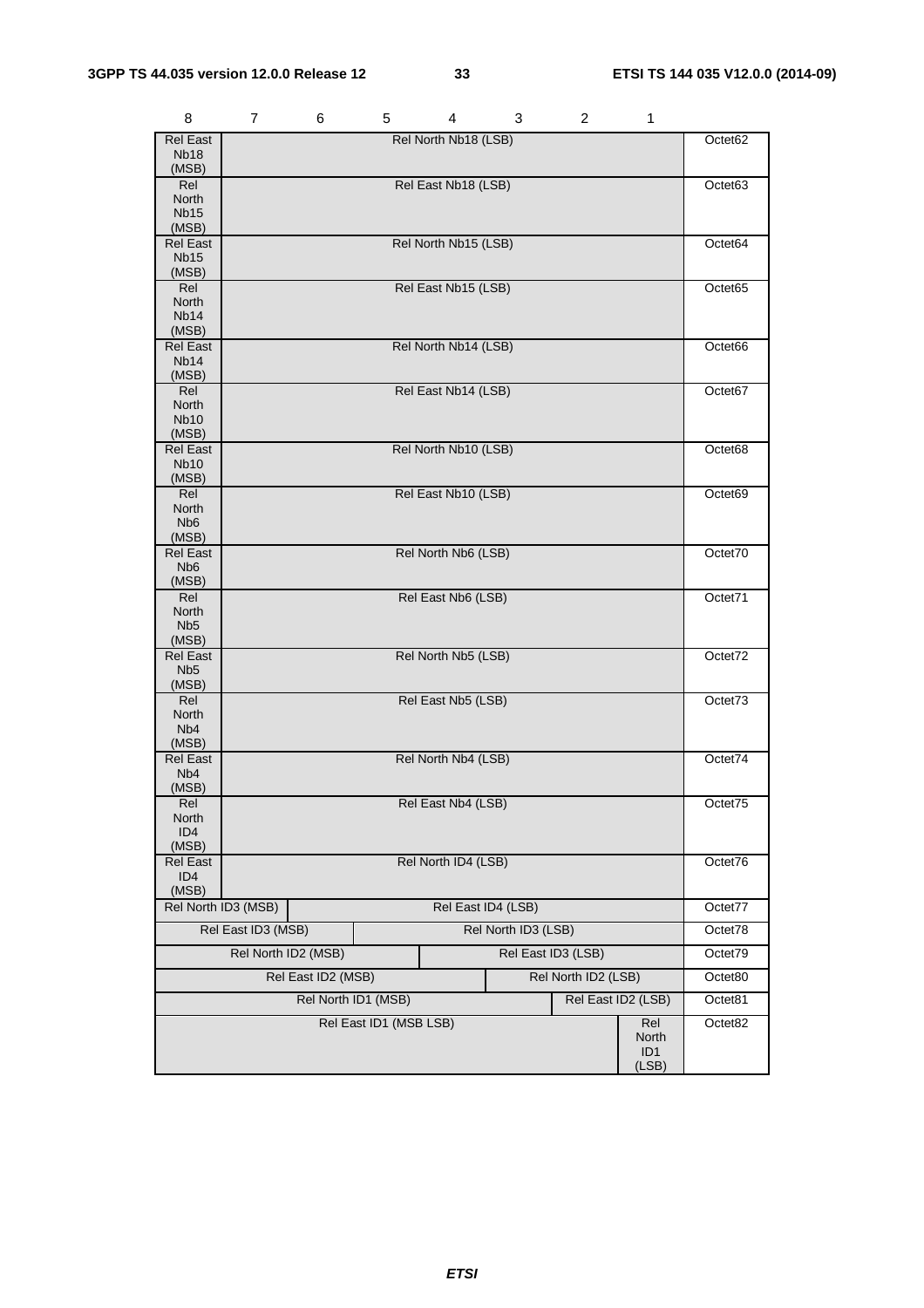### Annex C (informative): Example of GPS Assistance Data Broadcast Message

This annex gives an example of how the information IE should be packed into the GPS Assistance Data message. The example shown in table C.1 includes corrections for 12 satellites.

#### **Table C.1: Example of a GPS Assistance Data (DGPS Correction) message with 11 satellites**

| <b>Octet</b>    | <b>MSB</b><br><b>LSB</b>                                |                                    |                                        |                                                 |                                |                                 |  |                          |
|-----------------|---------------------------------------------------------|------------------------------------|----------------------------------------|-------------------------------------------------|--------------------------------|---------------------------------|--|--------------------------|
| 1               | Cipher                                                  | Cipher                             |                                        |                                                 |                                |                                 |  |                          |
|                 | On/Off                                                  | Key Flag                           |                                        |                                                 |                                |                                 |  |                          |
|                 |                                                         |                                    |                                        | Ciphering Serial Number (MSB, bits 15-10)<br>or |                                |                                 |  |                          |
|                 |                                                         |                                    |                                        |                                                 | Spare                          |                                 |  |                          |
| 2               |                                                         | Ciphering Serial Number (bits 9-2) |                                        |                                                 |                                |                                 |  |                          |
|                 |                                                         |                                    |                                        | or<br>Spare                                     |                                |                                 |  |                          |
| 3               |                                                         |                                    | BTS Clock Drift (bits 3-0)             |                                                 | <b>BTS</b>                     | <b>GSM</b>                      |  | <b>Ciphering Serial</b>  |
|                 |                                                         |                                    | or                                     |                                                 | Clock                          | Time                            |  | Number (bits 1-0)        |
|                 | Spare                                                   |                                    |                                        |                                                 | Drift<br>Present               | Present                         |  | or<br>Spare              |
|                 |                                                         |                                    |                                        |                                                 |                                |                                 |  |                          |
| 4               |                                                         |                                    |                                        | Reference Location                              |                                |                                 |  |                          |
|                 |                                                         |                                    |                                        |                                                 |                                |                                 |  |                          |
| 9               |                                                         |                                    |                                        | Reference Location                              |                                |                                 |  |                          |
|                 |                                                         |                                    |                                        |                                                 |                                |                                 |  |                          |
| 10              |                                                         |                                    |                                        |                                                 | FN (MSB bits 17-10)            |                                 |  |                          |
|                 |                                                         |                                    |                                        | or<br>Spare                                     |                                |                                 |  |                          |
| 11              |                                                         |                                    |                                        | FN (bits 9-2)                                   |                                |                                 |  |                          |
|                 |                                                         | or                                 |                                        |                                                 |                                |                                 |  |                          |
| 12              |                                                         | BN (MSB bits 7 - 5)                |                                        | Spare                                           | TN (bits 3-0)                  |                                 |  | FN (LSB bits 1-0)        |
|                 |                                                         | or                                 |                                        |                                                 | or                             |                                 |  | or                       |
|                 |                                                         | Spare                              |                                        |                                                 | Spare                          |                                 |  | Spare                    |
| 13              |                                                         | GPS TOW (MSB bits 19-17)           |                                        |                                                 |                                | BN (LSB bits 4 - 0)             |  |                          |
|                 |                                                         | or<br>Spare                        |                                        |                                                 |                                | or<br>Spare                     |  |                          |
| 14              | GPS TOW (bits 16-9)                                     |                                    |                                        |                                                 |                                |                                 |  |                          |
| 15              |                                                         |                                    |                                        | GPS TOW (bits 8-1)                              |                                |                                 |  |                          |
| 16              |                                                         |                                    | N_SAT (bits 3-0)                       |                                                 |                                | <b>Correction Status/Health</b> |  | <b>GPS</b><br><b>TOW</b> |
|                 |                                                         |                                    |                                        |                                                 |                                | $(bits 2-0)$                    |  | (LSB bit0)               |
| 17              |                                                         |                                    |                                        | Satellite ID (Sat 1)                            |                                |                                 |  | UDRE (Sat 1)             |
|                 |                                                         |                                    |                                        |                                                 |                                |                                 |  |                          |
| 18<br>19        |                                                         |                                    |                                        | IODE (Sat 1)<br>PRC (Sat $1 - MSBs$ , $7 - 0$ ) |                                |                                 |  |                          |
| 20              |                                                         |                                    | PRC (Sat $1 - \text{MSBs}, 7 - 4$ )    |                                                 |                                | RRC (Sat 1 - LSBs, 3-0)         |  |                          |
| $\overline{21}$ |                                                         |                                    | RRC (Sat $1 -$ LSBs, $7 - 4$ )         |                                                 | Delta PRC (Sat 1 - LSBs, 3-0)  |                                 |  |                          |
| 22              | Delta RRC (Sat 1)<br>Delta PRC (Sat 1 - MSBs, $7 - 4$ ) |                                    |                                        |                                                 |                                |                                 |  |                          |
| ł,<br>Ł         |                                                         |                                    |                                        |                                                 |                                |                                 |  |                          |
| 77              | Satellite ID (Sat 12)                                   |                                    |                                        |                                                 | UDRE (Sat 12)                  |                                 |  |                          |
| 78              |                                                         |                                    |                                        | IODE (Sat 12)                                   |                                |                                 |  |                          |
| 79              |                                                         |                                    |                                        | PRC (Sat $12 - MSBs$ , $7 - 0$ )                |                                |                                 |  |                          |
| 80              |                                                         |                                    | PRC (Sat $12 - MSBs$ , $7 - 4$ )       |                                                 |                                | RRC (Sat 12 - LSBs, 3-0)        |  |                          |
| 81              |                                                         |                                    | RRC (Sat 12-LSBs, 7-4)                 |                                                 | Delta PRC (Sat 12 - LSBs, 3-0) |                                 |  |                          |
| 82              |                                                         |                                    | Delta PRC (Sat $12 - MSBs$ , $7 - 4$ ) |                                                 | Delta RRC (Sat 12)             |                                 |  |                          |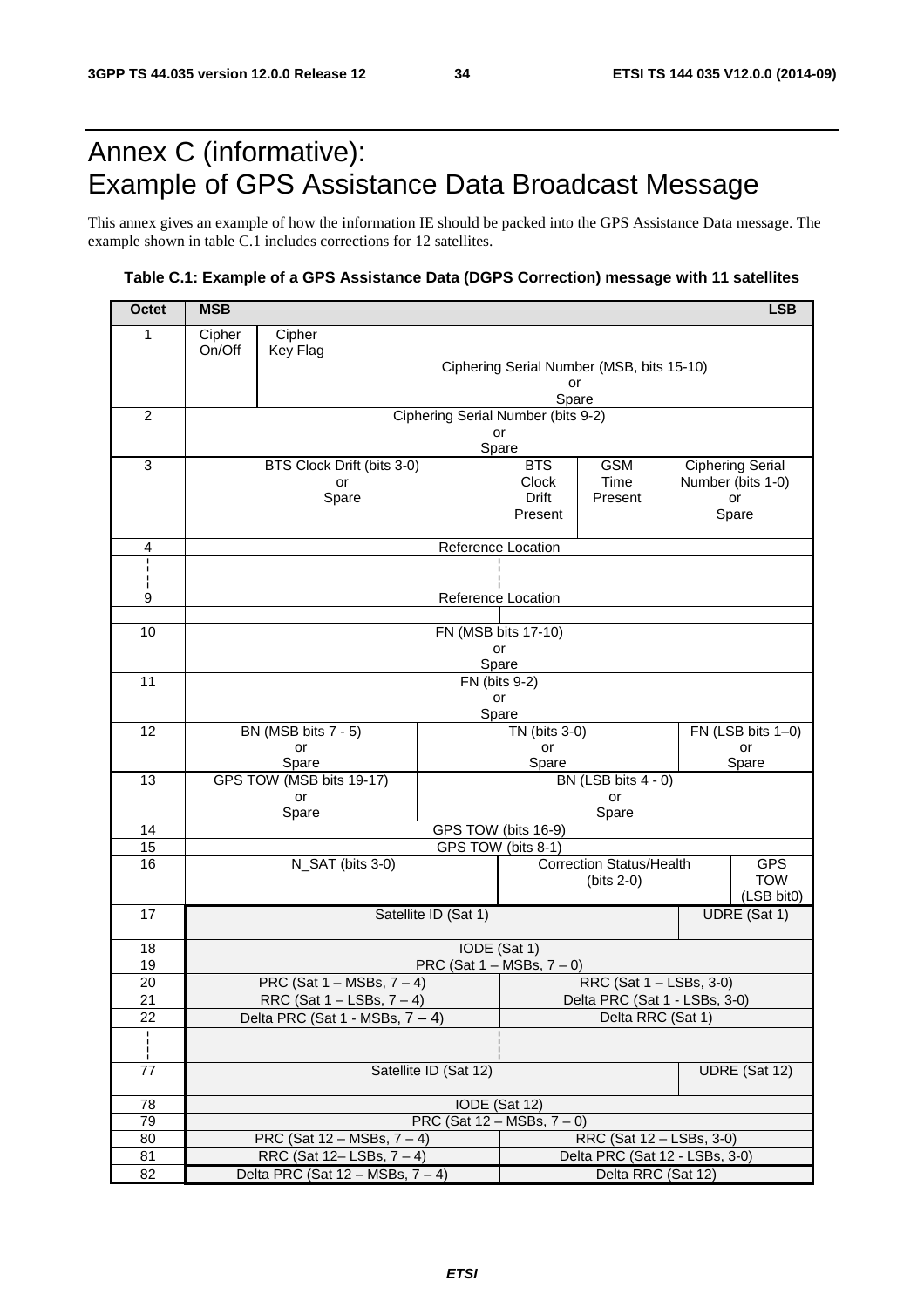### Annex D (informative): Change History

| <br>Meetina#                       | doc | Ωn<br>vn. | Rev | $\mathbf{10}$<br><b>Subiect/Comment</b>                     | Version<br><b>New</b> |
|------------------------------------|-----|-----------|-----|-------------------------------------------------------------|-----------------------|
| $\sim$<br>2014<br><b>September</b> | . . |           |     | .0.0<br>IRel-<br>1/11<br>version<br>created<br>based<br>on. | $\cdots$<br>ں. بے ا   |